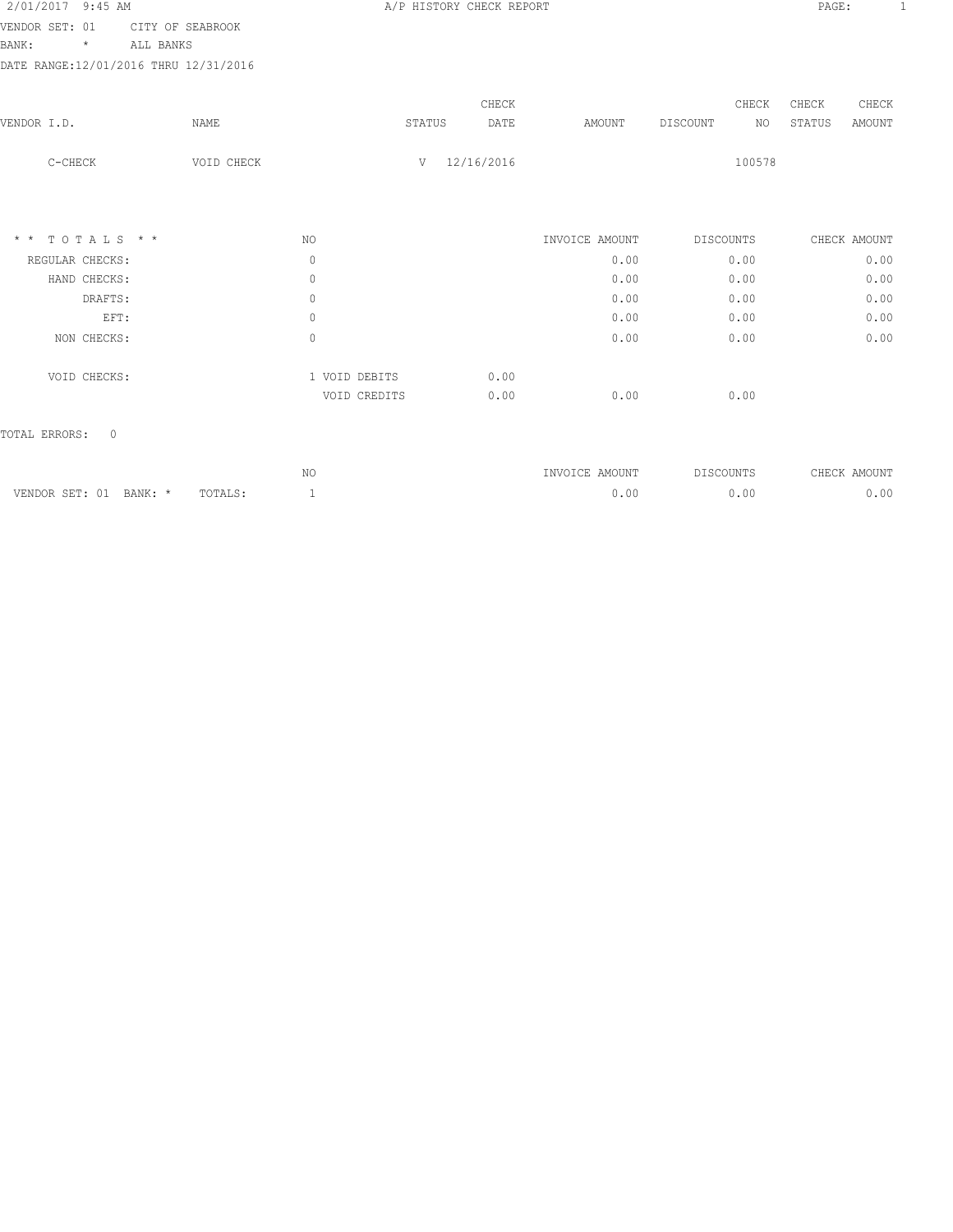VENDOR SET: 99 CITY OF SEABROOK

BANK: \* ALL BANKS

DATE RANGE:12/01/2016 THRU 12/31/2016

|             |         |                                |        | CHECK      |        |          | CHECK  | CHECK  | CHECK    |
|-------------|---------|--------------------------------|--------|------------|--------|----------|--------|--------|----------|
| VENDOR I.D. |         | NAME                           | STATUS | DATE       | AMOUNT | DISCOUNT | NO.    | STATUS | AMOUNT   |
| 2697        |         | CHIEF/LAW ENFORCEMENT SUPPLY   |        |            |        |          |        |        |          |
|             | C-CHECK | CHIEF/LAW ENFORCEMENT SUVOIDED | V      | 12/07/2016 |        |          | 126460 |        | 237.00CR |
| 1867        |         | DENTON NAVARRO                 |        |            |        |          |        |        |          |
|             | C-CHECK | VOIDED<br>DENTON NAVARRO       | V      | 12/07/2016 |        |          | 126467 |        | 328.50CR |
|             | C-CHECK | VOID CHECK                     | V      | 12/07/2016 |        |          | 126480 |        |          |
|             | C-CHECK | VOID CHECK                     | V      | 12/21/2016 |        |          | 126611 |        |          |
|             | C-CHECK | VOID CHECK                     | V      | 12/29/2016 |        |          | 126670 |        |          |
|             | C-CHECK | VOID CHECK                     | V      | 12/29/2016 |        |          | 126671 |        |          |
|             | C-CHECK | VOID CHECK                     | V      | 12/29/2016 |        |          | 126672 |        |          |
|             | C-CHECK | VOID CHECK                     | V      | 12/29/2016 |        |          | 126673 |        |          |
|             |         |                                |        |            |        |          |        |        |          |

| $*$ * TOTALS * * | NO |               | INVOICE AMOUNT |          | DISCOUNTS | CHECK AMOUNT |
|------------------|----|---------------|----------------|----------|-----------|--------------|
| REGULAR CHECKS:  | 0  |               |                | 0.00     | 0.00      | 0.00         |
| HAND CHECKS:     | 0  |               |                | 0.00     | 0.00      | 0.00         |
| DRAFTS:          | 0  |               |                | 0.00     | 0.00      | 0.00         |
| EFT:             | 0  |               |                | 0.00     | 0.00      | 0.00         |
| NON CHECKS:      | 0  |               |                | 0.00     | 0.00      | 0.00         |
| VOID CHECKS:     |    | 8 VOID DEBITS | 0.00           |          |           |              |
|                  |    | VOID CREDITS  | 565.50CR       | 565.50CR | 0.00      |              |

# TOTAL ERRORS: 0

|                        |         |         | ΝO | INVOICE AMOUNT | DISCOUNTS | CHECK AMOUNT |
|------------------------|---------|---------|----|----------------|-----------|--------------|
| VENDOR SET: 99 BANK: * |         | TOTALS: |    | 565.50CR       | 0.00      | 0.00         |
|                        |         |         |    |                |           |              |
| BANK: *                | TOTALS: |         |    | 565.50CR       | 0.00      | 0.00         |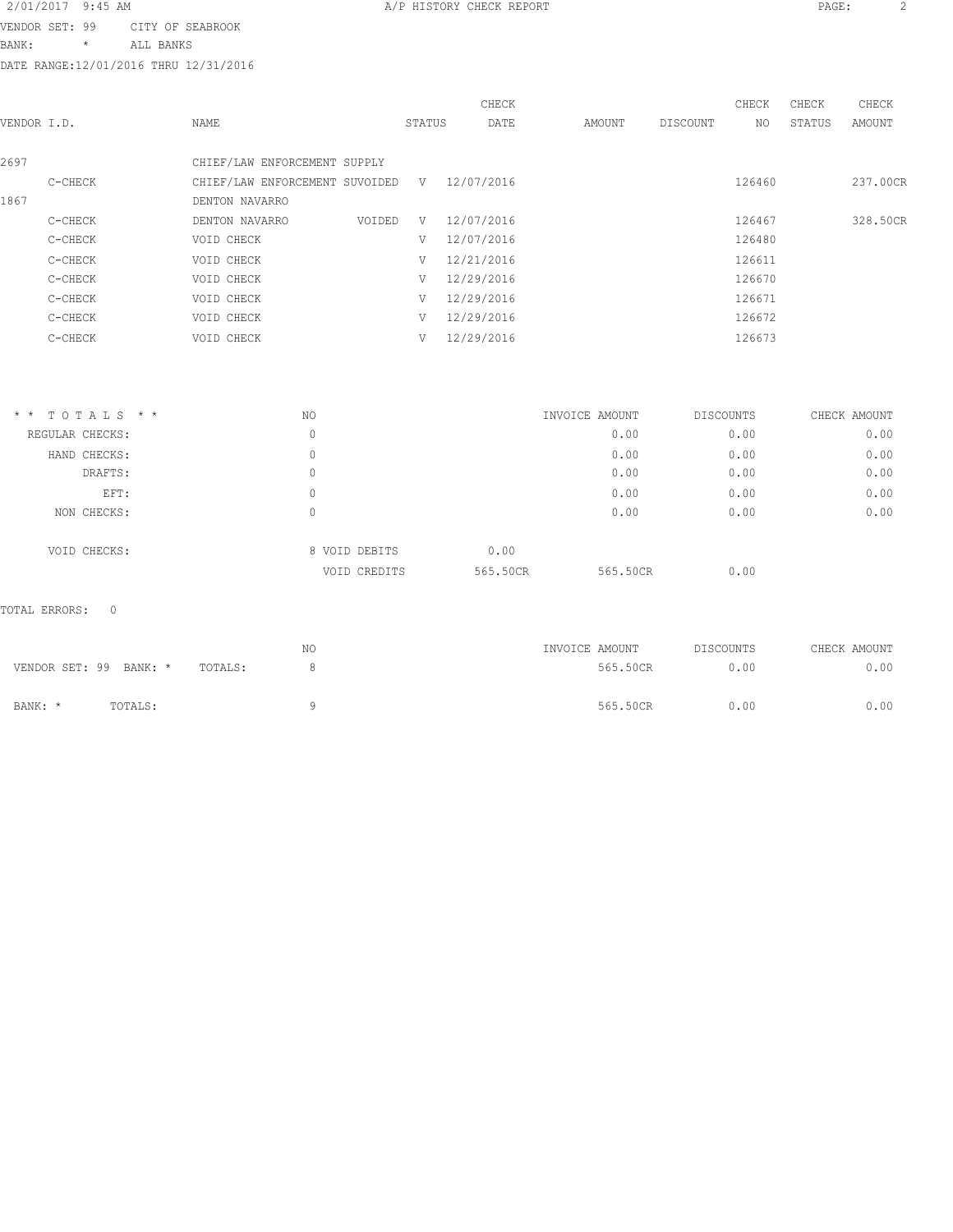2/01/2017 9:45 AM **A/P HISTORY CHECK REPORT PAGE:** 3 VENDOR SET: 70 CITY OF SEABROOK

BANK: 70 SEDC 2

DATE RANGE:12/01/2016 THRU 12/31/2016

| VENDOR I.D. |                  | <b>NAME</b>                 | STATUS           | CHECK<br>DATE                 | AMOUNT         | DISCOUNT  | CHECK<br>NO. | CHECK<br>STATUS | CHECK<br>AMOUNT |
|-------------|------------------|-----------------------------|------------------|-------------------------------|----------------|-----------|--------------|-----------------|-----------------|
| 0120        |                  | BUSINESS CARD P/C           |                  |                               |                |           |              |                 |                 |
|             | I-201612062286   | NOV16 STATEMENT             | R 12/07/2016     |                               |                |           | 004686       |                 |                 |
|             | 70 707-5300      | TRAINING & CONFERENCE       | NOV16 STATEMENT  |                               | 1,355.87       |           |              |                 |                 |
|             | 70 707-5020      | DUES & SUBSCRIPTIONS        | NOV16 STATEMENT  |                               | 270.00         |           |              |                 |                 |
|             | 70 707-5465      | MISC EXPENSE                | NOV16 STATEMENT  |                               | 37.66          |           |              |                 | 1,663.53        |
| 0023        |                  | BAY AREA HOUSTON            |                  |                               |                |           |              |                 |                 |
|             | $I - 28989$      | BAY AREA HOUSTON            | R 12/14/2016     |                               |                |           | 004687       |                 |                 |
|             | 70 707-5300      | TRAINING & CONFERENCE       |                  | 2017 ANNUAL BANQUET; 1,400.00 |                |           |              |                 | 1,400.00        |
| 0026        |                  | ROSS BANKS MAY CRON & CAVIN |                  |                               |                |           |              |                 |                 |
|             | $I-135353$       | ROSS BANKS MAY CRON & CAVIN | R 12/14/2016     |                               |                |           | 004688       |                 |                 |
|             | 70 707-5220      | PROF FEES - LEGAL           | DEC'16; EDC FEES |                               | 3,000.00       |           |              |                 | 3,000.00        |
|             |                  |                             |                  |                               |                |           |              |                 |                 |
|             | $*$ * TOTALS * * | NO.                         |                  |                               | INVOICE AMOUNT | DISCOUNTS |              |                 | CHECK AMOUNT    |
|             | REGULAR CHECKS:  | 3                           |                  |                               | 6,063.53       |           | 0.00         |                 | 6,063.53        |
|             | HAND CHECKS:     | $\mathbf{0}$                |                  |                               | 0.00           |           | 0.00         |                 | 0.00            |
|             | DRAFTS:          | $\mathbb O$                 |                  |                               | 0.00           |           | 0.00         |                 | 0.00            |

| DRAFTS:      |                  |      | 0.00 | 0.00 | 0.00 |
|--------------|------------------|------|------|------|------|
| EFT:         | 0                |      | 0.00 | 0.00 | 0.00 |
| NON CHECKS:  | $\left( \right)$ |      | 0.00 | 0.00 | 0.00 |
| VOID CHECKS: | 0 VOID DEBITS    | 0.00 |      |      |      |
|              | VOID CREDITS     | 0.00 | 0.00 | 0.00 |      |

TOTAL ERRORS: 0

|                         | G/L ACCOUNT    | NAME                  | AMOUNT         |           |              |
|-------------------------|----------------|-----------------------|----------------|-----------|--------------|
|                         |                |                       |                |           |              |
|                         | 707-5020<br>70 | DUES & SUBSCRIPTIONS  | 270.00         |           |              |
|                         | 70 707-5220    | PROF FEES - LEGAL     | 3,000.00       |           |              |
|                         | 707-5300<br>70 | TRAINING & CONFERENCE | 2,755.87       |           |              |
|                         | 707-5465<br>70 | MISC EXPENSE          | 37.66          |           |              |
|                         |                | *** FUND TOTAL ***    | 6,063.53       |           |              |
|                         | NO.            |                       | INVOICE AMOUNT | DISCOUNTS | CHECK AMOUNT |
| VENDOR SET: 70 BANK: 70 | 3<br>TOTALS:   |                       | 6,063.53       | 0.00      | 6,063.53     |
| BANK: 70<br>TOTALS:     | 3              |                       | 6,063.53       | 0.00      | 6,063.53     |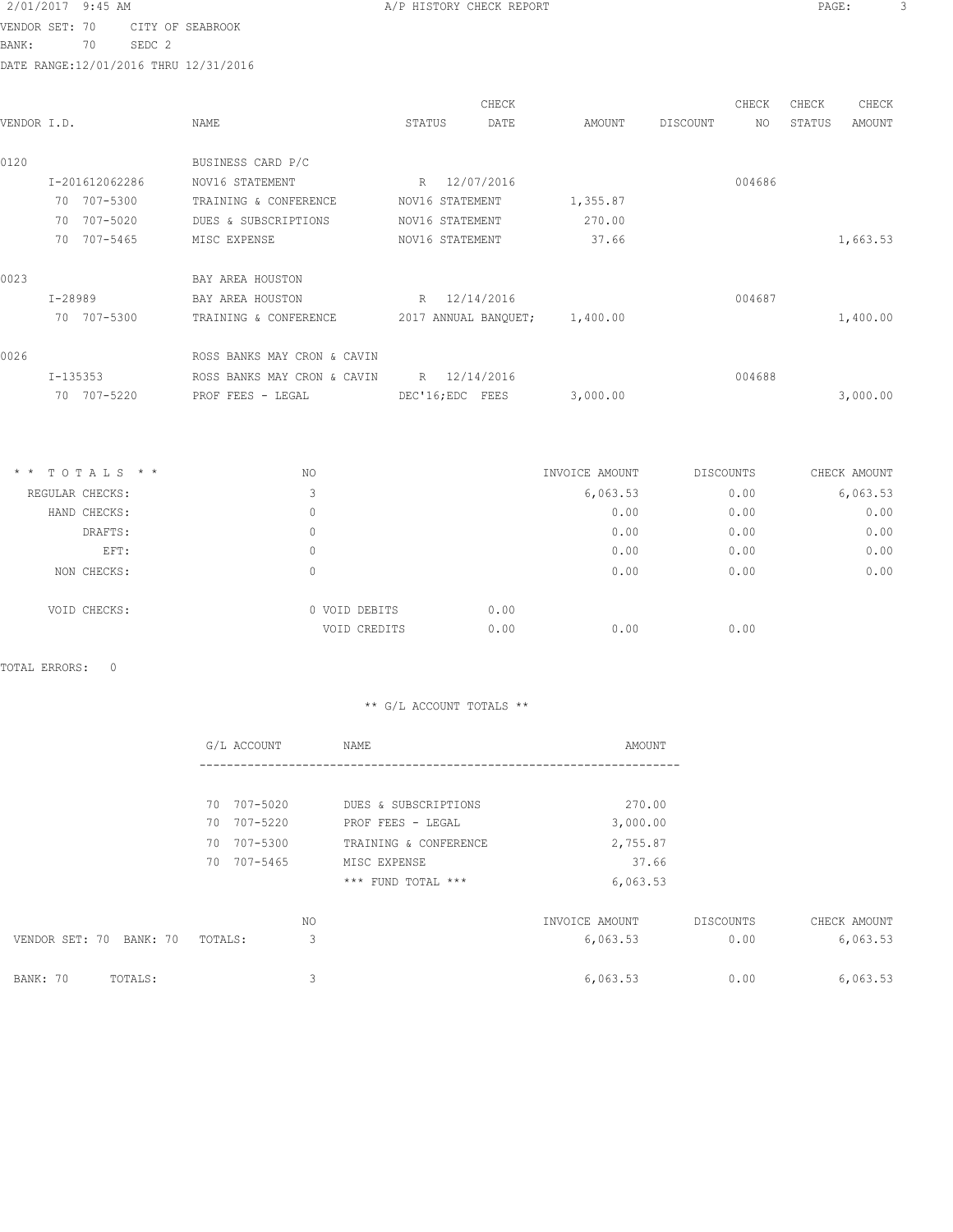VENDOR SET: 99 CITY OF SEABROOK BANK: AP ACCTS PAYABLE DISBURSEMEN

DATE RANGE:12/01/2016 THRU 12/31/2016

| VENDOR I.D. |                   | NAME                                                       | STATUS               | CHECK<br>DATE | AMOUNT   | DISCOUNT | CHECK<br>NO | CHECK<br>STATUS | CHECK<br>AMOUNT |
|-------------|-------------------|------------------------------------------------------------|----------------------|---------------|----------|----------|-------------|-----------------|-----------------|
| 1816        |                   | BUSINESS CARD G/S                                          |                      |               |          |          |             |                 |                 |
|             |                   | C-REV-201612062289 REVERSE - INV#201612062289 N 12/14/2016 |                      |               |          |          | 000000      |                 |                 |
|             | 01 103-4150       | SMALL TOOLS & EQUIPMENT REVERSE - INV#201612               |                      |               | 760.37CR |          |             |                 |                 |
|             | 01 103-5465       | MISC EXPENDITURES                                          | REVERSE - INV#201612 |               | 36.99CR  |          |             |                 |                 |
|             | I-201612062289    | BUSINESS CARD G/S                                          | N 12/14/2016         |               |          |          | 000000      |                 |                 |
|             | 01 103-4150       | SMALL TOOLS & EQUIPMENT BUSINESS CARD G/S                  |                      |               | 760.37   |          |             |                 |                 |
|             | 01 103-5465       | MISC EXPENDITURES                                          | BUSINESS CARD G/S    |               | 36.99    |          |             |                 |                 |
| 2438        |                   | BUSINESS CARD J/A                                          |                      |               |          |          |             |                 |                 |
|             |                   | C-REV-201612072317 REVERSE - INV#201612072317 N 12/14/2016 |                      |               |          |          | 000000      |                 |                 |
|             | 01 700-5465       | MISC EXPENSE                                               | REVERSE - INV#201612 |               | 165.27CR |          |             |                 |                 |
|             | 01 700-5300       | TRAINING & CONFERENCE                                      | REVERSE - INV#201612 |               | 44.73CR  |          |             |                 |                 |
|             | I-201612072317    | NOV'16; STATEMENT                                          | N 12/14/2016         |               |          |          | 000000      |                 |                 |
|             | 01 700-5465       | MISC EXPENSE                                               | NOV'16; STATEMENT    |               | 165.27   |          |             |                 |                 |
|             | 01 700-5300       | TRAINING & CONFERENCE                                      | NOV'16;STATEMENT     |               | 44.73    |          |             |                 |                 |
| 0031        |                   | WELLS FARGO                                                |                      |               |          |          |             |                 |                 |
|             | I-T3 201612062281 | FICA TAXES                                                 | D 12/06/2016         |               |          |          | 000019      |                 |                 |
|             | 01 001-1025       | FICA TAX PAYABLE                                           | FICA TAXES           |               | 3,344.36 |          |             |                 |                 |
|             | 01 100-3100       | FICA TAXES                                                 | FICA TAXES           |               | 67.58    |          |             |                 |                 |
|             | 01 102-3100       | FICA TAXES                                                 | FICA TAXES           |               | 212.82   |          |             |                 |                 |
|             | 01 103-3100       | FICA TAXES                                                 | FICA TAXES           |               | 37.20    |          |             |                 |                 |
|             | 01 106-3100       | FICA TAXES                                                 | FICA TAXES           |               | 86.80    |          |             |                 |                 |
|             | 01 200-3100       | FICA TAXES                                                 | FICA TAXES           |               | 987.05   |          |             |                 |                 |
|             | 01 210-3100       | PAYROLL TAX                                                | FICA TAXES           |               | 9.92     |          |             |                 |                 |
|             | 01 220-3100       | FICA TAXES                                                 | FICA TAXES           |               | 162.13   |          |             |                 |                 |
|             | 01 400-3100       | FICA TAXES                                                 | FICA TAXES           |               | 195.15   |          |             |                 |                 |
|             | 01 500-3100       | PAYROLL TAX                                                | FICA TAXES           |               | 407.67   |          |             |                 |                 |
|             | 01 600-3100       | PAYROLL TAX                                                | FICA TAXES           |               | 107.26   |          |             |                 |                 |
|             | 01 700-3100       | FICA TAXES                                                 | FICA TAXES           |               | 79.36    |          |             |                 |                 |
|             | 15 150-3100       | FICA                                                       | FICA TAXES           |               | 9.14     |          |             |                 |                 |
|             | 20 902-3100       | FICA TAXES                                                 | FICA TAXES           |               | 275.54   |          |             |                 |                 |
|             | 20 905-3100       | FICA TAXES                                                 | FICA TAXES           |               | 123.38   |          |             |                 |                 |
|             | 20 912-3100       | FICA TAXES                                                 | FICA TAXES           |               | 291.35   |          |             |                 |                 |
|             | 50 501-3100       | FICA TAXES                                                 | FICA TAXES           |               | 292.01   |          |             |                 |                 |
|             | I-T4 201612062281 | MEDICARE WH                                                | D 12/06/2016         |               |          |          | 000019      |                 |                 |
|             | 01 001-1025       | FICA TAX PAYABLE                                           | MEDICARE WH          |               | 795.81   |          |             |                 |                 |
|             | 01 100-3100       | FICA TAXES                                                 | MEDICARE WH          |               | 15.81    |          |             |                 |                 |
|             | 01 102-3100       | FICA TAXES                                                 | MEDICARE WH          |               | 58.63    |          |             |                 |                 |
|             |                   |                                                            |                      |               |          |          |             |                 |                 |

 01 103-3100 FICA TAXES MEDICARE WH 8.70 01 106-3100 FICA TAXES MEDICARE WH 20.30

01 200-3100 FICA TAXES MEDICARE WH 230.89 01 210-3100 PAYROLL TAX MEDICARE WH 2.32 01 220-3100 FICA TAXES MEDICARE WH 37.92 01 400-3100 FICA TAXES MEDICARE WH 45.64 01 500-3100 PAYROLL TAX MEDICARE WH 96.92 01 600-3100 PAYROLL TAX MEDICARE WH 25.08 01 700-3100 FICA TAXES MEDICARE WH 18.56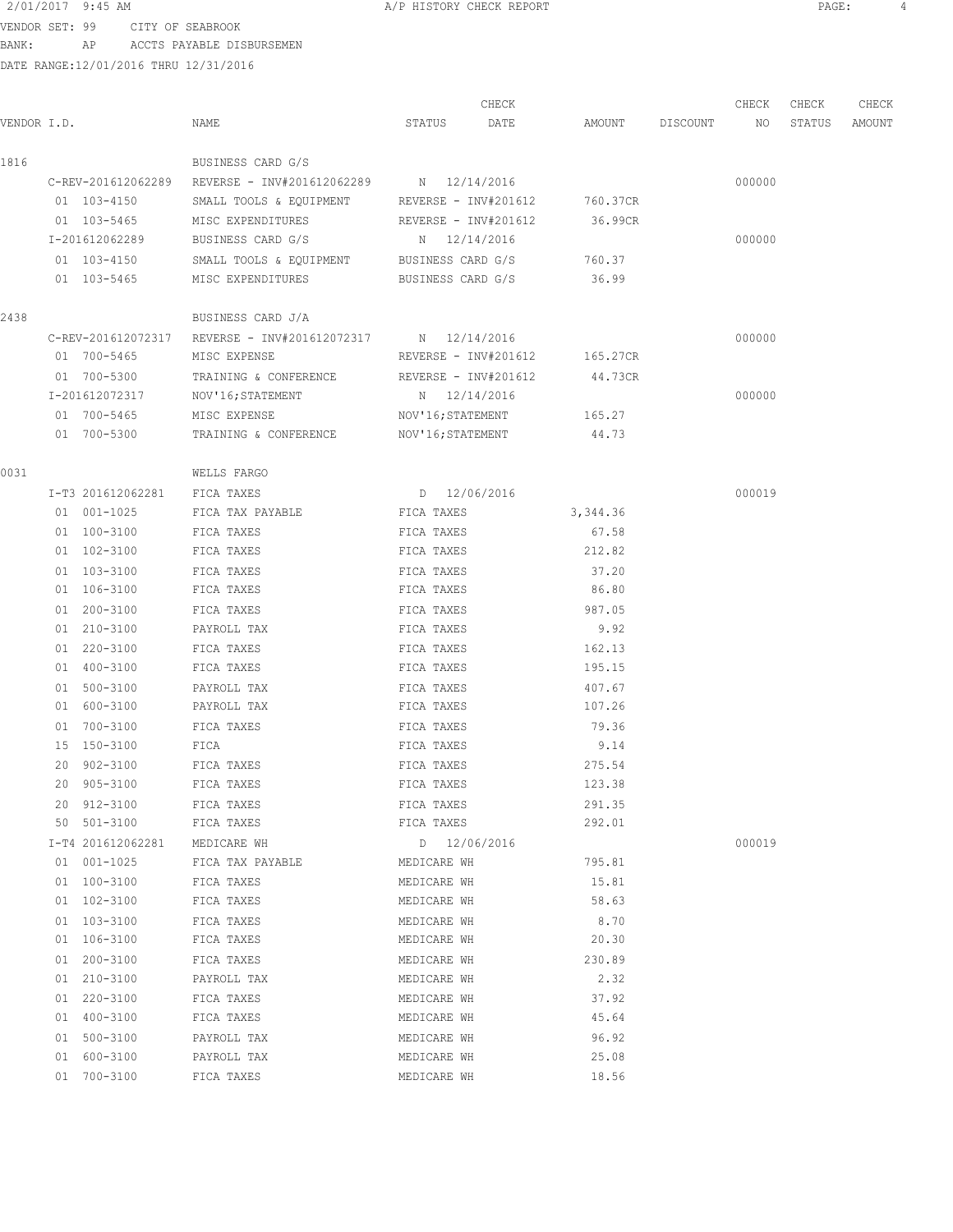VENDOR SET: 99 CITY OF SEABROOK BANK: AP ACCTS PAYABLE DISBURSEMEN

|             |                                  |                                        |                            | CHECK          |          | CHECK  | CHECK  | CHECK    |
|-------------|----------------------------------|----------------------------------------|----------------------------|----------------|----------|--------|--------|----------|
| VENDOR I.D. |                                  | NAME                                   | STATUS                     | DATE<br>AMOUNT | DISCOUNT | NO     | STATUS | AMOUNT   |
| 0031        |                                  | CONT<br>WELLS FARGO                    |                            |                |          |        |        |          |
|             | I-T4 201612062281                | MEDICARE WH                            | D 12/06/2016               |                |          | 000019 |        |          |
|             | 15 150-3100                      | FICA                                   | MEDICARE WH                | 2.14           |          |        |        |          |
|             | 20 902-3100                      | FICA TAXES                             | MEDICARE WH                | 66.02          |          |        |        |          |
|             | 20 905-3100                      | FICA TAXES                             | MEDICARE WH                | 28.87          |          |        |        |          |
|             | 20 912-3100                      | FICA TAXES                             | MEDICARE WH                | 69.71          |          |        |        |          |
|             | 50 501-3100                      | FICA TAXES                             | MEDICARE WH                | 68.30          |          |        |        | 8,280.34 |
| 0032        |                                  | WELLS FARGO                            |                            |                |          |        |        |          |
|             | I-T1 201612062281                | WITHHOLDING TAXES                      | D 12/06/2016               |                |          | 000020 |        |          |
|             | 01 001-1020                      | WITHHOLDING PAYABLE WITHHOLDING TAXES  |                            | 4,421.00       |          |        |        | 4,421.00 |
| 1486        |                                  | CHILD SUPPORT, HARRIS                  |                            |                |          |        |        |          |
|             | I-CS7201612132320                | CHILD SUPPORT                          | $D = 12/13/2016$           |                |          | 000027 |        |          |
|             | 01 001-1032                      | OTHER PAYROLL DEDUCTIONS CHILD SUPPORT |                            | 230.77         |          |        |        | 230.77   |
| 1196        |                                  | OFFICE OF AG CHILD S UNIT              |                            |                |          |        |        |          |
|             | I-RA 201612132320                | CHILD SUPPORT                          | D 12/13/2016               |                |          | 000028 |        |          |
|             | 01 001-1032                      | OTHER PAYROLL DEDUCTIONS CHILD SUPPORT |                            | 138.46         |          |        |        | 138.46   |
| 0748        |                                  | TX CHILD SUPPORT DISBURSE              |                            |                |          |        |        |          |
|             | I-CS6201612132320                | CHILD SUPPORT                          | D 12/13/2016               |                |          | 000029 |        |          |
|             | 01 001-1032                      | OTHER PAYROLL DEDUCTIONS CHILD SUPPORT |                            | 166.15         |          |        |        | 166.15   |
| 1628        |                                  | TX CHILD SUPPORT DISBURSEMENT          |                            |                |          |        |        |          |
|             | I-CS2201612132320                | CHILD SUPPORT                          | D 12/13/2016               |                |          | 000030 |        |          |
|             | 01 001-1032                      | OTHER PAYROLL DEDUCTIONS CHILD SUPPORT |                            | 293.06         |          |        |        | 293.06   |
| 0031        |                                  | WELLS FARGO                            |                            |                |          |        |        |          |
|             | I-T3 201612132320                | FICA TAXES                             | D 12/13/2016               |                |          | 000031 |        |          |
|             | 01 001-1025                      | FICA TAX PAYABLE                       | FICA TAXES                 | 15,801.10      |          |        |        |          |
|             | 01 100-3100                      | FICA TAXES                             | FICA TAXES                 | 348.60         |          |        |        |          |
|             | 01 102-3100                      | FICA TAXES                             | FICA TAXES                 | 2,195.27       |          |        |        |          |
|             | 01 103-3100                      | FICA TAXES                             | FICA TAXES                 | 368.55         |          |        |        |          |
|             | 01 106-3100                      | FICA TAXES                             | FICA TAXES                 | 194.93         |          |        |        |          |
|             | 01 200-3100                      | FICA TAXES                             | FICA TAXES                 | 6,063.14       |          |        |        |          |
|             | 01 210-3100                      | PAYROLL TAX                            | FICA TAXES                 | 191.87         |          |        |        |          |
|             | 01 220-3100                      | FICA TAXES                             | FICA TAXES                 | 518.13         |          |        |        |          |
|             | 01 400-3100                      | FICA TAXES                             | FICA TAXES                 | 672.77         |          |        |        |          |
|             | 01 500-3100                      | PAYROLL TAX                            | FICA TAXES                 | 886.84         |          |        |        |          |
|             | 01 600-3100                      | PAYROLL TAX                            | FICA TAXES                 | 723.19         |          |        |        |          |
|             | 01 700-3100                      | FICA TAXES                             | FICA TAXES                 | 774.58         |          |        |        |          |
|             | 12 120-3100                      | FICA                                   | FICA TAXES                 | 18.31          |          |        |        |          |
|             | 15 150-3100                      | FICA                                   | FICA TAXES                 | 178.99         |          |        |        |          |
|             | 20 902-3100                      | FICA TAXES                             | FICA TAXES                 | 815.94         |          |        |        |          |
|             | 20 905-3100                      | FICA TAXES                             | FICA TAXES                 | 293.56         |          |        |        |          |
|             | 20 912-3100                      | FICA TAXES                             | FICA TAXES                 | 592.43         |          |        |        |          |
|             | 50 501-3100<br>I-T4 201612132320 | FICA TAXES<br>MEDICARE WH              | FICA TAXES<br>D 12/13/2016 | 964.00         |          | 000031 |        |          |
|             |                                  |                                        |                            |                |          |        |        |          |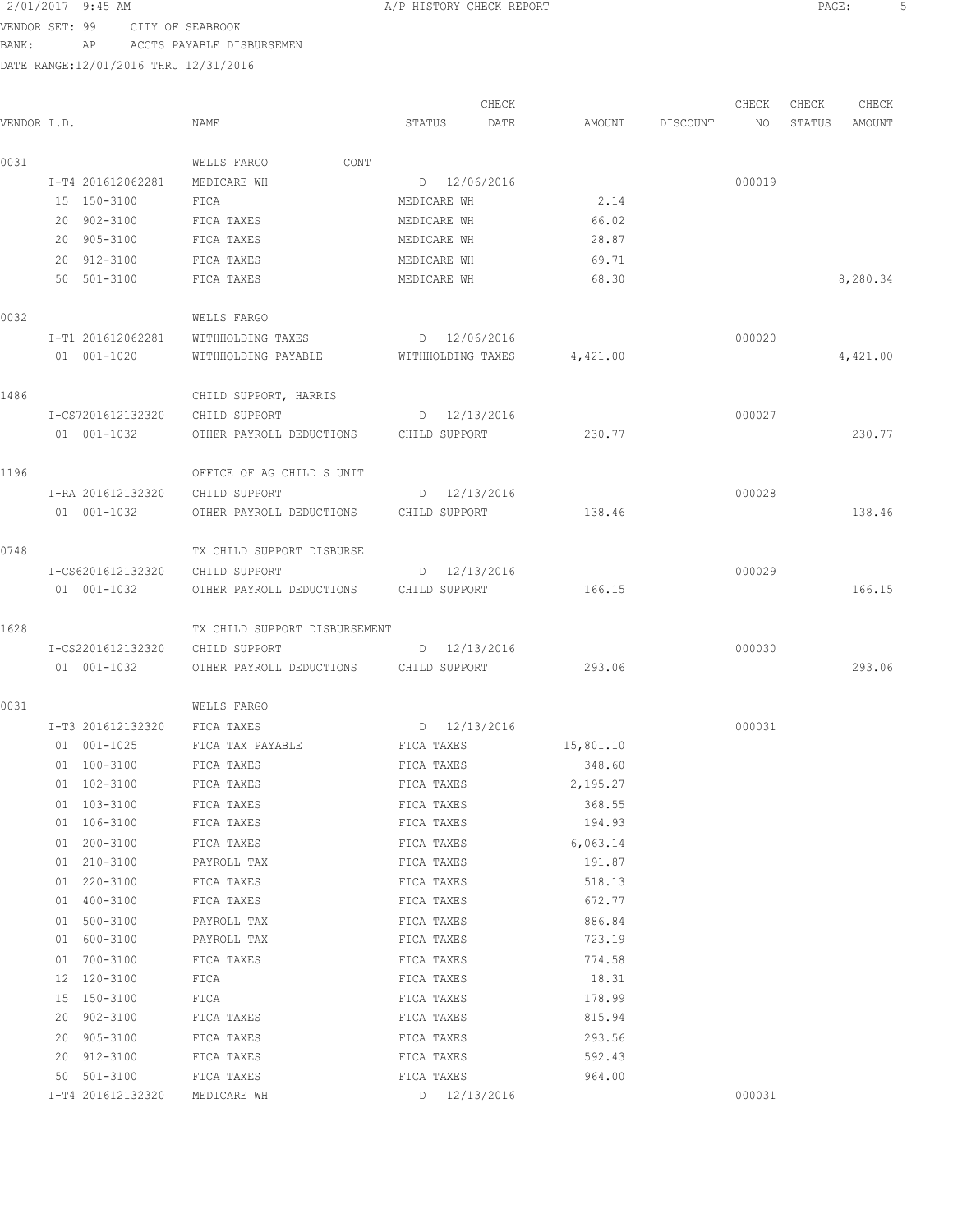VENDOR SET: 99 CITY OF SEABROOK BANK: AP ACCTS PAYABLE DISBURSEMEN

|             |                                 |                                        | CHECK             |           |          | CHECK  | CHECK  | CHECK      |
|-------------|---------------------------------|----------------------------------------|-------------------|-----------|----------|--------|--------|------------|
| VENDOR I.D. |                                 | NAME                                   | STATUS<br>DATE    | AMOUNT    | DISCOUNT | NO     | STATUS | AMOUNT     |
| 0031        |                                 | WELLS FARGO<br>CONT                    |                   |           |          |        |        |            |
|             | I-T4 201612132320               | MEDICARE WH                            | D 12/13/2016      |           |          | 000031 |        |            |
|             | 01 001-1025                     | FICA TAX PAYABLE                       | MEDICARE WH       | 3,866.83  |          |        |        |            |
|             | 01 100-3100                     | FICA TAXES                             | MEDICARE WH       | 81.53     |          |        |        |            |
|             | 01 102-3100                     | FICA TAXES                             | MEDICARE WH       | 607.60    |          |        |        |            |
|             | 01 103-3100                     | FICA TAXES                             | MEDICARE WH       | 86.20     |          |        |        |            |
|             | 01 106-3100                     | FICA TAXES                             | MEDICARE WH       | 45.59     |          |        |        |            |
|             | 01 200-3100                     | FICA TAXES                             | MEDICARE WH       | 1,421.38  |          |        |        |            |
|             | $01 210 - 3100$                 | PAYROLL TAX                            | MEDICARE WH       | 44.88     |          |        |        |            |
|             | 01 220-3100                     | FICA TAXES                             | MEDICARE WH       | 121.18    |          |        |        |            |
|             | 01 400-3100                     | FICA TAXES                             | MEDICARE WH       | 157.35    |          |        |        |            |
|             | 01 500-3100                     | PAYROLL TAX                            | MEDICARE WH       | 230.99    |          |        |        |            |
|             | 01 600-3100                     | PAYROLL TAX                            | MEDICARE WH       | 169.13    |          |        |        |            |
|             | 01 700-3100                     | FICA TAXES                             | MEDICARE WH       | 181.16    |          |        |        |            |
|             | 12 120-3100                     | FICA                                   | MEDICARE WH       | 4.27      |          |        |        |            |
|             | 15 150-3100                     | FICA                                   | MEDICARE WH       | 41.85     |          |        |        |            |
|             | 20 902-3100                     | FICA TAXES                             | MEDICARE WH       | 214.33    |          |        |        |            |
|             | 20 905-3100                     | FICA TAXES                             | MEDICARE WH       | 68.66     |          |        |        |            |
|             | 20 912-3100                     | FICA TAXES                             | MEDICARE WH       | 162.08    |          |        |        |            |
|             | 50 501-3100                     |                                        |                   |           |          |        |        |            |
|             |                                 | FICA TAXES                             | MEDICARE WH       | 228.65    |          |        |        | 39, 335.86 |
| 0032        |                                 | WELLS FARGO                            |                   |           |          |        |        |            |
|             | I-T1 201612132320               | WITHHOLDING TAXES                      | D 12/13/2016      |           |          | 000032 |        |            |
|             | 01 001-1020                     | WITHHOLDING PAYABLE                    | WITHHOLDING TAXES | 39,228.90 |          |        |        | 39,228.90  |
| 0088        |                                 | GULF COAST WASTE DISPOSAL AUTH         |                   |           |          |        |        |            |
|             | I-060072                        | LABORATORY FEE                         | E 12/07/2016      |           |          | 000033 |        |            |
|             | 20 912-5285                     | LABORATORY FEES                        | LABORATORY FEE    | 508.64    |          |        |        | 508.64     |
| 1486        |                                 | CHILD SUPPORT, HARRIS                  |                   |           |          |        |        |            |
|             | I-CS7201612272330               | CHILD SUPPORT                          | D 12/29/2016      |           |          | 000033 |        |            |
|             | 01 001-1032                     | OTHER PAYROLL DEDUCTIONS               | CHILD SUPPORT     | 230.77    |          |        |        | 230.77     |
|             |                                 |                                        |                   |           |          |        |        |            |
| 1196        |                                 | OFFICE OF AG CHILD S UNIT              |                   |           |          |        |        |            |
|             | I-RA 201612272330               | CHILD SUPPORT                          | D 12/29/2016      |           |          | 000034 |        |            |
|             | 01 001-1032                     | OTHER PAYROLL DEDUCTIONS CHILD SUPPORT |                   | 138.46    |          |        |        | 138.46     |
| 1544        |                                 | HD SUPPLY WATERWORKS, LTD              |                   |           |          |        |        |            |
|             | I-G458963                       | PARTS                                  | E 12/07/2016      |           |          | 000034 |        |            |
|             | 20 902-5130                     | MAINT-WATER SYSTEM MINOR               | PARTS             | 1,073.64  |          |        |        | 1,073.64   |
| 0748        |                                 | TX CHILD SUPPORT DISBURSE              |                   |           |          |        |        |            |
|             | I-CS6201612272330 CHILD SUPPORT |                                        | D 12/29/2016      |           |          | 000035 |        |            |
|             |                                 |                                        |                   |           |          |        |        |            |
|             | 01 001-1032                     | OTHER PAYROLL DEDUCTIONS               | CHILD SUPPORT     | 166.15    |          |        |        | 166.15     |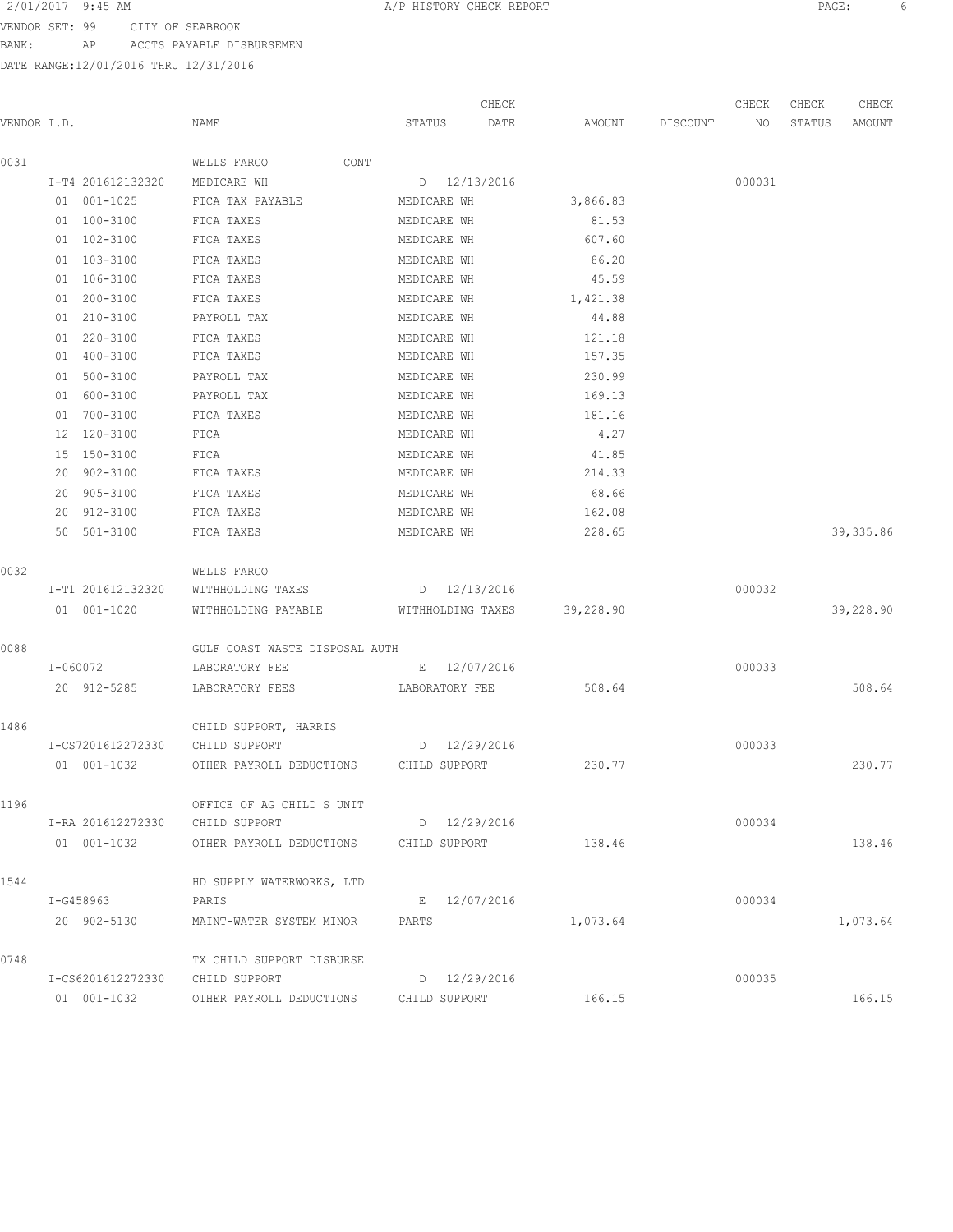VENDOR SET: 99 CITY OF SEABROOK BANK: AP ACCTS PAYABLE DISBURSEMEN

|             |                   |                                                |              | CHECK                       |           |                    | CHECK  | CHECK  | CHECK  |
|-------------|-------------------|------------------------------------------------|--------------|-----------------------------|-----------|--------------------|--------|--------|--------|
| VENDOR I.D. |                   | NAME                                           | STATUS       | DATE                        |           | AMOUNT DISCOUNT NO |        | STATUS | AMOUNT |
| 1857        |                   | STEPHEN M RUTHSTROM                            |              |                             |           |                    |        |        |        |
|             | I-201612062285    | 11/25/16 FIRE INSPECTOR FEE B 12/07/2016       |              |                             |           |                    | 000035 |        |        |
|             | 01 600-3015       | CONTRACT LABOR                                 |              | 11/25/16 FIRE INSPEC 210.00 |           |                    |        |        | 210.00 |
| 0109        |                   | IRON MOUNTAIN                                  |              |                             |           |                    |        |        |        |
|             | $I-NEH2012$       | IRON MOUNTAIN                                  | E 12/14/2016 |                             |           |                    | 000036 |        |        |
|             | 01 700-5030       | RENTALS & SERVICE AGRMTS DEC'16; RECORD STORAG |              |                             | 80.60     |                    |        |        |        |
|             | I-NEH8965         | IRON MOUNTAIN                                  |              | E 12/14/2016                |           |                    | 000036 |        |        |
|             | 01 107-5030       | RENTALS & SERVICE AGRMTS                       |              | DEC'16;RECORD STORAG        | 282.86    |                    |        |        |        |
|             | I-NEN1659         | IRON MOUNTAIN                                  |              | E 12/14/2016                |           |                    | 000036 |        |        |
|             | 01 107-5030       | RENTALS & SERVICE AGRMTS                       |              | DEC'16;RECORD STORAG        | 206.36    |                    |        |        |        |
|             | I-NEW6271         | IRON MOUNTAIN                                  |              | E 12/14/2016                |           |                    | 000036 |        |        |
|             | 01 200-5030       | RENTALS & SERVICE AGRMTS NOV'16;ONSITE SHRED   |              |                             | 63.32     |                    |        |        | 633.14 |
| 1628        |                   | TX CHILD SUPPORT DISBURSEMENT                  |              |                             |           |                    |        |        |        |
|             | I-CS2201612272330 | CHILD SUPPORT                                  |              | D 12/29/2016                |           |                    | 000036 |        |        |
|             | 01 001-1032       | OTHER PAYROLL DEDUCTIONS CHILD SUPPORT         |              |                             | 293.06    |                    |        |        | 293.06 |
| 0031        |                   | WELLS FARGO                                    |              |                             |           |                    |        |        |        |
|             | I-T3 201612272330 | FICA TAXES                                     |              | D 12/29/2016                |           |                    | 000037 |        |        |
|             | 01 001-1025       | FICA TAX PAYABLE                               | FICA TAXES   |                             | 12,794.94 |                    |        |        |        |
|             | 01 100-3100       | FICA TAXES                                     | FICA TAXES   |                             | 348.60    |                    |        |        |        |
|             | 01 102-3100       | FICA TAXES                                     | FICA TAXES   |                             | 1,184.70  |                    |        |        |        |
|             | 01 103-3100       | FICA TAXES                                     | FICA TAXES   |                             | 373.39    |                    |        |        |        |
|             | 01 106-3100       | FICA TAXES                                     | FICA TAXES   |                             | 194.93    |                    |        |        |        |
|             | 01 200-3100       | FICA TAXES                                     | FICA TAXES   |                             | 4,262.26  |                    |        |        |        |
|             | 01 210-3100       | PAYROLL TAX                                    | FICA TAXES   |                             | 185.35    |                    |        |        |        |
|             | 01 220-3100       | FICA TAXES                                     | FICA TAXES   |                             | 715.54    |                    |        |        |        |
|             | 01 400-3100       | FICA TAXES                                     | FICA TAXES   |                             | 620.36    |                    |        |        |        |
|             | 01 500-3100       | PAYROLL TAX                                    | FICA TAXES   |                             | 873.05    |                    |        |        |        |
|             | 01 600-3100       | PAYROLL TAX                                    | FICA TAXES   |                             | 723.19    |                    |        |        |        |
|             | 01 700-3100       | FICA TAXES                                     | FICA TAXES   |                             | 736.80    |                    |        |        |        |
|             | 12 120-3100       | FICA                                           | FICA TAXES   |                             | 25.42     |                    |        |        |        |
|             | 15 150-3100       | FICA                                           | FICA TAXES   |                             | 178.99    |                    |        |        |        |
|             | 20 902-3100       | FICA TAXES                                     | FICA TAXES   |                             | 749.18    |                    |        |        |        |
|             | 20 905-3100       | FICA TAXES                                     | FICA TAXES   |                             | 294.41    |                    |        |        |        |
|             | 20 912-3100       | FICA TAXES                                     | FICA TAXES   |                             | 632.22    |                    |        |        |        |
|             | 50 501-3100       | FICA TAXES                                     | FICA TAXES   |                             | 696.55    |                    |        |        |        |
|             | I-T4 201612272330 | MEDICARE WH                                    |              | D 12/29/2016                |           |                    | 000037 |        |        |
|             | 01 001-1025       | FICA TAX PAYABLE                               | MEDICARE WH  |                             | 3,207.02  |                    |        |        |        |
|             | 01 100-3100       | FICA TAXES                                     | MEDICARE WH  |                             | 81.53     |                    |        |        |        |
|             | 01 102-3100       | FICA TAXES                                     | MEDICARE WH  |                             | 371.25    |                    |        |        |        |
|             | 01 103-3100       | FICA TAXES                                     | MEDICARE WH  |                             | 87.33     |                    |        |        |        |
|             | 01 106-3100       | FICA TAXES                                     | MEDICARE WH  |                             | 45.59     |                    |        |        |        |
|             | 01 200-3100       | FICA TAXES                                     | MEDICARE WH  |                             | 1,023.18  |                    |        |        |        |
|             | 01 210-3100       | PAYROLL TAX                                    | MEDICARE WH  |                             | 43.35     |                    |        |        |        |
|             | 01 220-3100       | FICA TAXES                                     | MEDICARE WH  |                             | 167.35    |                    |        |        |        |
|             | 01 400-3100       | FICA TAXES                                     | MEDICARE WH  |                             | 145.09    |                    |        |        |        |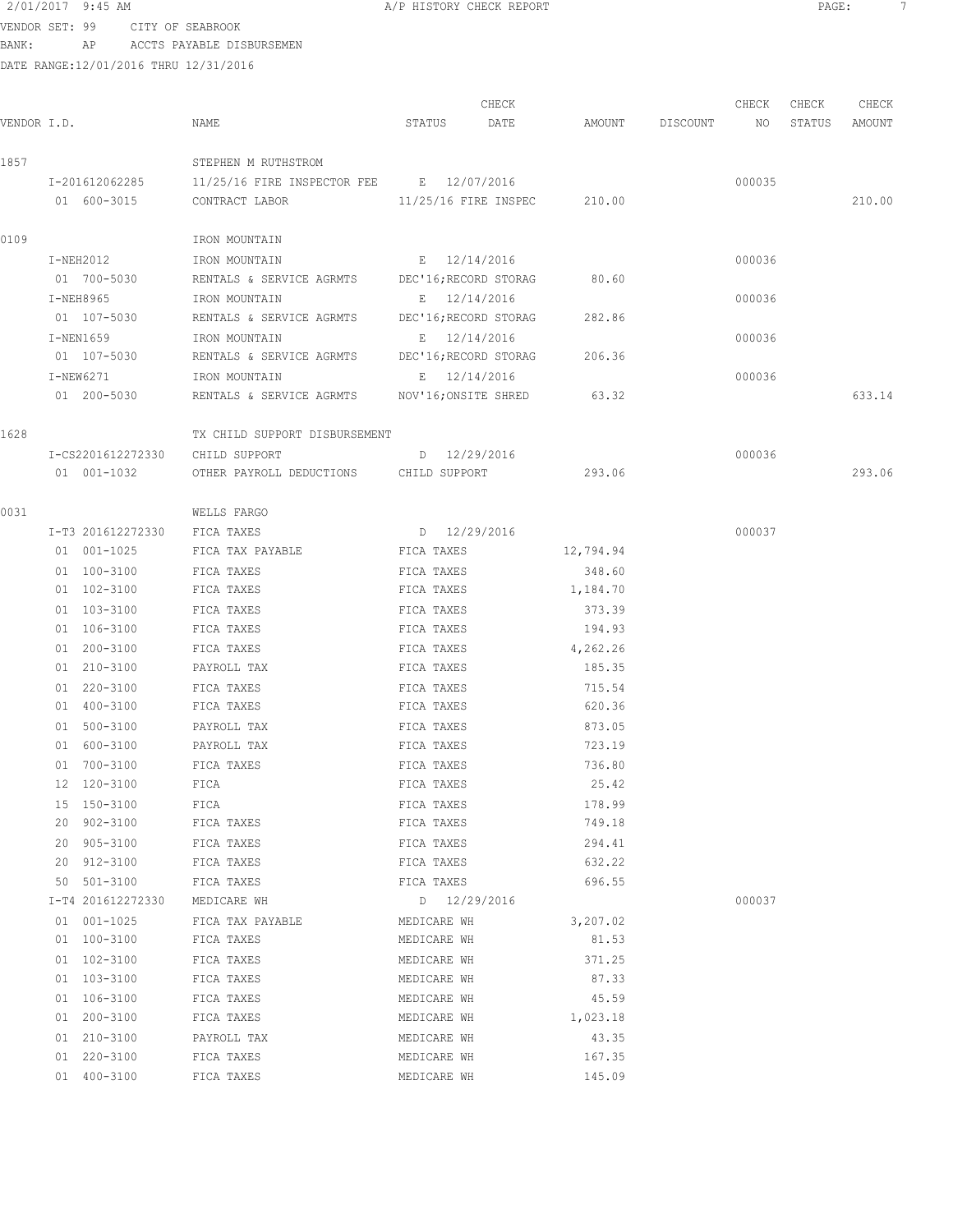VENDOR SET: 99 CITY OF SEABROOK

BANK: AP ACCTS PAYABLE DISBURSEMEN

DATE RANGE:12/01/2016 THRU 12/31/2016

 CHECK CHECK CHECK CHECK VENDOR I.D. NAME STATUS DATE AMOUNT DISCOUNT NO STATUS AMOUNT 0031 WELLS FARGO CONT I-T4 201612272330 MEDICARE WH D 12/29/2016 000037 01 500-3100 PAYROLL TAX MEDICARE WH 227.77 01 600-3100 PAYROLL TAX MEDICARE WH 169.13 01 700-3100 FICA TAXES MEDICARE WH 172.33 12 120-3100 FICA MEDICARE WH 5.94 15 150-3100 FICA MEDICARE WH 41.85 20 902-3100 FICA TAXES MEDICARE WH 198.72 20 905-3100 FICA TAXES MEDICARE WH 68.85 20 912-3100 FICA TAXES MEDICARE WH 171.38 50 501-3100 FICA TAXES MEDICARE WH 186.38 32,003.92 0120 KROGER'S I-H22869-201611 KROGER'S E 12/14/2016 000037 01 107-5465 MISC EXPENSE (4) CASES COKE, (2) BOT 22.32 01 400-4400 MISC SUPPLIES EMPL THANKSGIVING LU 75.53 01 500-4400 MISC SUPPLIES EMPL THANKSGIVING LU 75.53 20 902-4400 MISC SUPPLIES EMPL THANKSGIVING LU 75.54 20 912-4400 MISC SUPPLIES EMPL THANKSGIVING LU 75.54 01 210-4160 ANIMAL FOOD & SUPPLIES DOG FOOD - RCPT#1116 24.89 349.35 0032 WELLS FARGO I-T1 201612272330 WITHHOLDING TAXES D 12/29/2016 000038 01 001-1020 WITHHOLDING PAYABLE WITHHOLDING TAXES 27,118.68 27,118.68 0438 SEABROOK POLICE OFFICERS ASSOC I-SPA201612132320 EMPLOYEE DEDUCTIONS E 12/14/2016 000038 01 001-1032 OTHER PAYROLL DEDUCTIONS EMPLOYEE DEDUCTIONS 140.00 140.00 1220 BIRCH COMMUNICATIONS INC I-22896489 BIRCH COMMUNICATIONS INC E 12/14/2016 000039 01 107-5400 TELEPHONE NOV'16; PHONE SVCS 2.47 01 200-5400 TELEPHONE NOV'16; PHONE SVCS 2.48 01 400-5400 TELEPHONE 166.38 01 106-5400 TELEPHONE NOV'16; PHONE SVCS 604.06 01 500-5400 TELEPHONE NOV'16; PHONE SVCS 51.57 20 902-5400 TELEPHONE NOV'16;PHONE SVCS 74.80 20 912-5400 TELEPHONE NOV'16;PHONE SVCS 121.24 1,023.00 2005 NEOPOST USA INC I-N6271890 NEOPOST USA INC E 12/14/2016 000040 01 107-5030 RENTALS & SERVICE AGRMTS DEC'16;POSTAGE MACHI 236.26 236.26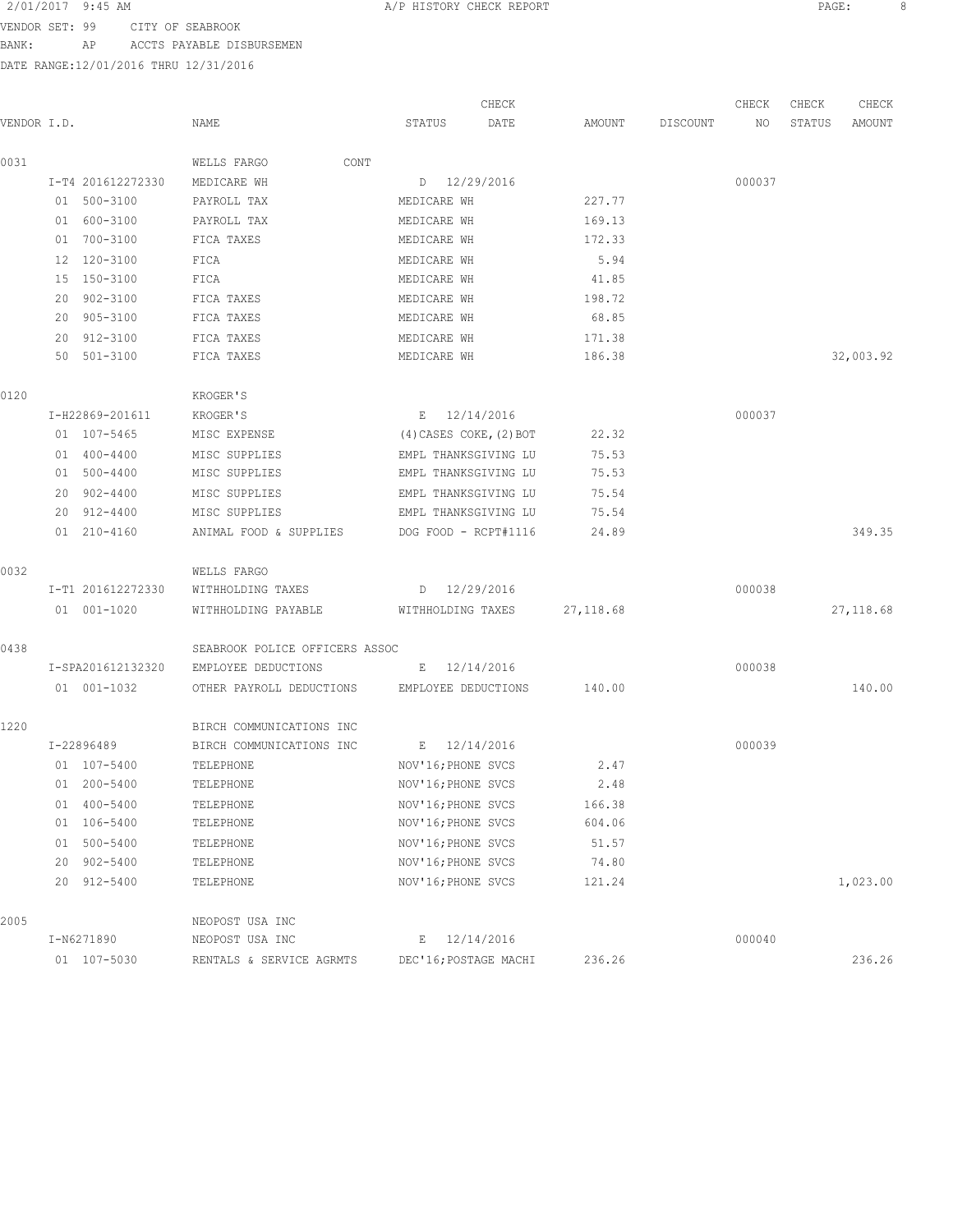VENDOR SET: 99 CITY OF SEABROOK BANK: AP ACCTS PAYABLE DISBURSEMEN

|             |                                 |                                                         |             | CHECK                            |           |          | CHECK  | CHECK  | CHECK     |
|-------------|---------------------------------|---------------------------------------------------------|-------------|----------------------------------|-----------|----------|--------|--------|-----------|
| VENDOR I.D. |                                 | NAME                                                    | STATUS      | DATE                             | AMOUNT    | DISCOUNT | NO     | STATUS | AMOUNT    |
| 1832        |                                 | KAREN LEMAY                                             |             |                                  |           |          |        |        |           |
|             | I-121316-TCCA-REIMB KAREN LEMAY |                                                         |             | E 12/14/2016                     |           |          | 000041 |        |           |
|             | 01 700-5300                     | TRAINING & CONFERENCE                                   |             | MILEAGE REIMB; TCCA M            | 49.90     |          |        |        | 49.90     |
| 1857        |                                 | STEPHEN M RUTHSTROM                                     |             |                                  |           |          |        |        |           |
|             | I-120216-SR                     | STEPHEN M RUTHSTROM                                     |             | E 12/14/2016                     |           |          | 000042 |        |           |
|             | 01 600-3015                     | CONTRACT LABOR                                          |             | $PPE:12/02/16 - CONF$            | 280.00    |          |        |        | 280.00    |
| 0060        |                                 | CLEAR LAKE EMERGENCY MED CORPS                          |             |                                  |           |          |        |        |           |
|             | I-201612-CLEMC                  | DEC'16; AMBULANCE CONTRACT SVCS E 12/21/2016            |             |                                  |           |          | 000044 |        |           |
|             | 01 107-5230                     | CONTRACT-AMBULANCE SERV                                 |             | DEC'16;AMBULANCE CON             | 17,845.58 |          |        |        |           |
|             |                                 | I-201701-03 - CLEMC JAN-MAR'17; AMBULANCE SVCS          |             | E 12/21/2016                     |           |          | 000044 |        |           |
|             | 01 107-5230                     | CONTRACT-AMBULANCE SERV                                 |             | JAN-MAR'17; AMBULANCE 53, 536.74 |           |          |        |        | 71,382.32 |
| 0417        |                                 | LAPORTE TIRE CENTER, INC                                |             |                                  |           |          |        |        |           |
|             | $I - 255718$                    | 90276; SVC CALL, FLAT OTR, #3BOOT E 12/21/2016          |             |                                  |           |          | 000045 |        |           |
|             | 20 902-5110                     | MAINT-AUTOS & EQUIPMENT                                 |             | 90276; SVC CALL, FLAT            | 118.50    |          |        |        |           |
|             | 20 912-5110                     | MAINT-AUTOS & EQUIPMENT                                 |             | 90276; SVC CALL, FLAT            | 118.50    |          |        |        |           |
|             | $I - 255926$                    | 90276; SVC FLAT FRONT OTR, TUBE E 12/21/2016            |             |                                  |           |          | 000045 |        |           |
|             | 20 902-5110                     | MAINT-AUTOS & EQUIPMENT                                 |             | 90276; SVC FLAT FRONT            | 146.95    |          |        |        |           |
|             | 20 912-5110                     | MAINT-AUTOS & EQUIPMENT                                 |             | 90276; SVC FLAT FRONT            | 146.95    |          |        |        | 530.90    |
| 0490        |                                 | MID-AMERICAN RESEARCH                                   |             |                                  |           |          |        |        |           |
|             | I-0595815-IN                    | (6) NU-SOLV                                             |             | E 12/21/2016                     |           |          | 000046 |        |           |
|             | 20 912-4400                     | MISC SUPPLIES                                           | (6) NU-SOLV |                                  | 62.63     |          |        |        | 62.63     |
| 1230        |                                 | ALWAYS SAFETY & 1ST AID                                 |             |                                  |           |          |        |        |           |
|             | I-40348                         | $(8)$ STOP/SLOW SIGNS W/DOWELS E 12/21/2016             |             |                                  |           |          | 000047 |        |           |
|             | 01 107-5295                     | SAFETY COMMITTEE                                        |             | (8) STOP/SLOW SIGNS W            | 299.60    |          |        |        | 299.60    |
| 1544        |                                 | HD SUPPLY WATERWORKS, LTD                               |             |                                  |           |          |        |        |           |
|             | I-G518675                       | (50)T10 NEPTUNE METERS                                  |             | E 12/21/2016                     |           |          | 000048 |        |           |
|             | 20 902-6021                     | METER REPLACEMENT PROGRAM (50)T10 NEPTUNE METE 4,389.00 |             |                                  |           |          |        |        | 4,389.00  |
| 1857        |                                 | STEPHEN M RUTHSTROM                                     |             |                                  |           |          |        |        |           |
|             | I-PPE121616-SR                  | PPE:12/16/16-FIRE INSPECT SVCS E 12/21/2016             |             |                                  |           |          | 000049 |        |           |
|             | 01 600-3015                     | CONTRACT LABOR                                          |             | PPE:12/16/16-FIRE IN 472.50      |           |          |        |        | 472.50    |
| 0438        |                                 | SEABROOK POLICE OFFICERS ASSOC                          |             |                                  |           |          |        |        |           |
|             |                                 | I-SPA201612272330 EMPLOYEE DEDUCTIONS                   |             | E 12/29/2016                     |           |          | 000050 |        |           |
|             | 01  001-1032                    | OTHER PAYROLL DEDUCTIONS EMPLOYEE DEDUCTIONS 135.00     |             |                                  |           |          |        |        | 135.00    |
| 1022        |                                 | NET SALES DIRECT                                        |             |                                  |           |          |        |        |           |
|             | I-306539                        | OCT-DEC'16; EMAIL SPAM FILTER B 12/29/2016              |             |                                  |           |          | 000051 |        |           |
|             | 01 107-5042                     | IT SOFTWARE                                             |             | OCT-DEC'16; EMAIL SPA            | 662.75    |          |        |        | 662.75    |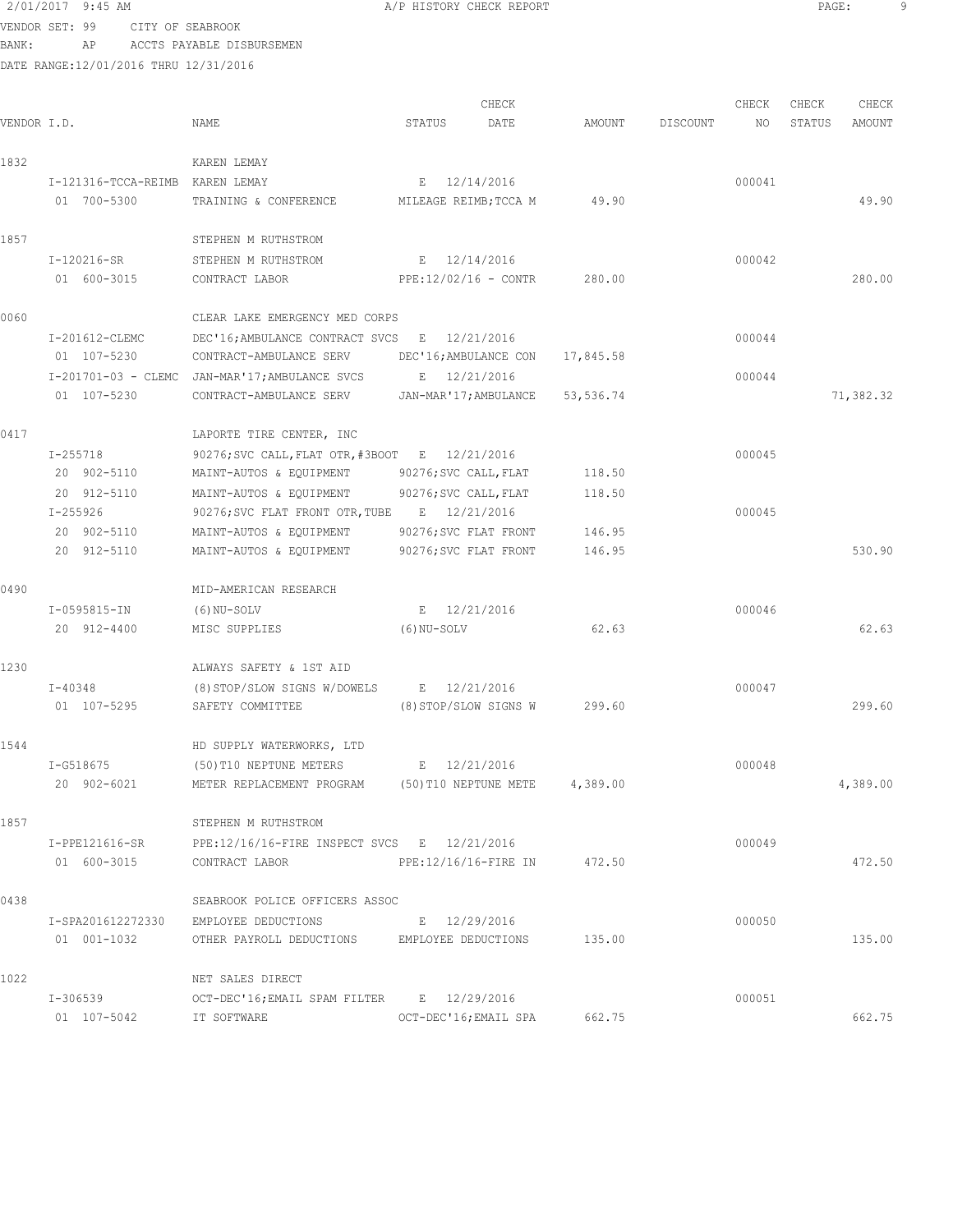# 2/01/2017 9:45 AM **A**/P HISTORY CHECK REPORT **PAGE:** 10 VENDOR SET: 99 CITY OF SEABROOK

BANK: AP ACCTS PAYABLE DISBURSEMEN

| VENDOR I.D. |                               | NAME                                                                           | STATUS                               | CHECK<br>DATE | AMOUNT         | DISCOUNT | CHECK<br>NO | CHECK<br>STATUS | CHECK<br>AMOUNT |
|-------------|-------------------------------|--------------------------------------------------------------------------------|--------------------------------------|---------------|----------------|----------|-------------|-----------------|-----------------|
| 1857        |                               | STEPHEN M RUTHSTROM                                                            |                                      |               |                |          |             |                 |                 |
|             | I-PPE122316-SR<br>01 600-3015 | PPE:12/23/16; FIRE INSPECT SVCS E 12/29/2016<br>CONTRACT LABOR                 | PPE:12/23/16; FIRE IN                |               | 350.00         |          | 000052      |                 | 350.00          |
| 2555        |                               | A & B ENVIRONMENTAL SERVICES I                                                 |                                      |               |                |          |             |                 |                 |
|             | I-293892<br>20 902-5285       | LABORATORY FEE<br>LABORATORY FEES                                              | R 12/07/2016<br>LABORATORY FEE       |               | 125.00         |          | 126449      |                 | 125.00          |
| 1750        |                               | A & L AUTOMOTIVE                                                               |                                      |               |                |          |             |                 |                 |
|             | I-16036<br>01 200-5110        | P7 OIL CHANGE<br>MAINT-AUTOS & EQUIPMENT P7 OIL CHANGE                         | R 12/07/2016                         |               | 39.95          |          | 126450      |                 | 39.95           |
| 0560        |                               | ACT PIPE & SUPPLY INC                                                          |                                      |               |                |          |             |                 |                 |
|             | I-260811<br>20 902-5130       | PART<br>MAINT-WATER SYSTEM MINOR                                               | R 12/07/2016<br>PART                 |               | 84.50          |          | 126451      |                 | 84.50           |
| 0005        |                               | ADMIRAL LINEN & UNIFORM                                                        |                                      |               |                |          |             |                 |                 |
|             | I-DOLI117781<br>50 501-5340   | LINEN SERVICE<br>DETENTION SUPPLIES                                            | R 12/07/2016<br>LINEN SERVICE        |               | 121.07         |          | 126452      |                 | 121.07          |
| 2053        |                               | ADT SECURITY SERVICES INC                                                      |                                      |               |                |          |             |                 |                 |
|             | I-606521556<br>41 410-5030    | ADT SECURITY SERVICES INC<br>RENTALS & SERVICE AGREEMENTS ADT SECURITY SERVICE | R 12/07/2016                         |               | 128.97         |          | 126453      |                 | 128.97          |
| 0006        |                               | AFLAC                                                                          |                                      |               |                |          |             |                 |                 |
|             | I-161685<br>01 001-0710       | NOV16 PREMIUM<br>PREPAID EXPENSE                                               | R 12/07/2016<br>NOV16 PREMIUM        |               | 1,713.48       |          | 126454      |                 | 1,713.48        |
| 0932        |                               | DEANNA BELL                                                                    |                                      |               |                |          |             |                 |                 |
|             | I-201612062291                | PETTY CASH REIMB                                                               | R 12/07/2016                         |               |                |          | 126455      |                 |                 |
|             | 01 200-5310<br>01 200-5465    | UNIFORMS & LAUNDRY<br>MISC EXPENSE                                             | PETTY CASH REIMB<br>PETTY CASH REIMB |               | 29.47<br>67.81 |          |             |                 | 97.28           |
|             |                               |                                                                                |                                      |               |                |          |             |                 |                 |
| 1816        |                               | BUSINESS CARD G/S                                                              |                                      |               |                |          |             |                 |                 |
|             | I-201612062288<br>01 103-4150 | NOV'16 STATEMENT<br>SMALL TOOLS & EQUIPMENT NOV'16 STATEMENT                   | R 12/07/2016                         |               | 797.36         |          | 126456      |                 | 797.36          |
| 2438        |                               | BUSINESS CARD J/A                                                              |                                      |               |                |          |             |                 |                 |
|             | I-201612062287                | NOV16 STATEMENT                                                                | R 12/07/2016                         |               |                |          | 126457      |                 |                 |
|             | 01 700-5465                   | MISC EXPENSE                                                                   | NOV16 STATEMENT                      |               | 165.27         |          |             |                 |                 |
|             | 01 700-5300                   | TRAINING & CONFERENCE                                                          | NOV16 STATEMENT                      |               | 45.00          |          |             |                 | 210.27          |
| 2510        |                               | BUSINESS CARD K/P                                                              |                                      |               |                |          |             |                 |                 |
|             | I-201612062306                | NOV'16; STATEMENT                                                              | R 12/07/2016                         |               |                |          | 126458      |                 |                 |
|             | 41 410-5030                   | RENTALS & SERVICE AGREEMENTS NOV'16; STATEMENT                                 |                                      |               | 299.73         |          |             |                 |                 |
|             | 41 410-5465                   | MISC EXPENDITURES                                                              | NOV'16; STATEMENT                    |               | 807.59         |          |             |                 |                 |
|             | 01 107-5030                   | RENTALS & SERVICE AGRMTS                                                       | NOV'16; STATEMENT                    |               | 139.00         |          |             |                 |                 |
|             | 01 400-5464                   | EVENTS                                                                         | NOV'16; STATEMENT                    |               | 30.00          |          |             |                 |                 |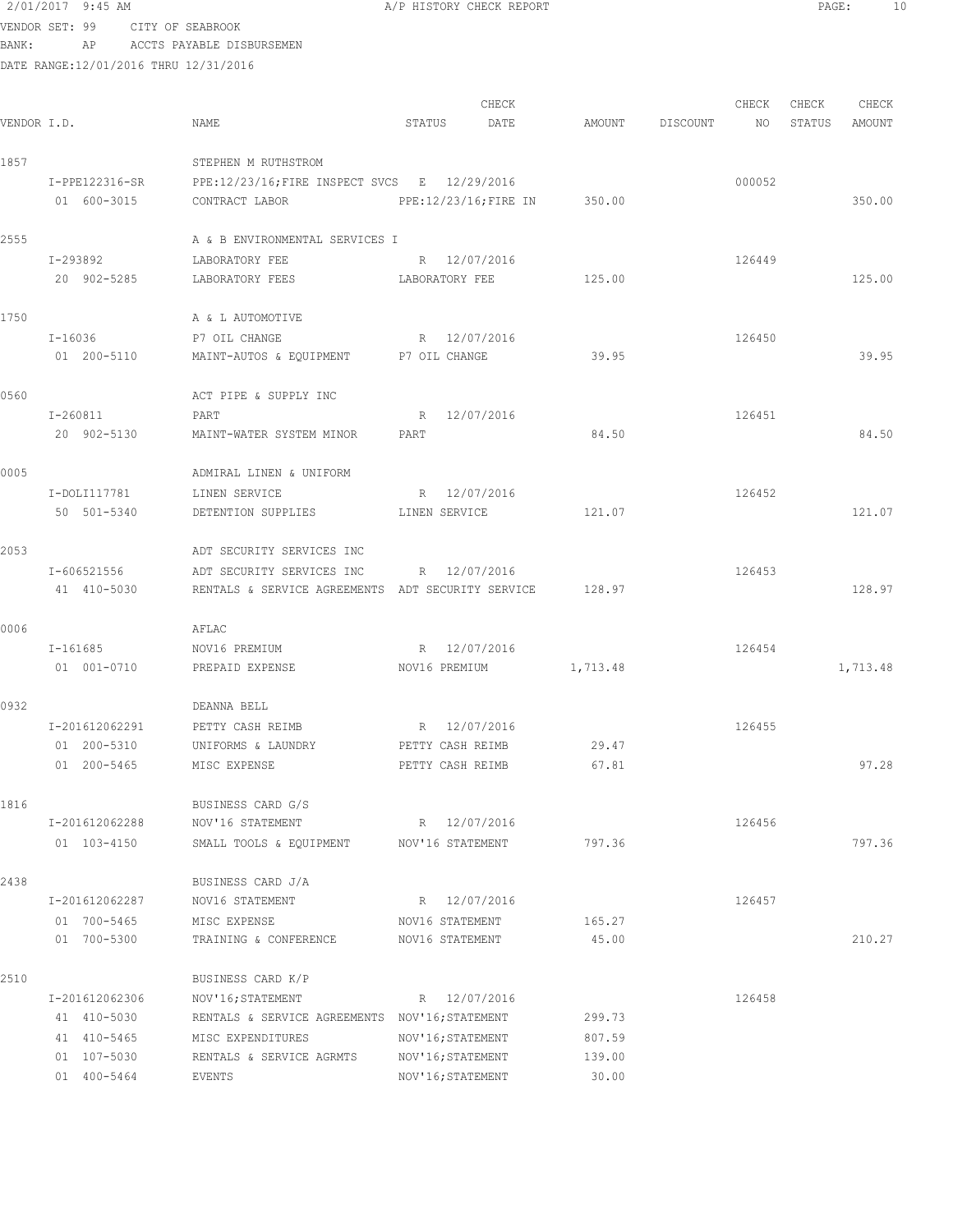VENDOR SET: 99 CITY OF SEABROOK BANK: AP ACCTS PAYABLE DISBURSEMEN

| VENDOR I.D. |                            | NAME                                           | CHECK<br>STATUS<br>DATE | AMOUNT    | DISCOUNT | CHECK<br>NO | CHECK<br>STATUS | CHECK<br>AMOUNT |
|-------------|----------------------------|------------------------------------------------|-------------------------|-----------|----------|-------------|-----------------|-----------------|
|             |                            |                                                |                         |           |          |             |                 |                 |
| 2510        |                            | BUSINESS CARD K/P<br>CONT                      |                         |           |          |             |                 |                 |
|             | I-201612062306             | NOV'16; STATEMENT                              | R 12/07/2016            |           |          | 126458      |                 |                 |
|             | 01 400-4400                | MISC SUPPLIES                                  | NOV'16; STATEMENT       | 290.59    |          |             |                 |                 |
|             | 20 902-5020<br>20 902-5020 | DUES & SUBSCRIPTIONS                           | NOV'16; STATEMENT       | 111.00    |          |             |                 |                 |
|             |                            | DUES & SUBSCRIPTIONS                           | NOV'16; STATEMENT       | 111.00    |          |             |                 | 1,788.91        |
| 2169        |                            | BUSINESS CARD L/D                              |                         |           |          |             |                 |                 |
|             | I-201612062290             | BUSINESS CARD L/D                              | R 12/07/2016            |           |          | 126459      |                 |                 |
|             | 15 150-5467                | SEABROOK FESTIVAL EXP - HOT BUSINESS CARD L/D  |                         | 441.95    |          |             |                 |                 |
|             | 01 107-5010                | ADVERTISING                                    | BUSINESS CARD L/D       | 75.00     |          |             |                 |                 |
|             | 15 150-5020                | DUES & SUBSCRIPTIONS                           | BUSINESS CARD L/D       | 475.81    |          |             |                 |                 |
|             | 15 150-5293                | ARTS & HISTORICAL                              | BUSINESS CARD L/D       | 187.30    |          |             |                 |                 |
|             | 15 150-4010                | OFFICE SUPPLIES                                | BUSINESS CARD L/D       | 31.05     |          |             |                 |                 |
|             | 15 150-5010                | ADVERTISING                                    | BUSINESS CARD L/D       | 45.00     |          |             |                 |                 |
|             | 15 150-5468                | SEABROOK FESTIVAL EXP - CITY BUSINESS CARD L/D |                         | 240.52    |          |             |                 |                 |
|             | 15 150-5465                | MISCELLANEOUS                                  | BUSINESS CARD L/D       | 31.59     |          |             |                 | 1,528.22        |
| 2697        |                            | CHIEF/LAW ENFORCEMENT SUPPLY                   |                         |           |          |             |                 |                 |
|             | I-318275                   | CHIEF/LAW ENFORCEMENT SUPPLY                   | $V = 12/07/2016$        |           |          | 126460      |                 | 237.00          |
| 2697        |                            | CHIEF/LAW ENFORCEMENT SUPPLY                   |                         |           |          |             |                 |                 |
|             | M-CHECK                    | CHIEF/LAW ENFORCEMENT SUVOIDED V 12/07/2016    |                         |           |          | 126460      |                 | 237.00CR        |
| 0057        |                            | CITY OF SEABROOK                               |                         |           |          |             |                 |                 |
|             | I-201612062292             | DEC'16; DUMPSTER SVC                           | R 12/07/2016            |           |          | 126461      |                 |                 |
|             | 01 107-5410                | UTILITIES                                      | DEC'16; DUMPSTER SVC    | 378.71    |          |             |                 |                 |
|             | 01 230-5410                | UTILITIES                                      | DEC'16; DUMPSTER SVC    | 160.81    |          |             |                 |                 |
|             | 01 400-5410                | UTILITIES                                      | DEC'16; DUMPSTER SVC    | 1,415.79  |          |             |                 |                 |
|             | 01 500-5410                | UTILITIES                                      | DEC'16; DUMPSTER SVC    | 48.85     |          |             |                 |                 |
|             | 20 902-5410                | UTILITIES                                      | DEC'16; DUMPSTER SVC    | 48.85     |          |             |                 |                 |
|             | 20 912-5410                | UTILITIES                                      | DEC'16; DUMPSTER SVC    | 172.69    |          |             |                 |                 |
|             | I-201612062297             | WATER SVC - 10/15/16-11/15/16 R 12/07/2016     |                         |           |          | 126461      |                 |                 |
|             | 01 400-5410                | UTILITIES                                      | WATER SVC $-10/15/16$   | 13.40     |          |             |                 | 2,239.10        |
| 1293        |                            | COBB FENDLEY & ASSOC INC.                      |                         |           |          |             |                 |                 |
|             | I-256614                   | WATER PLANT RELOCATION                         | R 12/07/2016            |           |          | 126462      |                 |                 |
|             | 30 300-5215                | PROF FEES-ENGINEERING                          | TOPO/DESIGN/CONST.PH    | 11,644.38 |          |             |                 |                 |
|             | 39 390-5215                | PROF FEES-ENGINEERING                          | TOPO/DESIGN/CONST.PH    | 3,244.92  |          |             |                 | 14,889.30       |
| 1293        |                            | COBB FENDLEY & ASSOC INC.                      |                         |           |          |             |                 |                 |
|             | I-256678                   | SEABROOK ENGINEERING & CONSULT                 | R 12/07/2016            |           |          | 126463      |                 |                 |
|             | 01 107-5215                | PROF FEES-ENGINEERING                          | GENERAL SVCS THRU 11    | 2,821.56  |          |             |                 |                 |
|             | 39 390-5215                | PROF FEES-ENGINEERING                          | PROF. SVCS THRU 11/06   | 217.90    |          |             |                 | 3,039.46        |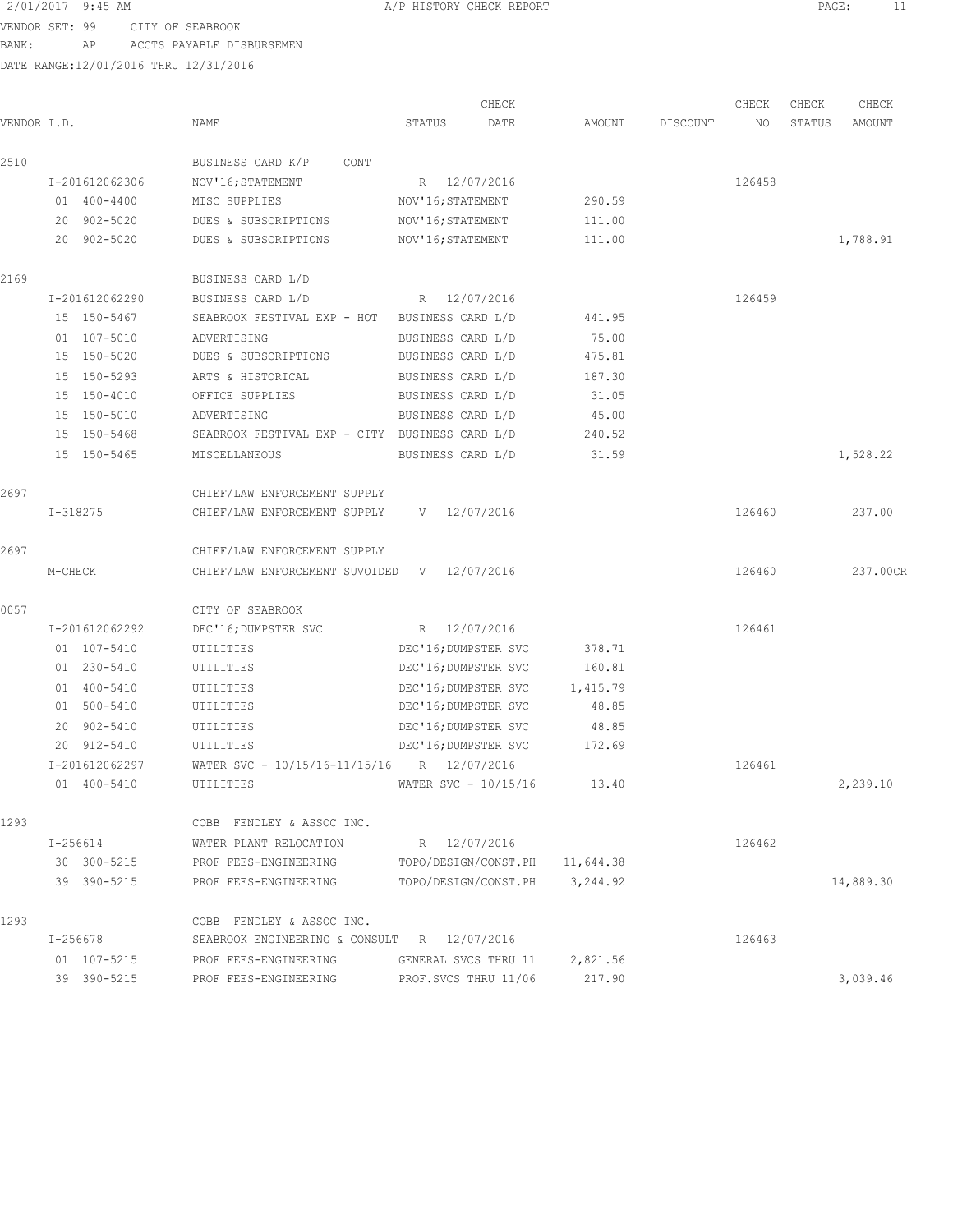2696 H & E EQUIPMENT EXCHANGE LLC

VENDOR SET: 99 CITY OF SEABROOK

BANK: AP ACCTS PAYABLE DISBURSEMEN

DATE RANGE:12/01/2016 THRU 12/31/2016

|             |                |                                |              | CHECK                  |        |          | CHECK  | CHECK  | CHECK    |
|-------------|----------------|--------------------------------|--------------|------------------------|--------|----------|--------|--------|----------|
| VENDOR I.D. |                | NAME                           | STATUS       | DATE                   | AMOUNT | DISCOUNT | NO     | STATUS | AMOUNT   |
| 1588        |                | COMCAST                        |              |                        |        |          |        |        |          |
|             | I-201612062295 | DEC'16; INTERNET SVC-CITY HALL |              | R 12/07/2016           |        |          | 126464 |        |          |
|             | 01 107-5030    | RENTALS & SERVICE AGRMTS       |              | DEC'16; INTERNET SVC-  | 61.68  |          |        |        | 61.68    |
| 1588        |                | COMCAST                        |              |                        |        |          |        |        |          |
|             | I-201612072316 | DEC'16; INTERNET SVC-PW        |              | R 12/07/2016           |        |          | 126465 |        |          |
|             | 01 500-5030    | RENTALS & SERVICE AGRMTS       |              | DEC'16; INTERNET SVC-  | 31.79  |          |        |        |          |
|             | 20 902-5030    | RENTALS & SERVICE AGRMTS       |              | DEC'16; INTERNET SVC-  | 31.78  |          |        |        |          |
|             | 20 912-5030    | RENTALS & SERVICE AGRMTS       |              | DEC'16; INTERNET SVC-  | 31.78  |          |        |        | 95.35    |
| 2682        |                | COSMETIC BOAT REPAIR INC       |              |                        |        |          |        |        |          |
|             | $I - 4843$     | SPRAY CLEAR COAT-(3) PELICANS  |              | R 12/07/2016           |        |          | 126466 |        |          |
|             | 15 150-5293    | ARTS & HISTORICAL              |              | SPRAY CLEAR COAT-(3)   | 750.00 |          |        |        | 750.00   |
| 1867        |                | DENTON NAVARRO                 |              |                        |        |          |        |        |          |
|             | I-22021        | OCT'16; PROF. SVCS - ATTORNEY  |              | V 12/07/2016           |        |          | 126467 |        |          |
|             | $I - 22022$    | OCT'16; LEGAL COUNSEL SVCS     |              | V 12/07/2016           |        |          | 126467 |        | 328.50   |
| 1867        |                | DENTON NAVARRO                 |              |                        |        |          |        |        |          |
|             | M-CHECK        | DENTON NAVARRO<br>VOIDED       | V 12/07/2016 |                        |        |          | 126467 |        | 328.50CR |
| 1           |                | DIANA AMEZQUITA-GOMEZ          |              |                        |        |          |        |        |          |
|             | I-201612072307 | REFUND                         | R            | 12/07/2016             |        |          | 126468 |        |          |
|             | 01 001-1011    | BAIL BONDS PAYABLE             |              | DIANA AMEZQUITA-GOME   | 566.00 |          |        |        | 566.00   |
| 1232        |                | DISA INC.                      |              |                        |        |          |        |        |          |
|             | I-1060231      | (3) DRUG/URINE TESTS           |              | R 12/07/2016           |        |          | 126469 |        |          |
|             | 01 107-3145    | DRUG TESTING                   |              | (3) DRUG/URINE TESTS   | 148.50 |          |        |        | 148.50   |
| 1           |                | FAIG NAGHIYEV                  |              |                        |        |          |        |        |          |
|             | I-201612072311 | REFUND                         | R            | 12/07/2016             |        |          | 126470 |        |          |
|             | 01 001-1011    | BAIL BONDS PAYABLE             |              | FAIG NAGHIYEV: REFUND  | 465.00 |          |        |        | 465.00   |
| 2007        |                | FIRST CHECK                    |              |                        |        |          |        |        |          |
|             | $I - 7452$     | NOV'16; (3) BACKGROUND CHECKS  |              | R 12/07/2016           |        |          | 126471 |        |          |
|             | 01 107-3145    | DRUG TESTING                   |              | NOV'16; (3) BACKGROUND | 178.00 |          |        |        | 178.00   |
| 2566        |                | GOLD STAR PETROLEUM INC        |              |                        |        |          |        |        |          |
|             | $I-88963$      | FUEL                           |              | R 12/07/2016           |        |          | 126472 |        |          |

01 107-4050 BULK PETROLEUM PURCHASES FUEL 3,379.12 3,379.12

14 140-6020 EQUIPMENT LIGHT TOWER 6,725.00 6,725.00

I-92991302 LIGHT TOWER R 12/07/2016 126473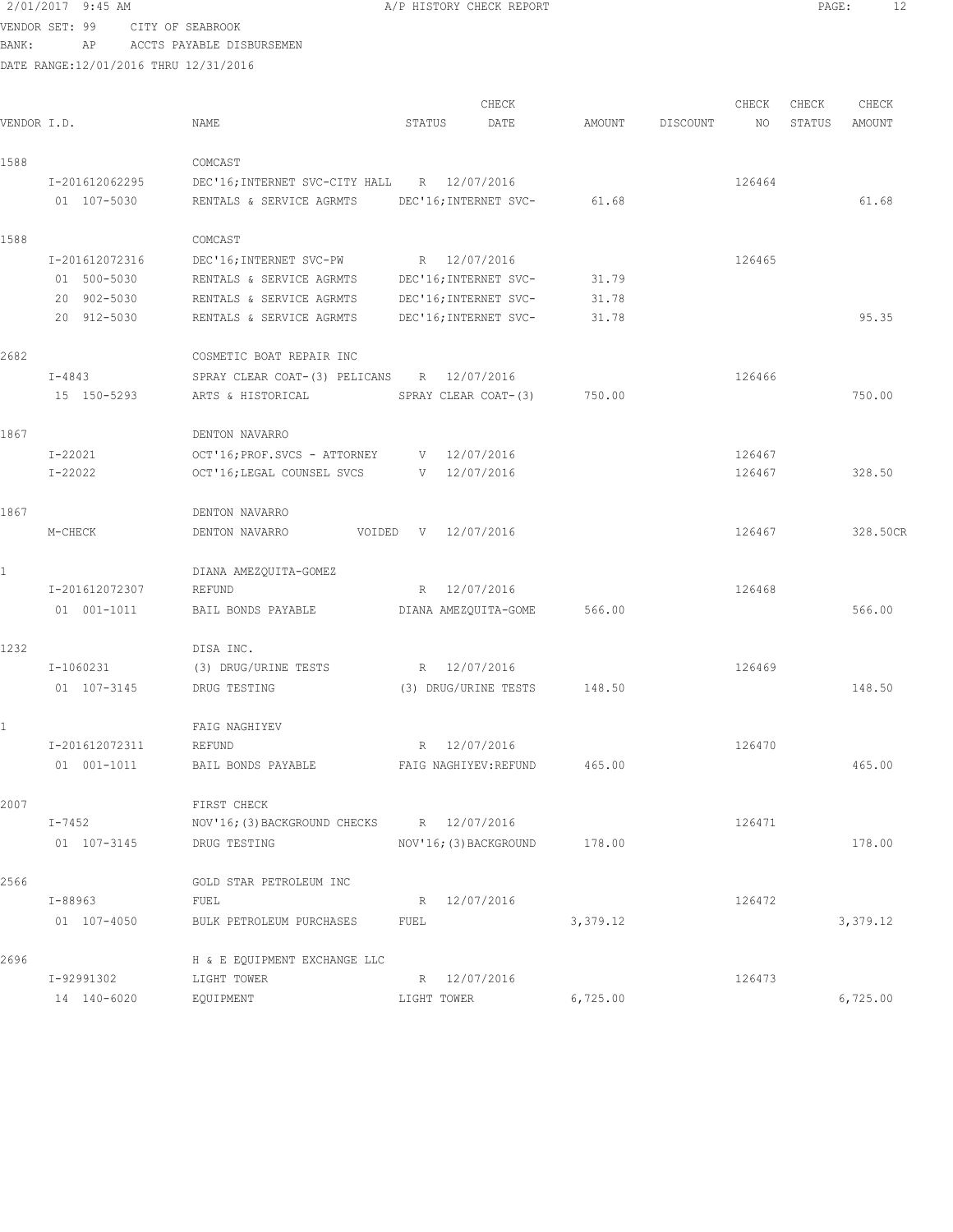# 2/01/2017 9:45 AM A/P HISTORY CHECK REPORT PAGE: 13 VENDOR SET: 99 CITY OF SEABROOK

# BANK: AP ACCTS PAYABLE DISBURSEMEN

| VENDOR I.D. |                | NAME                                           | CHECK<br>STATUS<br>DATE | AMOUNT    | DISCOUNT | CHECK<br>NO | CHECK<br>STATUS | CHECK<br>AMOUNT |
|-------------|----------------|------------------------------------------------|-------------------------|-----------|----------|-------------|-----------------|-----------------|
| 1192        |                | HARRIS COUNTY TREASURER                        |                         |           |          |             |                 |                 |
|             | I-18499        | NOV'16; MONTHLY AIRTIME SVC                    | R 12/07/2016            |           |          | 126474      |                 |                 |
|             | 01 106-5170    | MAINTENANCE - RADIOS                           | NOV'16;MONTHLY AIRTI    | 1,014.00  |          |             |                 | 1,014.00        |
| 2118        |                | HCMCA                                          |                         |           |          |             |                 |                 |
|             | $I-1832$       | MEALS - 11/17/16 MTG                           | R 12/07/2016            |           |          | 126475      |                 |                 |
|             | 01 100-3300    | MAYOR & COUNCIL FEES                           | MEALS - 11/17/16 MTG    | 120.00    |          |             |                 | 120.00          |
| 0100        |                | HOME DEPOT CREDIT SERVICES                     |                         |           |          |             |                 |                 |
|             | I-201612062298 | NOV'16; STATEMENT                              | R 12/07/2016            |           |          | 126476      |                 |                 |
|             | 01 400-5180    | MAINT-BLDGS & GROUNDS                          | NOV'16; STATEMENT       | 418.95    |          |             |                 |                 |
|             | 01 106-5465    | MISC EXPENSE                                   | NOV'16; STATEMENT       | 112.32    |          |             |                 |                 |
|             | 20 912-4400    | MISC SUPPLIES                                  | NOV'16; STATEMENT       | 21.97     |          |             |                 |                 |
|             | 20 902-4400    | MISC SUPPLIES                                  | NOV'16; STATEMENT       | 48.43     |          |             |                 |                 |
|             | 01 400-5464    | EVENTS                                         | NOV'16; STATEMENT       | 168.88    |          |             |                 |                 |
|             | 20 902-5130    | MAINT-WATER SYSTEM MINOR                       | NOV'16; STATEMENT       | 14.78     |          |             |                 | 785.33          |
| 1267        |                | IMMEDIATE MEDICAL CARE PA                      |                         |           |          |             |                 |                 |
|             | I-201612062299 | NOV'16; (4) EMPL PHYSICALS                     | R 12/07/2016            |           |          | 126477      |                 |                 |
|             | 01 107-3145    | DRUG TESTING                                   | NOV'16; (4) EMPL PHYSI  | 255.00    |          |             |                 | 255.00          |
| 1251        |                | INSITUFORM TECHNOLOGIES INC                    |                         |           |          |             |                 |                 |
|             | I-411554       | 2016 SEWER REHAB PROJECT R 12/07/2016          |                         |           |          | 126478      |                 |                 |
|             | 20 912-6100    | SEWER SYSTEM-REPAIR/MAINT 2016 SEWER REHAB PRO |                         | 37,976.00 |          |             | 37,976.00       |                 |
| 2509        |                | IPS ADVISORS LLP                               |                         |           |          |             |                 |                 |
|             | $I - 2560$     | DEC'16; BENEFIT CONNECTOR FEE R 12/07/2016     |                         |           |          | 126479      |                 |                 |
|             | 01 100-3120    | HOSPITALIZATION                                | DEC'16; BENEFIT CONNE   | 7.00      |          |             |                 |                 |
|             | 01 102-3120    | HOSPITALIZATION                                | DEC'16; BENEFIT CONNE   | 35.00     |          |             |                 |                 |
|             | 01 106-3120    | HOSPITALIZATION                                | DEC'16; BENEFIT CONNE   | 3.50      |          |             |                 |                 |
|             | 01 103-3120    | HOSPITALIZATION                                | DEC'16; BENEFIT CONNE   | 7.00      |          |             |                 |                 |
|             | 01 200-3120    | HOSPITALIZATION                                | DEC'16; BENEFIT CONNE   | 119.00    |          |             |                 |                 |
|             | 01 210-3120    | HOSPITALIZATION                                | DEC'16; BENEFIT CONNE   | 7.00      |          |             |                 |                 |
|             | 01 400-3120    | HOSPITALIZATION                                | DEC'16; BENEFIT CONNE   | 24.50     |          |             |                 |                 |
|             | 01 500-3120    | HOSPITALIZATION                                | DEC'16; BENEFIT CONNE   | 24.50     |          |             |                 |                 |
|             | 01 600-3120    | HOSPITALIZATION                                | DEC'16; BENEFIT CONNE   | 17.50     |          |             |                 |                 |
|             | 01 700-3120    | HOSPITALIZATION                                | DEC'16; BENEFIT CONNE   | 14.00     |          |             |                 |                 |
|             | 01 001-0500    | DUE FROM ENTERPRISE FUND                       | DEC'16; BENEFIT CONNE   | 31.50     |          |             |                 |                 |
|             | 01 001-0500    | DUE FROM ENTERPRISE FUND                       | DEC'16; BENEFIT CONNE   | 14.00     |          |             |                 |                 |
|             | 01 001-0500    | DUE FROM ENTERPRISE FUND                       | DEC'16; BENEFIT CONNE   | 10.50     |          |             |                 | 315.00          |
| 1           |                | ISMAEL FLORES                                  |                         |           |          |             |                 |                 |
|             | I-201612072315 | REFUND                                         | R 12/07/2016            |           |          | 126481      |                 |                 |
|             | 01 001-1011    | BAIL BONDS PAYABLE                             | ISMAEL FLORES: REFUND   | 724.25    |          |             |                 | 724.25          |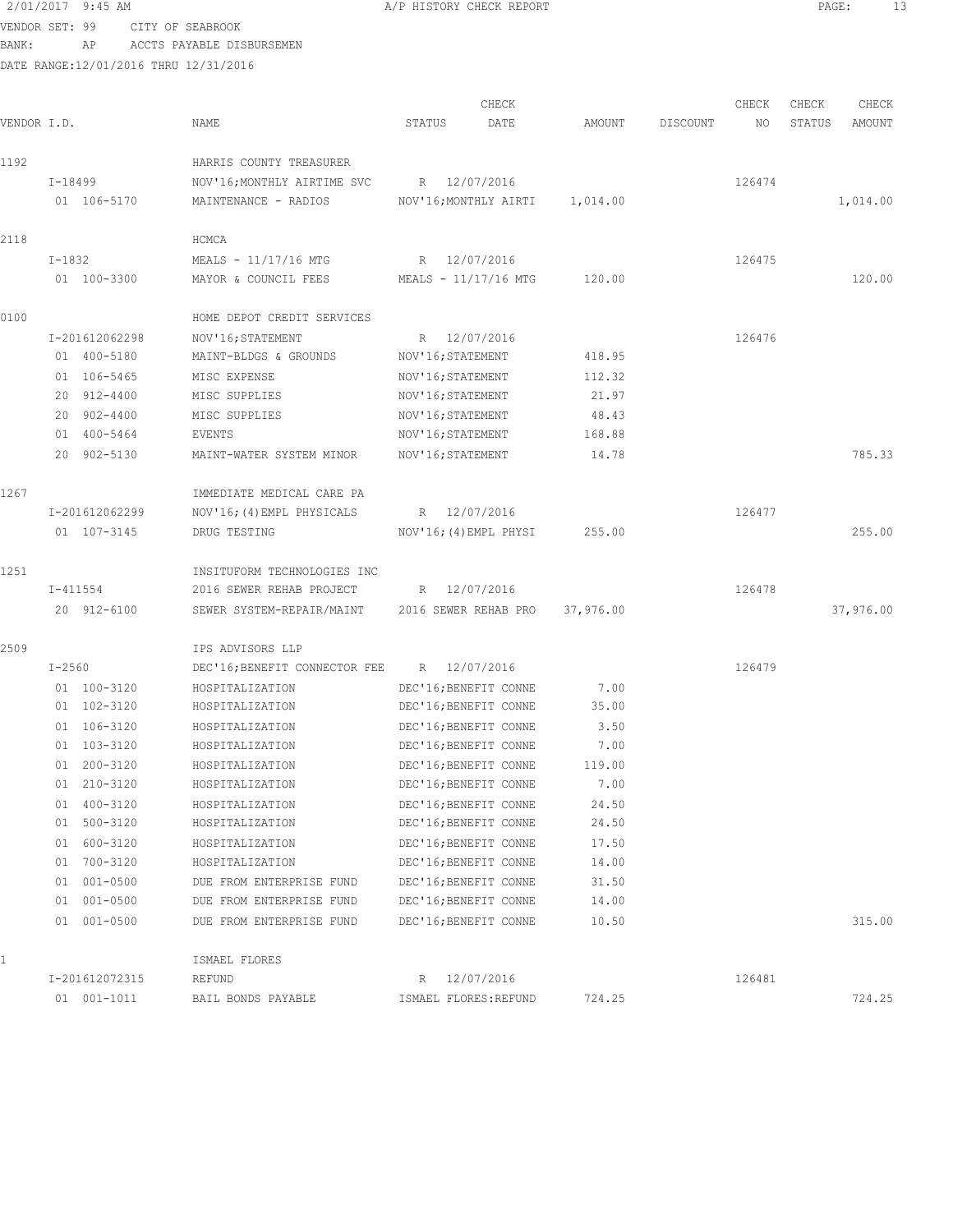2/01/2017 9:45 AM A/P HISTORY CHECK REPORT PAGE: 14 VENDOR SET: 99 CITY OF SEABROOK

BANK: AP ACCTS PAYABLE DISBURSEMEN

| VENDOR I.D.  |                | NAME                                          | STATUS                | CHECK<br>DATE               | AMOUNT   | DISCOUNT | CHECK<br>NO | CHECK<br>STATUS | CHECK<br>AMOUNT |
|--------------|----------------|-----------------------------------------------|-----------------------|-----------------------------|----------|----------|-------------|-----------------|-----------------|
| $\mathbf{1}$ |                | JANE MONTGOMERY                               |                       |                             |          |          |             |                 |                 |
|              | I-201612072313 | REFUND                                        | R 12/07/2016          |                             |          |          | 126482      |                 |                 |
|              | 01 001-1011    | BAIL BONDS PAYABLE                            | JANE MONTGOMERY: REFU |                             | 566.00   |          |             |                 | 566.00          |
| $\mathbf{1}$ |                | LAURIE LYNCHARD                               |                       |                             |          |          |             |                 |                 |
|              | I-201612072314 | REFUND                                        | R 12/07/2016          |                             |          |          | 126483      |                 |                 |
|              | 01 001-1011    | BAIL BONDS PAYABLE                            | LAURIE LYNCHARD:REFU  |                             | 275.00   |          |             |                 | 275.00          |
| 1855         |                | LEXIPRO LLC                                   |                       |                             |          |          |             |                 |                 |
|              | I-16-992       | INTERPRETATION SVCS-11/14/16 R 12/07/2016     |                       |                             |          |          | 126484      |                 |                 |
|              | 01 700-3015    | CONTRACT LABOR                                | INTERPRETATION SVCS-  |                             | 225.00   |          |             |                 | 225.00          |
| 2584         |                | MATTHEW LITTLETON                             |                       |                             |          |          |             |                 |                 |
|              | I-201612062300 | CONTRACT INSPECTOR; 12/02/16 R 12/07/2016     |                       |                             |          |          | 126485      |                 |                 |
|              | 01 600-3015    | CONTRACT LABOR                                | CONTRACT INSPECTOR; 1 |                             | 200.00   |          |             |                 | 200.00          |
| 0783         |                | LOGIX COMMUNICATIONS                          |                       |                             |          |          |             |                 |                 |
|              | I-201612062301 | NOV'16;LONG DISTANCE SVCS                     | R 12/07/2016          |                             |          |          | 126486      |                 |                 |
|              | 01 107-5400    | TELEPHONE                                     | NOV'16; LONG DISTANCE |                             | 16.47    |          |             |                 | 16.47           |
| 1837         |                | LYNN ROSS SMITH & GANNAWAY LLP                |                       |                             |          |          |             |                 |                 |
|              | I-46437        | PROF.SVCS THRU 11/20/16 R 12/07/2016          |                       |                             |          |          | 126487      |                 |                 |
|              | 01 107-5220    | PROF FEES-LEGAL                               | PROF.SVCS THRU 11/20  |                             | 112.50   |          |             |                 | 112.50          |
| 0130         |                | MARBURGER'S                                   |                       |                             |          |          |             |                 |                 |
|              | I-201612062303 | HORNADY 243 WIRE                              | R 12/07/2016          |                             |          |          | 126488      |                 |                 |
|              | 01 200-5311    | HANDGUN TRAINING EXPENSE HORNADY 243 WIRE     |                       |                             | 21.99    |          |             |                 | 21.99           |
| $\mathbf{1}$ |                | MARK DEL TORO                                 |                       |                             |          |          |             |                 |                 |
|              | I-201612062302 | REFUND                                        | R 12/07/2016          |                             |          |          | 126489      |                 |                 |
|              | 41 041-1525    | DEPOSITS - CAROTHER'S                         | MARK DEL TORO:REFUND  |                             | 500.00   |          |             |                 | 500.00          |
|              |                | MAYZIE TINDOL                                 |                       |                             |          |          |             |                 |                 |
|              | I-201612072308 | REFUND                                        | R 12/07/2016          |                             |          |          | 126490      |                 |                 |
|              | 01  001-1011   | BAIL BONDS PAYABLE                            |                       | MAYZIE TINDOL:REFUND 325.00 |          |          |             |                 | 325.00          |
| 2033         |                | MCC INNOVATIONS                               |                       |                             |          |          |             |                 |                 |
|              | I-00010214     | (108) IMAGED PAGES - UPDATE 113 R 12/07/2016  |                       |                             |          |          | 126491      |                 |                 |
|              | 01 107-5030    | RENTALS & SERVICE AGRMTS (108) IMAGED PAGES - |                       |                             | 54.00    |          |             |                 | 54.00           |
| 2491         |                | MCCREARY VESELKA BRAGG & ALLEN                |                       |                             |          |          |             |                 |                 |
|              | I-130513       | COURT COLLECTIONS                             | R 12/07/2016          |                             |          |          | 126492      |                 |                 |
|              | 01 001-1202    | DUE TO COLLECTION                             | COURT COLLECTIONS     |                             | 169.50   |          |             |                 |                 |
|              | I-130970       | COURT COLLECTIONS                             | R 12/07/2016          |                             |          |          | 126492      |                 |                 |
|              | 01 001-1202    | DUE TO COLLECTION                             | COURT COLLECTIONS     |                             | 1,550.48 |          |             |                 |                 |
|              | I-132929       | COURT COLLECTIONS                             | R 12/07/2016          |                             |          |          | 126492      |                 |                 |
|              | 01 001-1202    | DUE TO COLLECTION                             | COURT COLLECTIONS     |                             | 1,890.87 |          |             |                 |                 |
|              | I-134805       | COURT COLLECTIONS                             | R 12/07/2016          |                             |          |          | 126492      |                 |                 |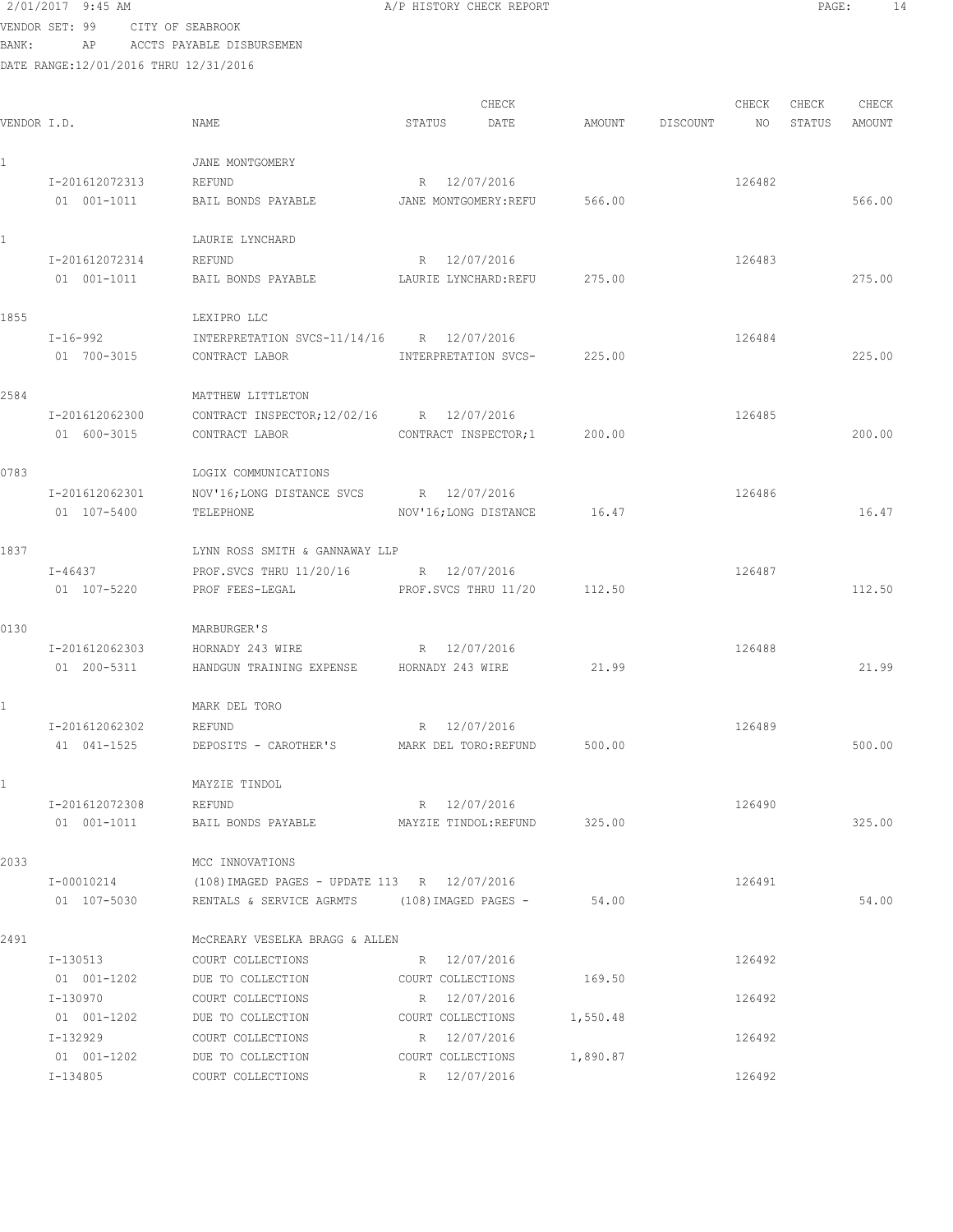VENDOR SET: 99 CITY OF SEABROOK BANK: AP ACCTS PAYABLE DISBURSEMEN

| VENDOR I.D. |                 | NAME                                         | STATUS            | CHECK<br>DATE         | AMOUNT      | DISCOUNT | CHECK<br>NO | CHECK<br>STATUS | CHECK<br>AMOUNT |
|-------------|-----------------|----------------------------------------------|-------------------|-----------------------|-------------|----------|-------------|-----------------|-----------------|
| 2491        |                 | MCCREARY VESELKA BRAGGCONT                   |                   |                       |             |          |             |                 |                 |
|             | I-134805        | COURT COLLECTIONS                            |                   | R 12/07/2016          |             |          | 126492      |                 |                 |
|             | 01 001-1202     | DUE TO COLLECTION                            | COURT COLLECTIONS |                       | 2,120.24    |          |             |                 |                 |
|             | I-135917        | COURT COLLECTIONS                            | R                 | 12/07/2016            |             |          | 126492      |                 |                 |
|             | 01 001-1202     | DUE TO COLLECTION                            | COURT COLLECTIONS |                       | 1,897.40    |          |             |                 | 7,628.49        |
| 0740        |                 | O'REILLY AUTO PARTS                          |                   |                       |             |          |             |                 |                 |
|             | I-201612062304  | NOV'16; STATEMENT                            |                   | R 12/07/2016          |             |          | 126493      |                 |                 |
|             | 01 500-4400     | MISC SUPPLIES                                | NOV'16; STATEMENT |                       | 22.99       |          |             |                 |                 |
|             | 01 500-4150     | SMALL TOOLS & EQUIP                          | NOV'16; STATEMENT |                       | 41.47       |          |             |                 |                 |
|             | 01 107-5110     | EQUIP MAINT                                  | NOV'16; STATEMENT |                       | 424.12      |          |             |                 |                 |
|             | 01 500-5110     | MAINT-AUTOS & EQUIP                          | NOV'16; STATEMENT |                       | 157.51      |          |             |                 |                 |
|             | 20 902-5110     | MAINT-AUTOS & EQUIPMENT                      | NOV'16; STATEMENT |                       | 157.75      |          |             |                 |                 |
|             | 20 912-5110     | MAINT-AUTOS & EQUIPMENT                      | NOV'16; STATEMENT |                       | 178.28      |          |             |                 |                 |
|             | 01 107-5295     | SAFETY COMMITTEE                             | NOV'16; STATEMENT |                       | 199.80      |          |             |                 |                 |
|             | 20 912-4150     | SMALL EQUIPMENT OR TOLLS                     | NOV'16; STATEMENT |                       | 24.98       |          |             |                 | 1,206.90        |
|             |                 | PATRICK SHEEHAN                              |                   |                       |             |          |             |                 |                 |
|             | I-201612072312  | REFUND                                       |                   | R 12/07/2016          |             |          | 126494      |                 |                 |
|             | 01 001-1011     | BAIL BONDS PAYABLE                           |                   | PATRICK SHEEHAN: REFU | 166.00      |          |             |                 | 166.00          |
| 2626        |                 | JOHN-MICHAEL PERKINS                         |                   |                       |             |          |             |                 |                 |
|             | I-201612062305  | REIMB; FOOD SAFETY MGR TRAINING R 12/07/2016 |                   |                       |             |          | 126495      |                 |                 |
|             | 41 410-5300     | TRAINING & CONFERENCE                        |                   | REIMB; FOOD SAFETY MG | 85.15       |          |             |                 | 85.15           |
| 2036        |                 | RCL SIGNS                                    |                   |                       |             |          |             |                 |                 |
|             | $I-470$         | REMOVAL OF BANNER                            |                   | R 12/07/2016          |             |          | 126496      |                 |                 |
|             | 01 400-5464     | EVENTS                                       | REMOVAL OF BANNER |                       | 75.00       |          |             |                 |                 |
|             | $I - 483$       | REPAIR OF BANNER BRACKET                     |                   | R 12/07/2016          |             |          | 126496      |                 |                 |
|             | 01 400-5464     | EVENTS                                       |                   | REPAIR OF BANNER BRA  | 75.00       |          |             |                 | 150.00          |
| 1289        |                 | READY REFRESH                                |                   |                       |             |          |             |                 |                 |
|             | I-16K0115909111 | OCT'16; BOTTLED WATER SVC-PD R 12/07/2016    |                   |                       |             |          | 126497      |                 |                 |
|             | 01 200-4010     | OFFICE SUPPLIES                              |                   | OCT'16; BOTTLED WATER | 143.62      |          |             |                 | 143.62          |
| 1           |                 | RICHARD TAYLOR                               |                   |                       |             |          |             |                 |                 |
|             | I-201612072310  | REFUND                                       |                   | R 12/07/2016          |             |          | 126498      |                 |                 |
|             | 01 001-1011     | BAIL BONDS PAYABLE                           |                   | RICHARD TAYLOR: REFUN | 215.00      |          |             |                 | 215.00          |
| 0180        |                 | SEABROOK VOL. FIRE DEPT                      |                   |                       |             |          |             |                 |                 |
|             | I-201612062296  | DEC'16; MONTHLY CONTRACT SVCS                |                   | R 12/07/2016          |             |          | 126499      |                 |                 |
|             | 01 230-5235     | PROF FEES-SVFD CONTRACT                      |                   | DEC'16; FIRE CONTRACT | 58,544.56   |          |             |                 |                 |
|             | 01 100-8605     | DISPATCH & ANIMAL CONTROL                    |                   | DEC'16; DISPATCH SVCS | 833.34CR    |          |             |                 |                 |
|             | 01 100-8605     | DISPATCH & ANIMAL CONTROL                    | DEC'16; CAD SVCS  |                       | 583.34CR    |          |             |                 |                 |
|             | 01 100-8606     | LEASE OF FIRE STATION                        | DEC'16; FUEL SVCS |                       | 27,558.75CR |          |             |                 | 29,569.13       |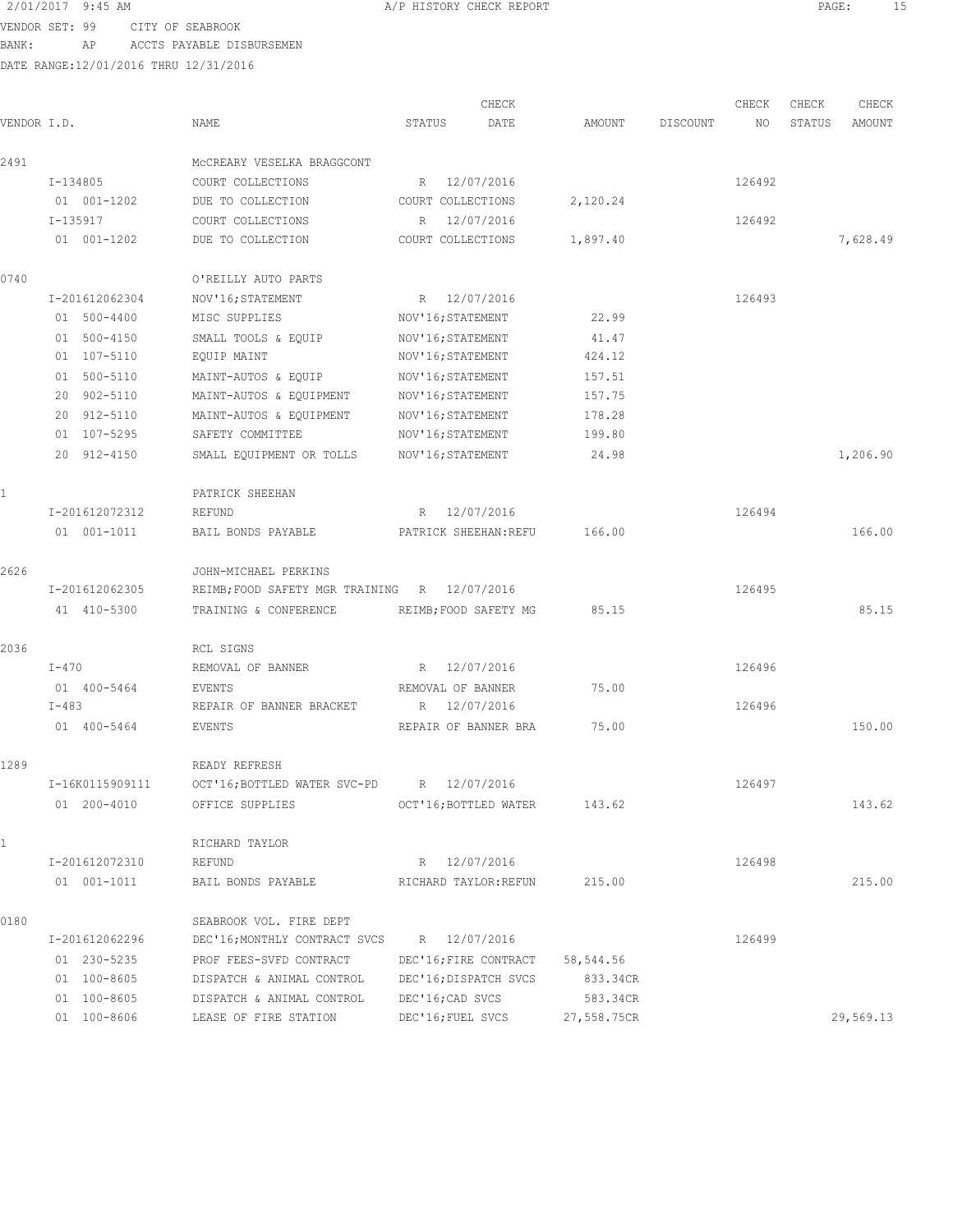| 2/01/2017 9:45 AM |    |                                 | A/P HISTORY CHECK REPORT |  |
|-------------------|----|---------------------------------|--------------------------|--|
|                   |    | VENDOR SET: 99 CITY OF SEABROOK |                          |  |
| BANK :            | AP | ACCTS PAYABLE DISBURSEMEN       |                          |  |

| VENDOR I.D.  |                | NAME                                          | STATUS                          | CHECK<br>DATE |             | AMOUNT DISCOUNT NO | CHECK  | CHECK<br>STATUS | CHECK<br>AMOUNT |
|--------------|----------------|-----------------------------------------------|---------------------------------|---------------|-------------|--------------------|--------|-----------------|-----------------|
| 0843         |                | SIGN QUICK                                    |                                 |               |             |                    |        |                 |                 |
|              | I-42178        | (4) FOOD DRIVE BANNERS                        | R 12/07/2016                    |               |             |                    | 126500 |                 |                 |
|              | 01 400-4400    | MISC SUPPLIES                                 | (4) FOOD DRIVE BANNER 599.40    |               |             |                    |        |                 | 599.40          |
| 0743         |                | SPACE CITY ACE HARDWARE                       |                                 |               |             |                    |        |                 |                 |
|              | I-579597       | DUCT TAPE                                     | R 12/07/2016                    |               |             |                    | 126501 |                 |                 |
|              | 01 400-5180    | MAINT-BLDGS & GROUNDS DUCT TAPE               |                                 |               | 14.35       |                    |        |                 | 14.35           |
| 1681         |                | STAPLES CONTRACT & COMMERCIAL                 |                                 |               |             |                    |        |                 |                 |
|              | I-3321553803   | TREE LIGHTING SUPPLIES                        | R 12/07/2016                    |               |             |                    | 126502 |                 |                 |
|              | 01 400-5464    | EVENTS                                        | TREE LIGHTING SUPPLI 174.54     |               |             |                    |        |                 | 174.54          |
| $\mathbf{1}$ |                | TABATHA HAMILTON                              |                                 |               |             |                    |        |                 |                 |
|              | I-201612072309 | REFUND                                        | R 12/07/2016                    |               |             |                    | 126503 |                 |                 |
|              | 01 001-1011    | BAIL BONDS PAYABLE                            | TABATHA HAMILTON:REF 205.00     |               |             |                    |        |                 | 205.00          |
| 2241         |                | TEXAS SOCIAL SECURITY PROGRAM                 |                                 |               |             |                    |        |                 |                 |
|              | I-201612072319 | ANNUAL ADMIN FEE; TSSP PROG R 12/07/2016      |                                 |               |             |                    | 126504 |                 |                 |
|              | 01 107-5465    | MISC EXPENSE                                  | ANNUAL ADMIN FEE; TSS 35.00     |               |             |                    |        |                 | 35.00           |
| 0919         |                | VERIZON WIRELESS                              |                                 |               |             |                    |        |                 |                 |
|              | I-9775532041   | NOV'16; CELL PHONE SVC                        | R 12/07/2016                    |               |             |                    | 126505 |                 |                 |
|              | 01 200-5400    | TELEPHONE                                     | NOV'16; CELL PHONE SV 1, 249.74 |               |             |                    |        |                 | 1,249.74        |
| 0035         |                | WASTE MANAGEMENT OF TEXAS INC                 |                                 |               |             |                    |        |                 |                 |
|              | I-201612062284 | DUMPSTER CHARGES                              | R 12/07/2016                    |               |             |                    | 126506 |                 |                 |
|              | 20 922-5479    | COMMERCIAL SANIT SERVICE                      | DUMPSTER CHARGES                |               | 69,654.52   |                    |        |                 |                 |
|              | 20 922-7210    | FRANCHISE FEES                                | DUMPSTER CHARGES                |               | 23,330.69CR |                    |        |                 |                 |
|              | 20 922-9535    | SANITATION BILLING FEES                       | DUMPSTER CHARGES                |               | 12,443.03CR |                    |        |                 |                 |
|              | 20 922-5469    | RESIDENTIAL SANIT SERVICE DUMPSTER CHARGES    |                                 |               | 79,067.24   |                    |        |                 |                 |
|              | 20 922-5467    | RECYCLING CHARGES                             | DUMPSTER CHARGES                |               | 6,816.14    |                    |        |                 | 119,764.18      |
| 0210         |                | XEROX FINANCIAL SERVICES                      |                                 |               |             |                    |        |                 |                 |
|              | I-674441       | NOV'16; COPIER LEASE PMT-CH R 12/07/2016      |                                 |               |             |                    | 126507 |                 |                 |
|              | 01 200-5030    | RENTALS & SERVICE AGRMTS MOV'16; COPIER LEASE |                                 |               | 374.65      |                    |        |                 | 374.65          |
| 1750         |                | A & L AUTOMOTIVE                              |                                 |               |             |                    |        |                 |                 |
|              | I-16068        | A & L AUTOMOTIVE                              | R 12/14/2016                    |               |             |                    | 126508 |                 |                 |
|              | 01 200-5110    | MAINT-AUTOS & EQUIPMENT                       | UNIT#3;REPL FUSE,ADD            |               | 33.00       |                    |        |                 | 33.00           |
| 0005         |                | ADMIRAL LINEN & UNIFORM                       |                                 |               |             |                    |        |                 |                 |
|              | I-DIND94659    | ADMIRAL LINEN & UNIFORM                       | R 12/14/2016                    |               |             |                    | 126509 |                 |                 |
|              | 01 400-5310    | UNIFORMS & LAUNDRY                            | LINEN SVCS - 12/02/1            |               | 42.94       |                    |        |                 |                 |
|              | 01 500-5310    | UNIFORMS & LAUNDRY                            | LINEN SVCS - 12/02/1            |               | 42.94       |                    |        |                 |                 |
|              | 20 902-5310    | UNIFORMS & LAUNDRY                            | LINEN SVCS - 12/02/1            |               | 42.94       |                    |        |                 |                 |
|              | 20 912-5310    | UNIFORMS & LAUNDRY                            | LINEN SVCS - $12/02/1$          |               | 42.94       |                    |        |                 |                 |
|              | I-DIND94660    | ADMIRAL LINEN & UNIFORM                       | R 12/14/2016                    |               |             |                    | 126509 |                 |                 |
|              | 01 400-5030    | RENTALS & SERVICE AGRMTS                      | CAROTHERS; MAT SVCS-1           |               | 42.17       |                    |        |                 |                 |
|              | I-DOLI120468   | ADMIRAL LINEN & UNIFORM                       | R 12/14/2016                    |               |             |                    | 126509 |                 |                 |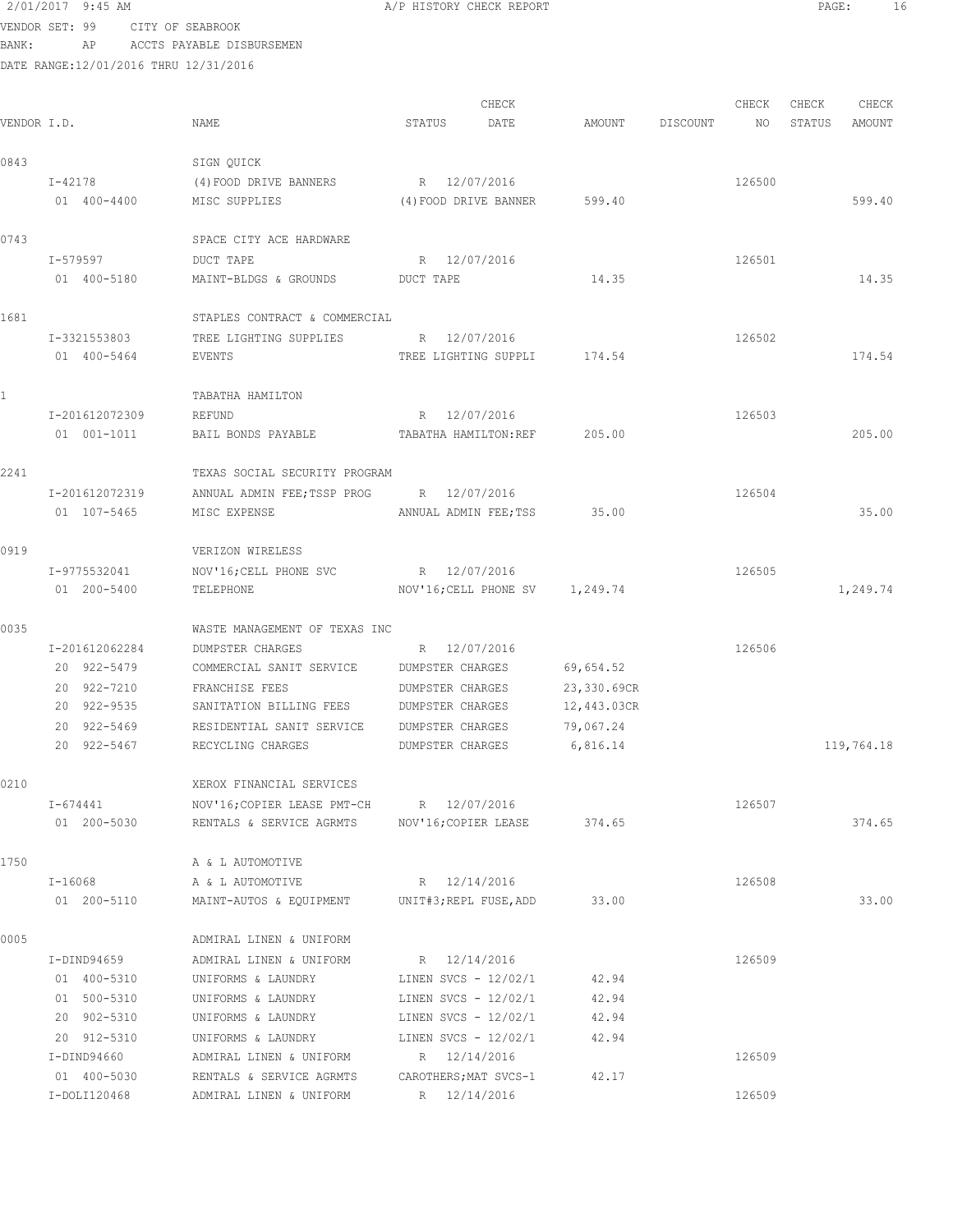# 2/01/2017 9:45 AM **A**/P HISTORY CHECK REPORT **PAGE:** 17 VENDOR SET: 99 CITY OF SEABROOK

BANK: AP ACCTS PAYABLE DISBURSEMEN

|             |                                  |                                               |                        | CHECK               |        |          | CHECK  | CHECK  | CHECK  |
|-------------|----------------------------------|-----------------------------------------------|------------------------|---------------------|--------|----------|--------|--------|--------|
| VENDOR I.D. |                                  | NAME                                          | STATUS                 | DATE                | AMOUNT | DISCOUNT | NO     | STATUS | AMOUNT |
| 0005        |                                  | ADMIRAL LINEN & UNIFORCONT                    |                        |                     |        |          |        |        |        |
|             | I-DOLI120468                     | ADMIRAL LINEN & UNIFORM                       | R 12/14/2016           |                     |        |          | 126509 |        |        |
|             | 50 501-5340                      | DETENTION SUPPLIES                            | JAIL LINENS - $12/06/$ |                     | 126.68 |          |        |        | 340.61 |
| 2138        |                                  | AFTERMATH INC                                 |                        |                     |        |          |        |        |        |
|             | I-JC2016-6357                    | AFTERMATH INC                                 | R 12/14/2016           |                     |        |          | 126510 |        |        |
|             | 50 501-5340                      | DETENTION SUPPLIES                            |                        | BIO-HAZARD CLEANING | 245.00 |          |        |        | 245.00 |
| 1609        |                                  | JESSICA M ANCIRA                              |                        |                     |        |          |        |        |        |
|             | I-120316-TCCA-JA                 | JESSICA M ANCIRA                              | R 12/14/2016           |                     |        |          | 126511 |        |        |
|             | 01 700-5300                      | TRAINING & CONFERENCE                         | MILEAGE REIMB; TCAA M  |                     | 49.90  |          |        |        | 49.90  |
| 0169        |                                  | ARC DOCUMENT SOLUTIONS                        |                        |                     |        |          |        |        |        |
|             | I-23-274878                      | ARC DOCUMENT SOLUTIONS                        | R 12/14/2016           |                     |        |          | 126512 |        |        |
|             | 01 107-5030                      | RENTALS & SERVICE AGRMTS                      | DEC'16; BASE KIP 3000  |                     | 284.01 |          |        |        | 284.01 |
| 0029        |                                  | BAY ELECTRIC SUPPLY                           |                        |                     |        |          |        |        |        |
|             | I-1191737-00                     | BAY ELECTRIC SUPPLY                           | R 12/14/2016           |                     |        |          | 126513 |        |        |
|             | 01 400-4400                      | MISC SUPPLIES                                 | (10) 42W LAMP BULBS    |                     | 63.11  |          |        |        | 63.11  |
| 1875        |                                  | <b>JOSE BRIONES</b>                           |                        |                     |        |          |        |        |        |
|             | I-121316-LICENSE-JB JOSE BRIONES |                                               | R 12/14/2016           |                     |        |          | 126514 |        |        |
|             | 01 500-5465                      | MISC EXPENDITURES                             | REIMB; LICENSE RENEWA  |                     | 61.00  |          |        |        | 61.00  |
| 2390        |                                  | BUSINESS CARD S/W                             |                        |                     |        |          |        |        |        |
|             | I-201611-1745-SW                 | BUSINESS CARD S/W                             | R 12/14/2016           |                     |        |          | 126515 |        |        |
|             | 01 200-5465                      | MISC EXPENSE                                  | LUNCH @ OLIVE GARDEN   |                     | 74.69  |          |        |        |        |
|             | 01 220-6020                      | EQUIPMENT                                     | NEWEGG; XANTREX REMOT  |                     | 37.24  |          |        |        |        |
|             | 01 220-6020                      | EQUIPMENT                                     | NEWEGG; COBRA 29 CB R  |                     | 115.99 |          |        |        |        |
|             | 01 220-6020                      | EQUIPMENT                                     | NEWEGG; WILSON MOUNT   |                     | 48.16  |          |        |        | 276.08 |
| 1053        |                                  | CENTERPOINT ENERGY                            |                        |                     |        |          |        |        |        |
|             | I-201611-45437274                | CENTERPOINT ENERGY                            | R                      | 12/14/2016          |        |          | 126516 |        |        |
|             | 01 107-5410                      | UTILITIES                                     | NOV'16; GAS SVC-CH     |                     | 18.39  |          |        |        | 18.39  |
| 1053        |                                  | CENTERPOINT ENERGY                            |                        |                     |        |          |        |        |        |
|             | I-201611-84237874                | CENTERPOINT ENERGY                            | R 12/14/2016           |                     |        |          | 126517 |        |        |
|             | 01 107-5410                      | UTILITIES                                     | NOV'16; GAS SVC - CH   |                     | 29.91  |          |        |        | 29.91  |
| 0051        |                                  | CHEVRON AND TEXACO                            |                        |                     |        |          |        |        |        |
|             | I-201611-VC889                   | CHEVRON AND TEXACO                            | R 12/14/2016           |                     |        |          | 126518 |        |        |
|             | 01 200-4030                      | GAS & OIL/OUTSIDE SUPPLY MISC FEE;#63124590 - |                        |                     | 5.00   |          |        |        | 5.00   |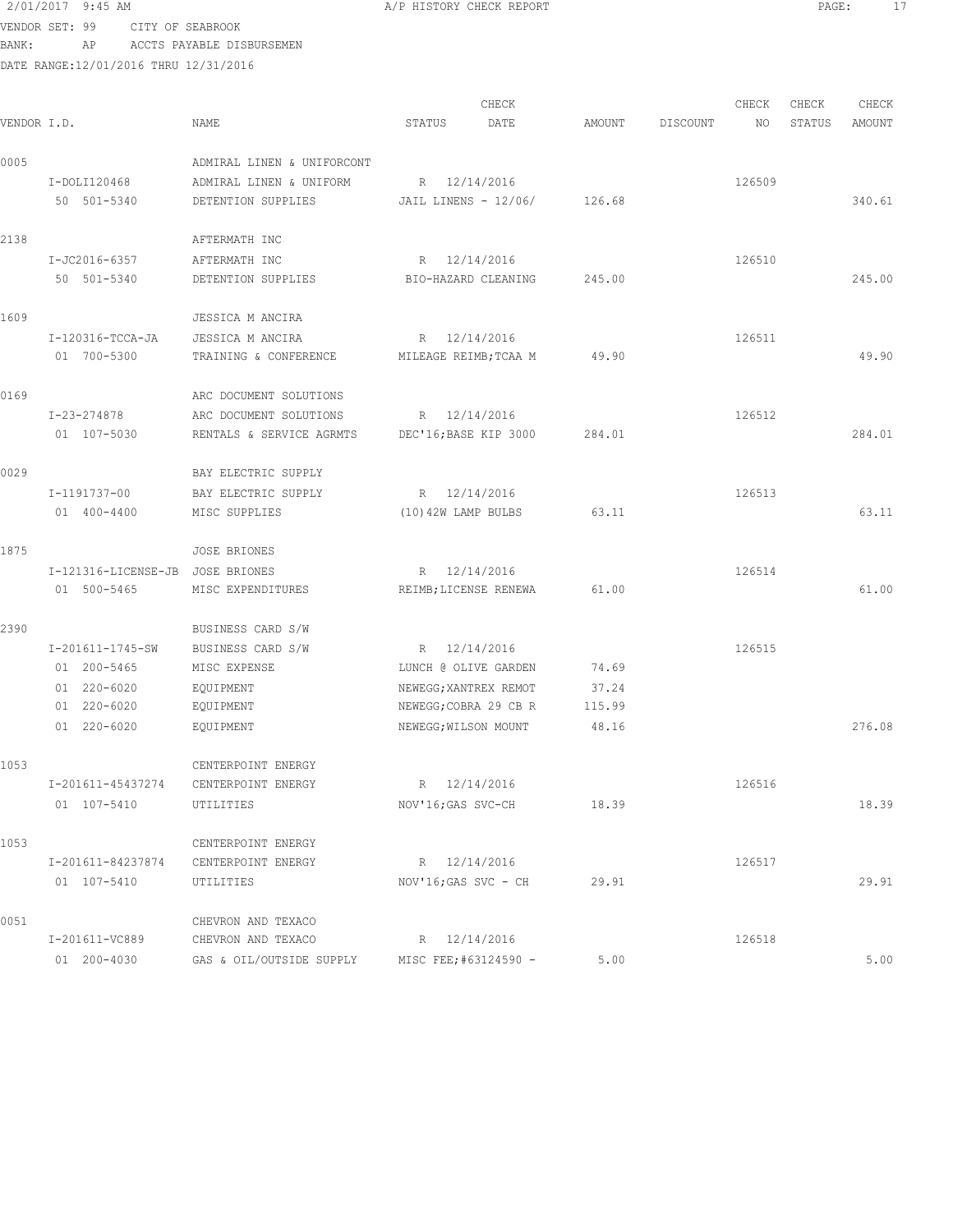|             | VENDOR SET: 99                        | CITY OF SEABROOK             |                                |        |          |        |        |          |
|-------------|---------------------------------------|------------------------------|--------------------------------|--------|----------|--------|--------|----------|
| BANK:       | AP                                    | ACCTS PAYABLE DISBURSEMEN    |                                |        |          |        |        |          |
|             | DATE RANGE:12/01/2016 THRU 12/31/2016 |                              |                                |        |          |        |        |          |
|             |                                       |                              |                                |        |          |        |        |          |
|             |                                       |                              | CHECK                          |        |          | CHECK  | CHECK  | CHECK    |
| VENDOR I.D. |                                       | NAME                         | DATE<br>STATUS                 | AMOUNT | DISCOUNT | NO     | STATUS | AMOUNT   |
| 2697        |                                       | CHIEF/LAW ENFORCEMENT SUPPLY |                                |        |          |        |        |          |
|             | I-318275A                             | CHIEF/LAW ENFORCEMENT SUPPLY | R 12/14/2016                   |        |          | 126519 |        |          |
|             | 01 220-4150                           | SMALL TOOLS & EQUIPMENT      | (3) TINT METERS W/CAS          | 253.49 |          |        |        | 253.49   |
|             |                                       |                              |                                |        |          |        |        |          |
| 1588        |                                       | COMCAST                      |                                |        |          |        |        |          |
|             | I-201612-0051320                      | COMCAST                      | R 12/14/2016                   |        |          | 126520 |        |          |
|             | 01 230-5030                           | RENTALS & SERVICE AGRMTS     | DEC'16; INTERNET SVC           | 162.22 |          |        |        | 162.22   |
|             |                                       |                              |                                |        |          |        |        |          |
| 1588        |                                       | COMCAST                      |                                |        |          |        |        |          |
|             | I-201612-0225197                      | COMCAST                      | R 12/14/2016                   |        |          | 126521 |        |          |
|             | 01 230-5030                           | RENTALS & SERVICE AGRMTS     | DEC'16; ADD'L OUTLETS          | 31.35  |          |        |        | 31.35    |
|             |                                       | DEEPA PATEL                  |                                |        |          |        |        |          |
|             | I-201612142325                        | REFUND                       | R 12/14/2016                   |        |          | 126522 |        |          |
|             | 01 001-1525                           | COMMUNITY HOUSE DEPOSITS     | REF; COMM.HOUSE- 12/0          | 150.00 |          |        |        | 150.00   |
|             |                                       |                              |                                |        |          |        |        |          |
| 1867        |                                       | DENTON NAVARRO               |                                |        |          |        |        |          |
|             | I-22021A                              | DENTON NAVARRO               | R 12/14/2016                   |        |          | 126523 |        |          |
|             | 01 200-5210                           | CIVIL SERVICE EXP            | OCT'16; PROF. SVCS &           | 180.47 |          |        |        | 180.47   |
| 2686        |                                       | EMBLEM AUTHORITY             |                                |        |          |        |        |          |
|             | I-22994                               | EMBLEM AUTHORITY             | R 12/14/2016                   |        |          | 126524 |        |          |
|             | 01 200-5310                           | UNIFORMS & LAUNDRY           | (250) SHOULDER PATCHE          | 487.50 |          |        |        | 487.50   |
|             |                                       |                              |                                |        |          |        |        |          |
| 2084        |                                       | GATES IN MOTION INC          |                                |        |          |        |        |          |
|             | I-45377                               | GATES IN MOTION INC          | R 12/14/2016                   |        |          | 126525 |        |          |
|             | 01 200-5180                           | MAINT-BLDGS & GROUNDS        | PD; GATE REPAIR & SVC          | 225.00 |          |        |        | 225.00   |
|             |                                       |                              |                                |        |          |        |        |          |
| 1540        |                                       | GULF COAST GFOA              |                                |        |          |        |        |          |
|             | I-201612142328                        | GULF COAST GFOA              | R 12/14/2016                   |        |          | 126526 |        |          |
|             | 01 102-5300                           | TRAINING & CONFERENCE        | (5) EMPL; LUNCHEON -           | 190.00 |          |        |        | 190.00   |
| 1671        |                                       | ALESIA HAMMOCK               |                                |        |          |        |        |          |
|             | $I-120716 - REIMB-AH$                 | ALESIA HAMMOCK               | R 12/14/2016                   |        |          | 126527 |        |          |
|             | 01 107-5220                           | PROF FEES-LEGAL              | REIMB; PLAT FILING FE          | 110.00 |          |        |        | 110.00   |
|             |                                       |                              |                                |        |          |        |        |          |
| 1192        |                                       | HARRIS COUNTY TREASURER      |                                |        |          |        |        |          |
|             | I-18428                               | HARRIS COUNTY TREASURER      | R 12/14/2016                   |        |          | 126528 |        |          |
|             | 01 200-5400                           | TELEPHONE                    | NOV'16; RADIO SVCS - 2, 223.00 |        |          |        |        | 2,223.00 |
| 1192        |                                       | HARRIS COUNTY TREASURER      |                                |        |          |        |        |          |
|             | I-SETC002384                          | WARRANTS                     | R 12/14/2016                   |        |          | 126529 |        |          |
|             | 01 700-5431                           | WARRANT INFORMATION SERV     | NOV'16; SETCIC WARRAN          | 1.80   |          |        |        | 1.80     |
|             |                                       |                              |                                |        |          |        |        |          |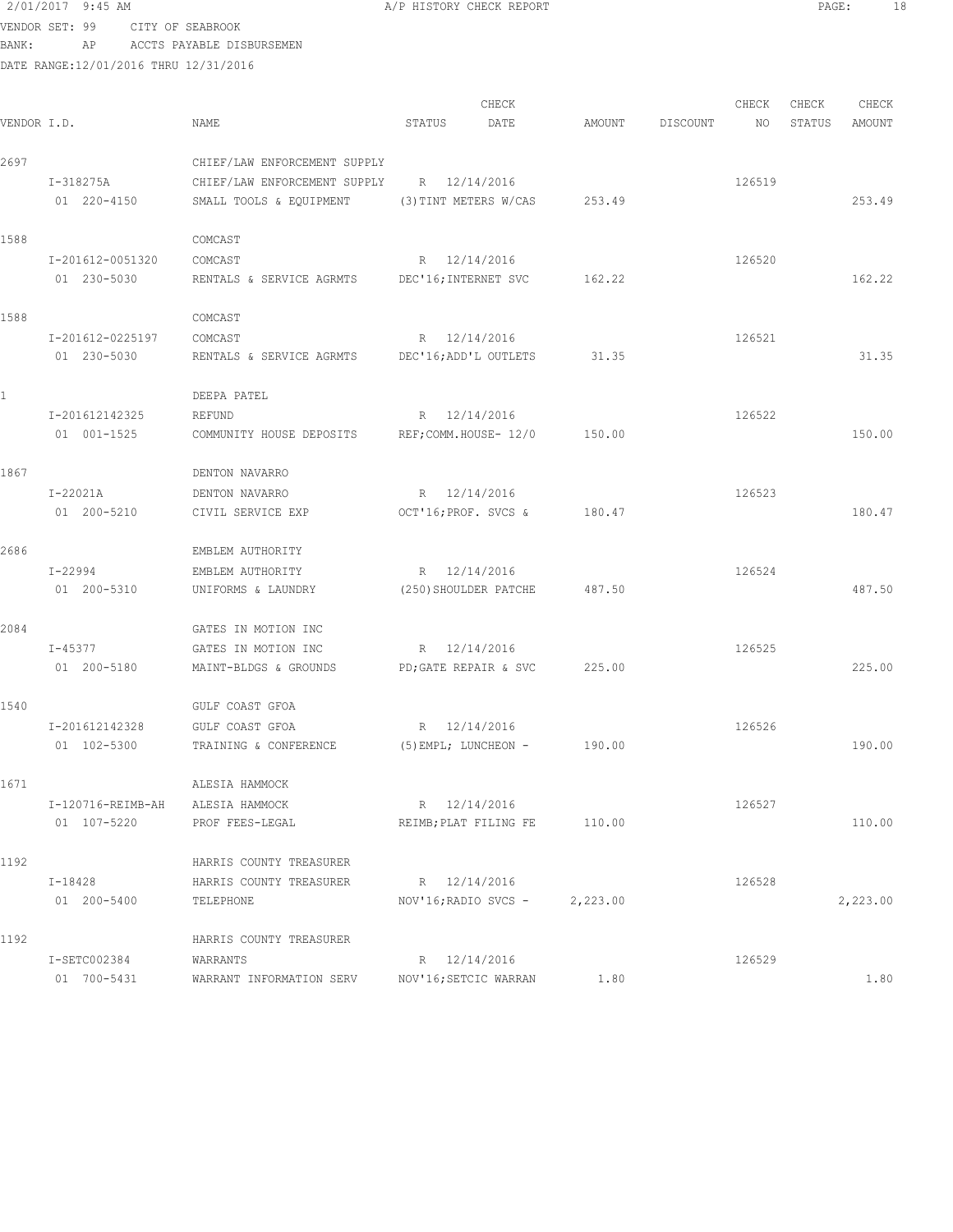| BANK:       | VENDOR SET: 99<br>AP                  | CITY OF SEABROOK<br>ACCTS PAYABLE DISBURSEMEN |                                 |        |          |        |        |          |
|-------------|---------------------------------------|-----------------------------------------------|---------------------------------|--------|----------|--------|--------|----------|
|             | DATE RANGE:12/01/2016 THRU 12/31/2016 |                                               |                                 |        |          |        |        |          |
|             |                                       |                                               |                                 |        |          |        |        |          |
|             |                                       |                                               | CHECK                           |        |          | CHECK  | CHECK  | CHECK    |
| VENDOR I.D. |                                       | NAME                                          | STATUS<br>DATE                  | AMOUNT | DISCOUNT | NO     | STATUS | AMOUNT   |
| 0213        |                                       | HOUSTON CHRONICLE                             |                                 |        |          |        |        |          |
|             |                                       | I-201611-007970325 HOUSTON CHRONICLE          | R 12/14/2016                    |        |          | 126530 |        |          |
|             | 01 107-5010                           | ADVERTISING                                   | NOV'16; ADVERTISING S 1, 171.78 |        |          |        |        | 1,171.78 |
| 2520        |                                       | HSA BANK                                      |                                 |        |          |        |        |          |
|             | I-HS 201612132320                     | EMPLOYEE DEDUCTIONS TO HSA R 12/14/2016       |                                 |        |          | 126531 |        |          |
|             | 01 001-1023                           | HSA PAYABLE                                   | EMPLOYEE DEDUCTIONS             | 75.00  |          |        |        | 75.00    |
| 0105        |                                       | ICMA RETIREMENT TRUST-457                     |                                 |        |          |        |        |          |
|             | I-ICM201612132320                     | EMPLOYEE DEDUCTS- PLAN 303302 R 12/14/2016    |                                 |        |          | 126532 |        |          |
|             | 01 001-1031                           | ICMA INSURANCE DEDUCTS                        | EMPLOYEE DEDUCTS- PL 1,995.00   |        |          |        |        | 1,995.00 |
|             |                                       | KRISTA FLORES                                 |                                 |        |          |        |        |          |
|             | I-201612142327                        | REFUND                                        | R 12/14/2016                    |        |          | 126533 |        |          |
|             | 01 001-1525                           | COMMUNITY HOUSE DEPOSITS                      | $REF$ ; $DEPOST - 12/04/1$      | 50.00  |          |        |        |          |
|             | 01 100-8620                           | PARK FEES                                     | $REF$ ; RENTAL $-12/04/16$      | 50.00  |          |        |        | 100.00   |
| 1855        |                                       | LEXIPRO LLC                                   |                                 |        |          |        |        |          |
|             | $I - 16 - 1014$                       | LEXIPRO LLC                                   | R 12/14/2016                    |        |          | 126534 |        |          |
|             | 01 700-3015                           | CONTRACT LABOR                                | INTERPRETATIONS SVCS            | 225.00 |          |        |        | 225.00   |
| 2666        |                                       | LOOMIS                                        |                                 |        |          |        |        |          |
|             | I-11929835                            | LOOMIS                                        | R 12/14/2016                    |        |          | 126535 |        |          |
|             | 01 107-5025                           | BANK FEES                                     | DEC'16; SAFEPOINT SVC 484.37    |        |          |        |        | 484.37   |
| 2378        |                                       | MARTIN ASPHALT COMPANY                        |                                 |        |          |        |        |          |
|             | I-125039                              | MARTIN ASPHALT COMPANY                        | R 12/14/2016                    |        |          | 126536 |        |          |
|             | 01 500-5140                           | MAINT STREETS                                 | (2) 55GAL DRUMS; CRACK          | 776.00 |          |        |        |          |
|             | $I - 125051$                          | MARTIN ASPHALT COMPANY                        | R 12/14/2016                    |        |          | 126536 |        |          |
|             | 01 500-5140                           | MAINT STREETS                                 | FREIGHT; CRACK SEALAN           | 82.46  |          |        |        | 858.46   |
| 0147        |                                       | OFFICE DEPOT CARD PLAN                        |                                 |        |          |        |        |          |
|             | I-883367115001                        | OFFICE DEPOT CARD PLAN                        | R 12/14/2016                    |        |          | 126537 |        |          |
|             | 01 107-4010                           | OFFICE SUPPLIES                               | INK, CUPS, PAPER, TOWEL 467.89  |        |          |        |        |          |
|             | I-883800687001                        | OFFICE DEPOT CARD PLAN                        | R 12/14/2016                    |        |          | 126537 |        |          |
|             | 01 107-4010                           | OFFICE SUPPLIES                               | CALENDARS & PLANNERS            | 682.79 |          |        |        | 1,150.68 |
| 0500        |                                       | ONE STOP                                      |                                 |        |          |        |        |          |
|             | I-119225                              | ONE STOP                                      | R 12/14/2016                    |        |          | 126538 |        |          |
|             | 01 400-5464                           | EVENTS                                        | 20X32 STAGE RENTAL; M 1,576.60  |        |          |        |        | 1,576.60 |
| 2153        |                                       | MYRA PEREZ                                    |                                 |        |          |        |        |          |
|             | I-121316-REFUND-MP MYRA PEREZ         |                                               | R 12/14/2016                    |        |          | 126539 |        |          |
|             | 01 107-3900                           | MERIT AWARDS                                  | REIMB; PARTY SUPPLIES 121.00    |        |          |        |        | 121.00   |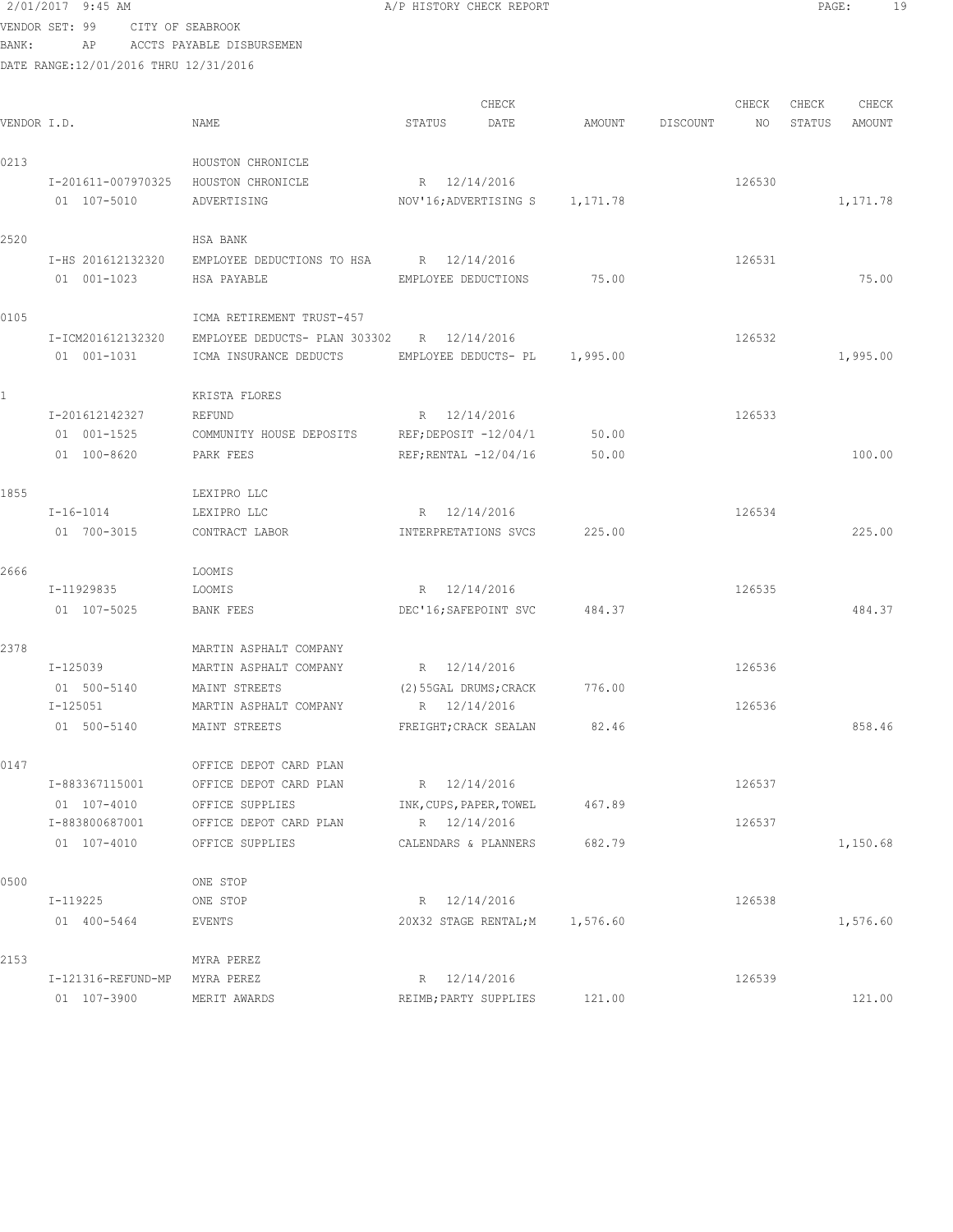VENDOR SET: 99 CITY OF SEABROOK BANK: AP ACCTS PAYABLE DISBURSEMEN

| VENDOR I.D. |                | NAME                                     | CHECK<br>STATUS<br>DATE    |           | AMOUNT DISCOUNT | CHECK<br>NO | CHECK<br>STATUS | CHECK<br>AMOUNT |
|-------------|----------------|------------------------------------------|----------------------------|-----------|-----------------|-------------|-----------------|-----------------|
| 2508        |                | PRODUCTIVITY PLUS-CITIBANK               |                            |           |                 |             |                 |                 |
|             | I-C93669       | PRODUCTIVITY PLUS-CITIBANK               | R 12/14/2016               |           |                 | 126540      |                 |                 |
|             | 01 500-5110    | MAINT-AUTOS & EQUIP                      | (2) SEAL KITS              | 114.34    |                 |             |                 |                 |
|             | I-C94212       | PRODUCTIVITY PLUS-CITIBANK               | R 12/14/2016               |           |                 | 126540      |                 |                 |
|             | 01 500-5110    | MAINT-AUTOS & EQUIP                      | UNIT#500-45; (2) SEAL      | 114.34    |                 |             |                 | 228.68          |
| 1101        |                | ROSS BANKS MAY CRON & CAVIN              |                            |           |                 |             |                 |                 |
|             | I-135352       | ROSS BANKS MAY CRON & CAVIN R 12/14/2016 |                            |           |                 | 126541      |                 |                 |
|             | 01 107-5220    | PROF FEES-LEGAL                          | DEC'16;LEGAL SVCS          | 14,000.00 |                 |             |                 | 14,000.00       |
| 0227        |                | SAM'S CLUB/SYNCHRONY BANK                |                            |           |                 |             |                 |                 |
|             | I-201611-SAM'S | SAM'S CLUB/GECRB                         | R 12/14/2016               |           |                 | 126542      |                 |                 |
|             | 01 400-5464    | EVENTS                                   | TREE LIGHTING SUPPLI       | 10.44     |                 |             |                 |                 |
|             | 01 400-5464    | EVENTS                                   | TREE LIGHTING SUPPLI       | 67.68     |                 |             |                 |                 |
|             | 50 501-5340    | DETENTION SUPPLIES                       | HP/LP SANDWICHES           | 123.76    |                 |             |                 |                 |
|             | 01 400-5464    | EVENTS                                   | CHARGES - 12/02/16         | 54.85     |                 |             |                 | 256.73          |
| 2699        |                | KATHRYN SHANNAHAN                        |                            |           |                 |             |                 |                 |
|             | I-121316-PETTY | KATHRYN SHANNAHAN                        | R 12/14/2016               |           |                 | 126543      |                 |                 |
|             | 01 107-4010    | OFFICE SUPPLIES                          | PARTY SUPPLIES             | 7.79      |                 |             |                 |                 |
|             | 01 107-3900    | MERIT AWARDS                             | ENVELOPES; P. LAB RETI     | 13.98     |                 |             |                 |                 |
|             | 01 107-5465    | MISC EXPENSE                             | MILEAGE REIMB; TITLES      | 8.64      |                 |             |                 |                 |
|             | 01 107-3900    | MERIT AWARDS                             | PAT ON BACK AWARDS         | 100.00    |                 |             |                 |                 |
|             | 01 107-5465    | MISC EXPENSE                             | THANKSGIVING LUNCHEO       | 42.22     |                 |             |                 |                 |
|             | 01 200-5465    | MISC EXPENSE                             | DONUTS; DISPATCH TEST      | 9.65      |                 |             |                 |                 |
|             | 01 400-5464    | EVENTS                                   | POPCORN BAGS; MOVIE N      | 10.83     |                 |             |                 |                 |
|             | 01 600-5465    | MISC EXPENDITURES                        | MILEAGE; PLAT FILING       | 32.83     |                 |             |                 |                 |
|             | 01 600-5465    | MISC EXPENDITURES                        | MILEAGE; PLAT FILING       | 35.59     |                 |             |                 |                 |
|             | 01 400-5030    | RENTALS & SERVICE AGRMTS                 | CAROTHERS LINEN CLEA       | 44.00     |                 |             |                 | 305.53          |
| 0182        |                | SHELL                                    |                            |           |                 |             |                 |                 |
|             | I-65206179611  | SHELL                                    | R 12/14/2016               |           |                 | 126544      |                 |                 |
|             | 01 200-4030    | GAS & OIL/OUTSIDE SUPPLY                 | FUEL CHARGE - 11/03/ 25.70 |           |                 |             |                 | 25.70           |
| 0436        |                | SIRCHIE FINGER PRINT LABS                |                            |           |                 |             |                 |                 |
|             | I-0279229-IN   | SIRCHIE FINGER PRINT LABS                | R 12/14/2016               |           |                 | 126545      |                 |                 |
|             | 01 200-4005    | SUPPLIES-POLICE OPERATION                | (10) DRUG TEST KITS        | 150.00    |                 |             |                 | 150.00          |
| 0743        |                | SPACE CITY ACE HARDWARE                  |                            |           |                 |             |                 |                 |
|             | I-397745       | SPACE CITY ACE HARDWARE                  | R 12/14/2016               |           |                 | 126546      |                 |                 |
|             | 20 902-4400    | MISC SUPPLIES                            | WD-40, DUCT TAPE           | 13.70     |                 |             |                 |                 |
|             | I-579600       | SPACE CITY ACE HARDWARE                  | R 12/14/2016               |           |                 | 126546      |                 |                 |
|             | 14 140-5465    | MISC EXPENSE                             | (2) CLAMPS, PVC CONNEC     | 11.39     |                 |             |                 | 25.09           |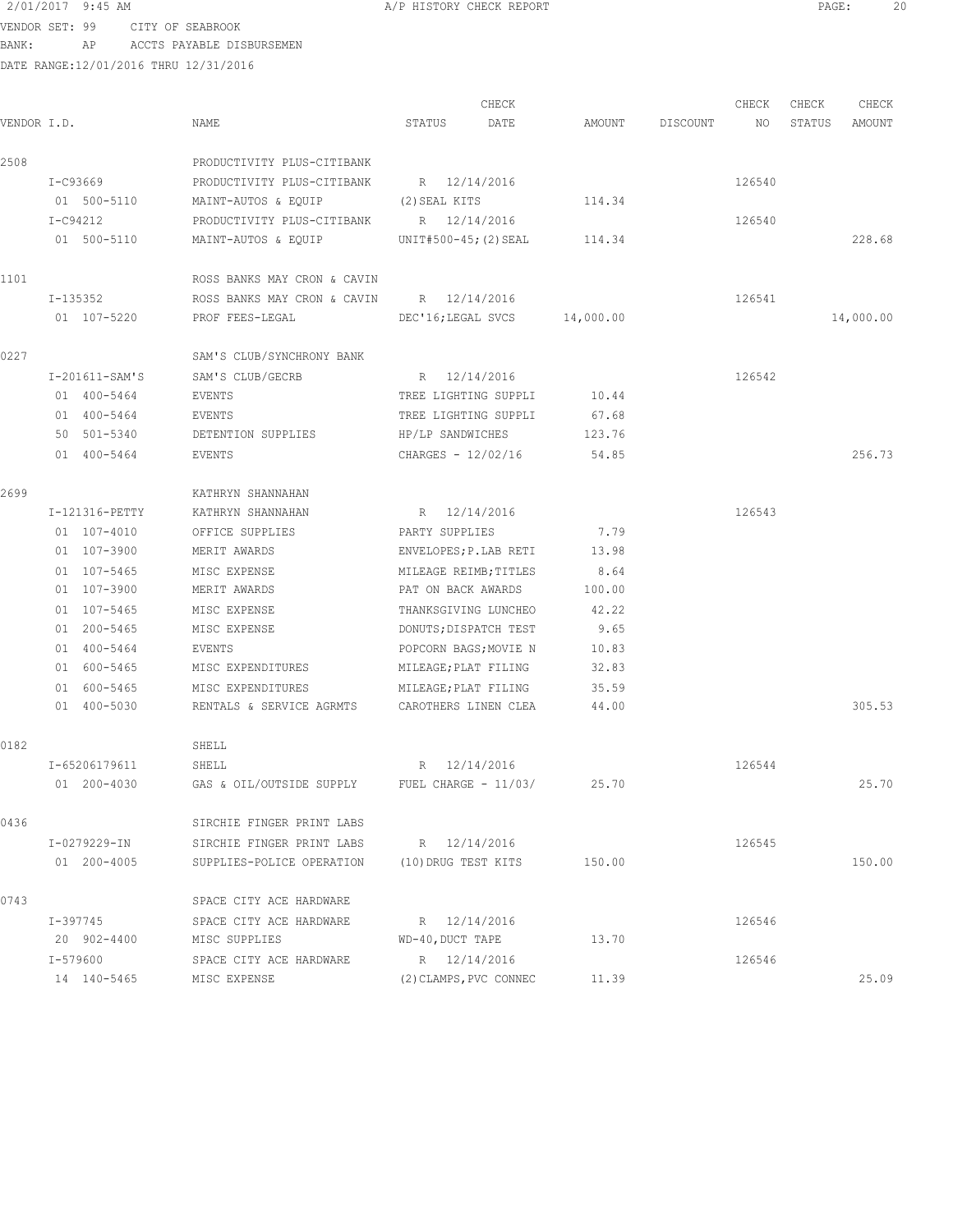# 2/01/2017 9:45 AM **PAGE:** 21

VENDOR SET: 99 CITY OF SEABROOK BANK: AP ACCTS PAYABLE DISBURSEMEN

| VENDOR I.D. |                     | NAME                                                      | STATUS               | CHECK<br>DATE                |          | AMOUNT DISCOUNT NO | CHECK  | CHECK<br>STATUS | CHECK<br>AMOUNT |
|-------------|---------------------|-----------------------------------------------------------|----------------------|------------------------------|----------|--------------------|--------|-----------------|-----------------|
| 1387        |                     | SPARKLETTS & SIERRA SPRINGS                               |                      |                              |          |                    |        |                 |                 |
|             |                     | I-14182004 112616 SPARKLETTS & SIERRA SPRINGS             | R 12/14/2016         |                              |          |                    | 126547 |                 |                 |
|             | 01 200-4010         | OFFICE SUPPLIES                                           |                      | NOV'16; COFFEE SUPPLI 139.48 |          |                    |        |                 | 139.48          |
|             |                     |                                                           |                      |                              |          |                    |        |                 |                 |
| 0854        |                     | STAR BUSINESS PRODUCTS                                    |                      |                              |          |                    |        |                 |                 |
|             | I-30111             | STAR BUSINESS PRODUCTS                                    | R 12/14/2016         |                              |          |                    | 126548 |                 |                 |
|             | 01 107-4010         | OFFICE SUPPLIES                                           | (5000) A/P LASER CHE |                              | 772.29   |                    |        |                 | 772.29          |
| 0038        |                     | TERMINIX PROCESSING CENTER                                |                      |                              |          |                    |        |                 |                 |
|             | I-201611-658201     | TERMINIX PROCESSING CENTER                                | R 12/14/2016         |                              |          |                    | 126549 |                 |                 |
|             | 01 107-5180         | MAINT-BLDGS & GROUNDS                                     | NOV'16; PEST CONTROL |                              | 42.00    |                    |        |                 |                 |
|             | 01 200-5180         | MAINT-BLDGS & GROUNDS                                     | NOV'16; PEST CONTROL |                              | 59.00    |                    |        |                 |                 |
|             | 01 210-5180         | MAINT-BLDGS & GROUNDS                                     | NOV'16; PEST CONTROL |                              | 60.00    |                    |        |                 | 161.00          |
|             |                     |                                                           |                      |                              |          |                    |        |                 |                 |
| 0201        |                     | TEXAS MUNICIPAL HUMAN RESOURCE                            |                      |                              |          |                    |        |                 |                 |
|             | $I-2017$ TMHRA - VW | TEXAS MUNICIPAL HUMAN RESOURCE R 12/14/2016               |                      |                              |          |                    | 126550 |                 |                 |
|             | 01 102-5020         | DUES & SUBSCRIPTIONS                                      | V.WALKER - MEMBERSHI |                              | 75.00    |                    |        |                 | 75.00           |
| 2254        |                     | TRANSUNION RISK AND ALTERNATIV                            |                      |                              |          |                    |        |                 |                 |
|             | I-201611-230287     | TRANSUNION RISK AND ALTERNATIV R 12/14/2016               |                      |                              |          |                    | 126551 |                 |                 |
|             | 50 501-5497         | C.I.D.                                                    |                      | NOV'16; TLOXP SEARCH/ 110.00 |          |                    |        |                 | 110.00          |
| 0217        |                     | TX MUNICIPAL POLICE ASSN                                  |                      |                              |          |                    |        |                 |                 |
|             | I-TPA201612132320   | EMPLOYEE DEDUCTIONS                                       | R 12/14/2016         |                              |          |                    | 126552 |                 |                 |
|             | 01 001-1032         | OTHER PAYROLL DEDUCTIONS EMPLOYEE DEDUCTIONS              |                      |                              | 271.32   |                    |        |                 | 271.32          |
|             |                     |                                                           |                      |                              |          |                    |        |                 |                 |
| 1426        |                     | TYLER TECHNOLOGIES - INCODE DI                            |                      |                              |          |                    |        |                 |                 |
|             | I-025-174806        | TYLER TECHNOLOGIES - INCODE DI R 12/14/2016               |                      |                              |          |                    | 126553 |                 |                 |
|             | 20 905-5030         | RENTALS & SERVICE AGRMTS DEC'16; WEBSITE SUPP/            |                      |                              | 190.00   |                    |        |                 |                 |
|             | I-025-174807        | TYLER TECHNOLOGIES - INCODE DI R 12/14/2016               |                      |                              |          |                    | 126553 |                 |                 |
|             | 01 700-5030         | RENTALS & SERVICE AGRMTS                                  |                      | DEC'16;WEBSITE SUPP/         | 150.00   |                    |        |                 |                 |
|             | I-025-175417        | TYLER TECHNOLOGIES - INCODE DI R 12/14/2016               |                      |                              |          |                    | 126553 |                 |                 |
|             | 01 107-5030         | RENTALS & SERVICE AGRMTS $PQ$ PO MAINT - 01/01/17         |                      |                              | 1,237.50 |                    |        |                 | 1,577.50        |
| 0919        |                     | VERIZON WIRELESS                                          |                      |                              |          |                    |        |                 |                 |
|             | I-9776183001        | VERIZON WIRELESS                                          | R 12/14/2016         |                              |          |                    | 126554 |                 |                 |
|             | 01 106-5405         | PHONE NETWORK NOTIFICATION SYSNOV'16; EOC BACKUP PH 20.85 |                      |                              |          |                    |        |                 | 20.85           |
| 0919        |                     | VERIZON WIRELESS                                          |                      |                              |          |                    |        |                 |                 |
|             | I-9776255937        | VERIZON WIRELESS                                          | R 12/14/2016         |                              |          |                    | 126555 |                 |                 |
|             | 01 106-5405         | PHONE NETWORK NOTIFICATION SYSNOV'16;MIFI SVCS - J        |                      |                              | 37.99    |                    |        |                 | 37.99           |
|             |                     |                                                           |                      |                              |          |                    |        |                 |                 |
| 0035        |                     | WASTE MANAGEMENT OF TEXAS INC                             |                      |                              |          |                    |        |                 |                 |
|             | I-5445867-1791-7    | WASTE MANAGEMENT OF TEXAS INC R 12/14/2016                |                      |                              |          |                    | 126556 |                 |                 |
|             | 15 150-5468         | SEABROOK FESTIVAL EXP - CITY PORT-O-LET DELIVERY/         |                      |                              | 386.87   |                    |        |                 | 386.87          |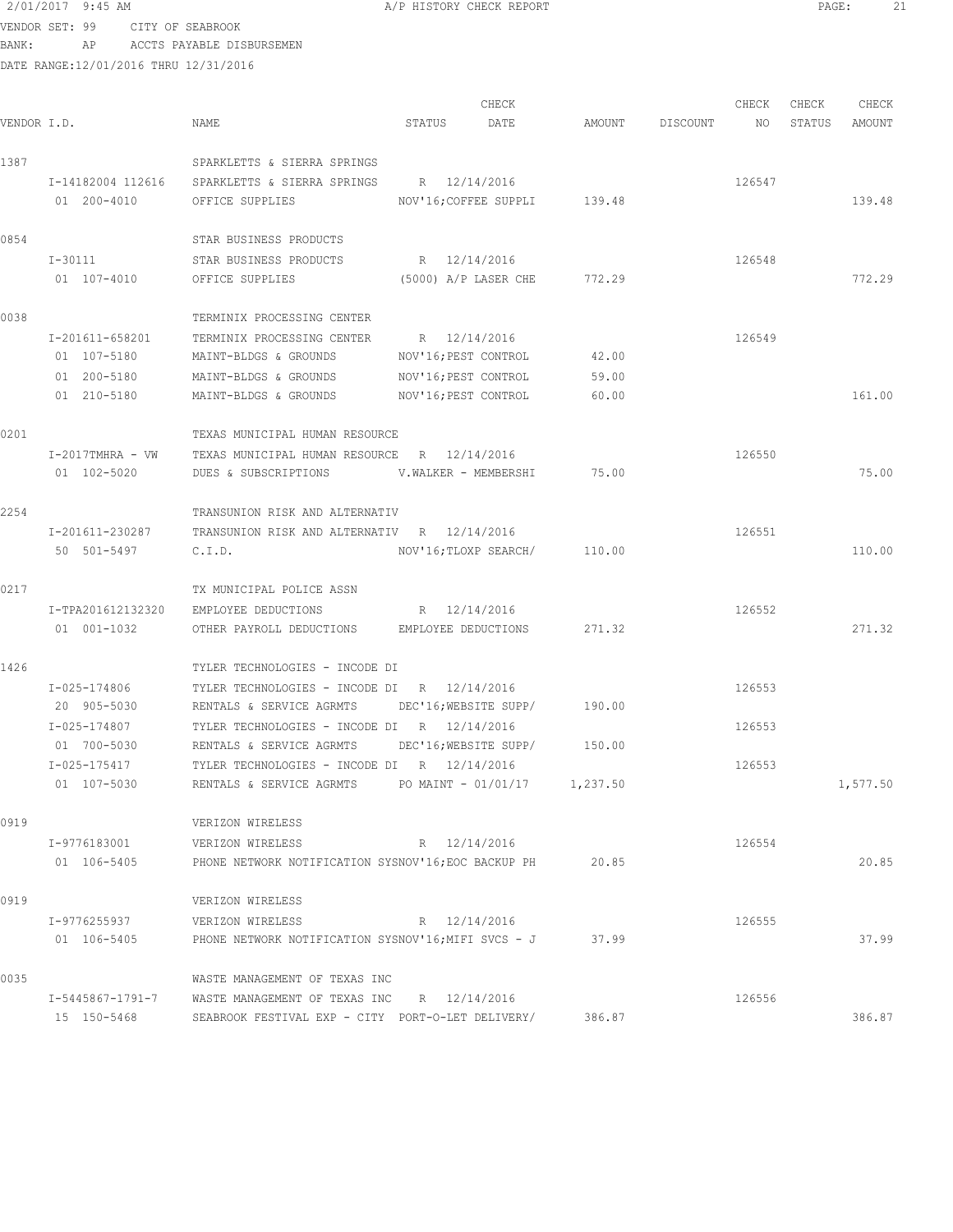|             | 2/01/2017 9:45 AM                     |                                                           |                       | A/P HISTORY CHECK REPORT |          |          |        | PAGE:  |          | 22 |
|-------------|---------------------------------------|-----------------------------------------------------------|-----------------------|--------------------------|----------|----------|--------|--------|----------|----|
|             | VENDOR SET: 99<br>CITY OF SEABROOK    |                                                           |                       |                          |          |          |        |        |          |    |
| BANK:       | AP                                    | ACCTS PAYABLE DISBURSEMEN                                 |                       |                          |          |          |        |        |          |    |
|             | DATE RANGE:12/01/2016 THRU 12/31/2016 |                                                           |                       |                          |          |          |        |        |          |    |
|             |                                       |                                                           |                       |                          |          |          |        |        |          |    |
|             |                                       |                                                           |                       | CHECK                    |          |          | CHECK  | CHECK  | CHECK    |    |
| VENDOR I.D. |                                       | NAME                                                      | STATUS                | DATE                     | AMOUNT   | DISCOUNT | NO     | STATUS | AMOUNT   |    |
| 2698        |                                       | WELLHEAD CONTROL PRODUCTS                                 |                       |                          |          |          |        |        |          |    |
|             | $I-20124$                             | WELLHEAD CONTROL PRODUCTS                                 | R 12/14/2016          |                          |          |          | 126557 |        |          |    |
|             | 01 400-5110                           | MAINT-AUTOS & EQUIPMENT                                   | UNIT#50030; HYD/TILT  |                          | 506.25   |          |        |        |          |    |
|             | 01 500-5110                           | MAINT-AUTOS & EQUIP                                       | UNIT#50030; HYD/TILT  |                          | 506.25   |          |        |        |          |    |
|             | 20 902-5110                           | MAINT-AUTOS & EQUIPMENT                                   | UNIT#50030;HYD/TILT   |                          | 506.25   |          |        |        |          |    |
|             | 20 912-5110                           | MAINT-AUTOS & EQUIPMENT                                   | UNIT#50030;HYD/TILT   |                          | 506.25   |          |        |        | 2,025.00 |    |
|             |                                       |                                                           |                       |                          |          |          |        |        |          |    |
|             |                                       |                                                           |                       |                          |          |          |        |        |          |    |
|             |                                       |                                                           |                       |                          |          |          |        |        |          |    |
|             |                                       |                                                           |                       |                          |          |          |        |        |          |    |
| 0210        |                                       | XEROX FINANCIAL SERVICES                                  |                       |                          |          |          |        |        |          |    |
|             | I-684066                              | XEROX FINANCIAL SERVICES                                  | R 12/14/2016          |                          |          |          | 126559 |        |          |    |
|             | 01 107-5030                           | RENTALS & SERVICE AGRMTS                                  | DEC'16; COPIER RENTAL |                          | 707.76   |          |        |        | 707.76   |    |
| 1741        |                                       | ADI                                                       |                       |                          |          |          |        |        |          |    |
|             | I-K1GKX502                            | P5515E/PTZ CAMERA W/BATT&MOUNT R 12/21/2016               |                       |                          |          |          | 126560 |        |          |    |
|             | 01 107-4150                           | SMALL EQUIPMENT                                           | P5515E/PTZ CAMERA W/  |                          | 1,423.97 |          |        |        | 1,423.97 |    |
| 0005        |                                       | ADMIRAL LINEN & UNIFORM                                   |                       |                          |          |          |        |        |          |    |
|             | I-DIND96515                           | LINEN SVCS - $12/09/16$ - PW R $12/21/2016$               |                       |                          |          |          | 126561 |        |          |    |
|             | 01 400-5310                           | UNIFORMS & LAUNDRY                                        | LINEN SVCS - 12/09/1  |                          | 42.96    |          |        |        |          |    |
|             | 01 500-5310                           | UNIFORMS & LAUNDRY                                        | LINEN SVCS - 12/09/1  |                          | 42.96    |          |        |        |          |    |
|             | 20 902-5310                           | UNIFORMS & LAUNDRY                                        | LINEN SVCS - 12/09/1  |                          | 42.96    |          |        |        |          |    |
|             | 20 912-5310                           | UNIFORMS & LAUNDRY                                        | LINEN SVCS - 12/09/1  |                          | 42.96    |          |        |        |          |    |
|             | I-DIND96516                           | MAT SVCS;12/09/16 - CAROTHERS R 12/21/2016                |                       |                          |          |          | 126561 |        |          |    |
|             | 01 400-5310                           | UNIFORMS & LAUNDRY                                        | MAT SVCS;12/09/16 -   |                          | 42.17    |          |        |        |          |    |
|             | I-DOLI123174                          | JAIL LAUNDRY SVCS - 12/13/16 R 12/21/2016                 |                       |                          |          |          | 126561 |        |          |    |
|             | 50 501-5340                           | DETENTION SUPPLIES JAIL LAUNDRY SVCS - 130.11             |                       |                          |          |          |        |        | 344.12   |    |
| 0836        |                                       | APOLLO TIRE & WHEEL                                       |                       |                          |          |          |        |        |          |    |
|             |                                       | I-120516 RF TIRE PATCH                                    | R 12/21/2016          |                          |          |          | 126562 |        |          |    |
|             |                                       | 01 500-5110 MAINT-AUTOS & EQUIP RE TIRE PATCH             |                       |                          | 25.00    |          |        |        | 25.00    |    |
| 1443        |                                       | AT&T                                                      |                       |                          |          |          |        |        |          |    |
|             |                                       | I-2814742101-201612 DEC'16; PHONE SVC - SVFD R 12/21/2016 |                       |                          |          |          | 126563 |        |          |    |
|             | 01 230-5400                           | TELEPHONE                                                 | DEC'16; PHONE SVC     |                          | 63.50    |          |        |        | 63.50    |    |
| 1443        |                                       | AT&T                                                      |                       |                          |          |          |        |        |          |    |
|             |                                       | I-2814742590-201612 DEC'16; PHONE SVC - AC                | R 12/21/2016          |                          |          |          | 126564 |        |          |    |
|             | 01 210-5400                           | TELEPHONE                                                 |                       | DEC'16; PHONE SVC - A    | 66.57    |          |        |        | 66.57    |    |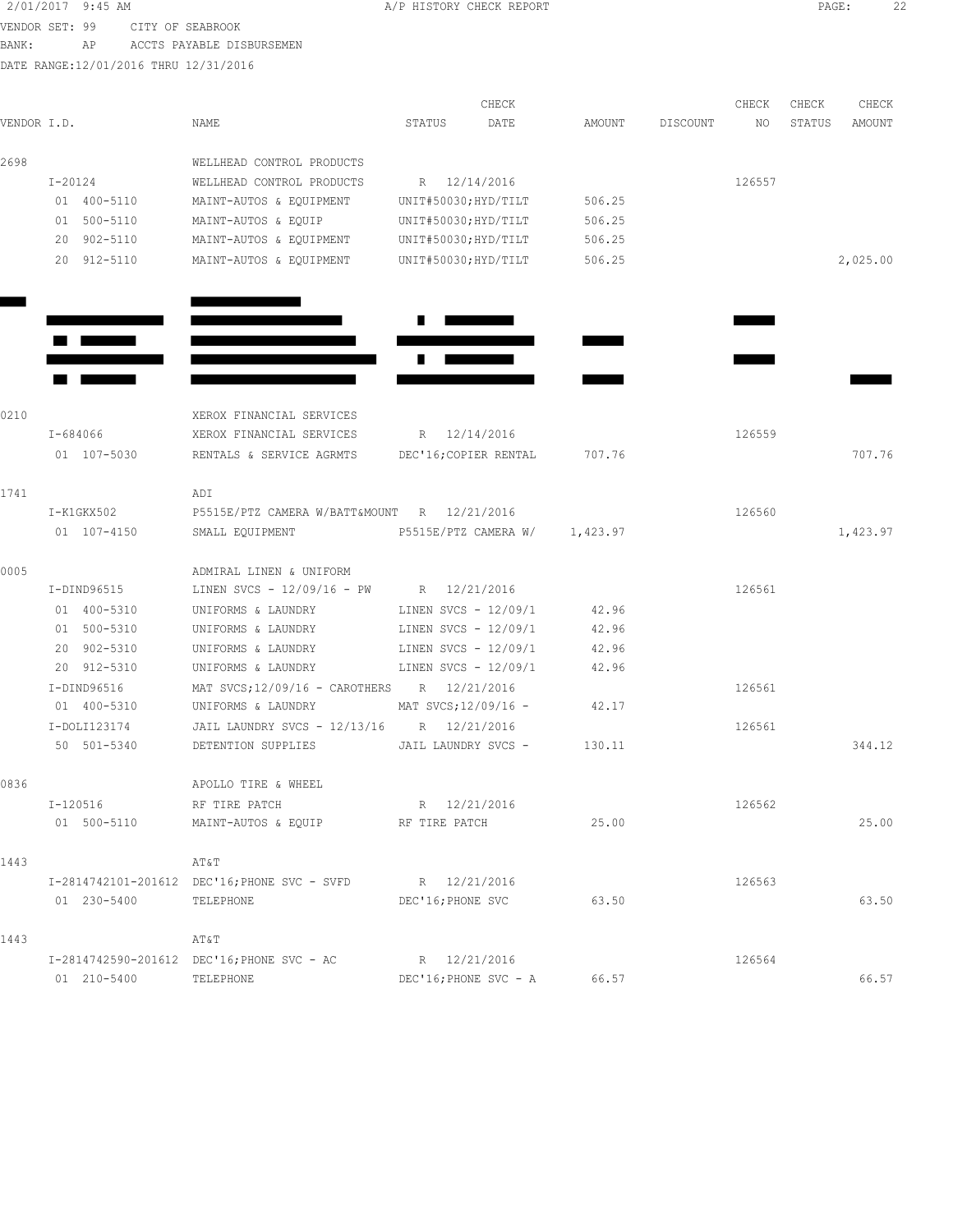|             | 2/01/2017 9:45 AM                     |                                                                 | A/P HISTORY CHECK REPORT |        |          |        | PAGE:  | 23     |  |
|-------------|---------------------------------------|-----------------------------------------------------------------|--------------------------|--------|----------|--------|--------|--------|--|
|             | VENDOR SET: 99<br>CITY OF SEABROOK    |                                                                 |                          |        |          |        |        |        |  |
| BANK:       | AP                                    | ACCTS PAYABLE DISBURSEMEN                                       |                          |        |          |        |        |        |  |
|             | DATE RANGE:12/01/2016 THRU 12/31/2016 |                                                                 |                          |        |          |        |        |        |  |
|             |                                       |                                                                 |                          |        |          |        |        |        |  |
|             |                                       |                                                                 | CHECK                    |        |          | CHECK  | CHECK  | CHECK  |  |
| VENDOR I.D. |                                       | NAME                                                            | STATUS<br>DATE           | AMOUNT | DISCOUNT | NO.    | STATUS | AMOUNT |  |
|             |                                       |                                                                 |                          |        |          |        |        |        |  |
| 1443        |                                       | AT&T                                                            |                          |        |          |        |        |        |  |
|             |                                       | I-2814743434-201612 DEC'16; PHONE SVC - SVFD                    | R 12/21/2016             |        |          | 126565 |        |        |  |
|             | 01 230-5400                           | TELEPHONE                                                       | DEC'16; PHONE SVC - S    | 254.84 |          |        |        | 254.84 |  |
| 1443        |                                       | AT&T                                                            |                          |        |          |        |        |        |  |
|             |                                       | I-2814743883-201612 DEC'16; PHONE SVC - P.WORKS                 | R 12/21/2016             |        |          | 126566 |        |        |  |
|             | 01 500-5400                           | TELEPHONE                                                       | DEC'16; PHONE SVC - P    | 44.50  |          |        |        |        |  |
|             | 20 902-5400                           | TELEPHONE                                                       | DEC'16; PHONE SVC - P    | 44.51  |          |        |        |        |  |
|             | 20 912-5400                           | TELEPHONE                                                       | DEC'16; PHONE SVC - P    | 44.51  |          |        |        | 133.52 |  |
|             |                                       |                                                                 |                          |        |          |        |        |        |  |
| 0914        |                                       | AUTO ZONE COMMERCIAL                                            |                          |        |          |        |        |        |  |
|             | I-1491840253                          | DURALAST BATTERY; GENERATOR                                     | R 12/21/2016             |        |          | 126567 |        |        |  |
|             | 20 902-5110                           | MAINT-AUTOS & EQUIPMENT                                         | DURALAST BATTERY; GEN    | 55.70  |          |        |        |        |  |
|             | 20 912-5110                           | MAINT-AUTOS & EQUIPMENT                                         | DURALAST BATTERY; GEN    | 55.69  |          |        |        | 111.39 |  |
|             |                                       |                                                                 |                          |        |          |        |        |        |  |
| 2453        |                                       | BAMIA                                                           |                          |        |          |        |        |        |  |
|             | $I-2017-DUES$                         | 2017 MEMBERSHIP DUES                                            | R 12/21/2016             |        |          | 126568 |        |        |  |
|             | 01 600-5020                           | DUES & SUBSCRIPTIONS                                            | 2017 MEMBERSHIP DUES     | 120.00 |          |        |        | 120.00 |  |
|             |                                       |                                                                 |                          |        |          |        |        |        |  |
| 0040        |                                       | BLACKBURN MFG. CO                                               |                          |        |          |        |        |        |  |
|             | I-0529021-IN                          | (1000) WIRE STAFF VINYL FLAGS R 12/21/2016                      |                          |        |          | 126569 |        |        |  |
|             | 01 400-4400                           | MISC SUPPLIES                                                   | (1000) WIRE STAFF VIN    | 67.55  |          |        |        | 67.55  |  |
|             |                                       |                                                                 |                          |        |          |        |        |        |  |
| 1053        |                                       | CENTERPOINT ENERGY                                              |                          |        |          |        |        |        |  |
|             |                                       | I-201611-4543736-5 NOV'16; GAS SVC - COMM. HOUSE R 12/21/2016   |                          |        |          | 126570 |        |        |  |
|             | 01 400-5410                           | UTILITIES                                                       | NOV'16;GAS SVC - COM     | 21.43  |          |        |        | 21.43  |  |
|             |                                       |                                                                 |                          |        |          |        |        |        |  |
| 1053        |                                       | CENTERPOINT ENERGY<br>I-201611-4660739-6 NOV'16; GAS SVC - PW   | R 12/21/2016             |        |          | 126571 |        |        |  |
|             | 01 500-5410                           | UTILITIES                                                       | NOV'16; GAS SVC - PW     | 6.14   |          |        |        |        |  |
|             | 20 902-5410                           | UTILITIES                                                       | NOV'16;GAS SVC - PW      | 6.13   |          |        |        |        |  |
|             | 20 912-5410                           | UTILITIES                                                       | NOV'16;GAS SVC - PW      | 6.13   |          |        |        | 18.40  |  |
|             |                                       |                                                                 |                          |        |          |        |        |        |  |
| 1053        |                                       | CENTERPOINT ENERGY                                              |                          |        |          |        |        |        |  |
|             |                                       | I-201611-6400571138 NOV'16;GAS SVC - SVFD                       | R 12/21/2016             |        |          | 126572 |        |        |  |
|             | 01 230-5410                           | UTILITIES                                                       | NOV'16;GAS SVC - SVF     | 77.07  |          |        |        | 77.07  |  |
|             |                                       |                                                                 |                          |        |          |        |        |        |  |
| 1053        |                                       | CENTERPOINT ENERGY                                              |                          |        |          |        |        |        |  |
|             |                                       | I-201611-8393210-3 NOV'16; GAS SVC - RESPDORPH GEN R 12/21/2016 |                          |        |          | 126573 |        |        |  |
|             | 20 902-5410                           | UTILITIES                                                       | NOV'16;GAS SVC - RES     | 19.59  |          |        |        | 19.59  |  |
|             |                                       |                                                                 |                          |        |          |        |        |        |  |
| 1053        |                                       | CENTERPOINT ENERGY                                              |                          |        |          |        |        |        |  |
|             |                                       | I-201611-9340795-5 NOV'16; GAS SVC - WELL#2                     | R 12/21/2016             |        |          | 126574 |        |        |  |

20 902-5410 UTILITIES NOV'16;GAS SVC - WEL 24.49 24.49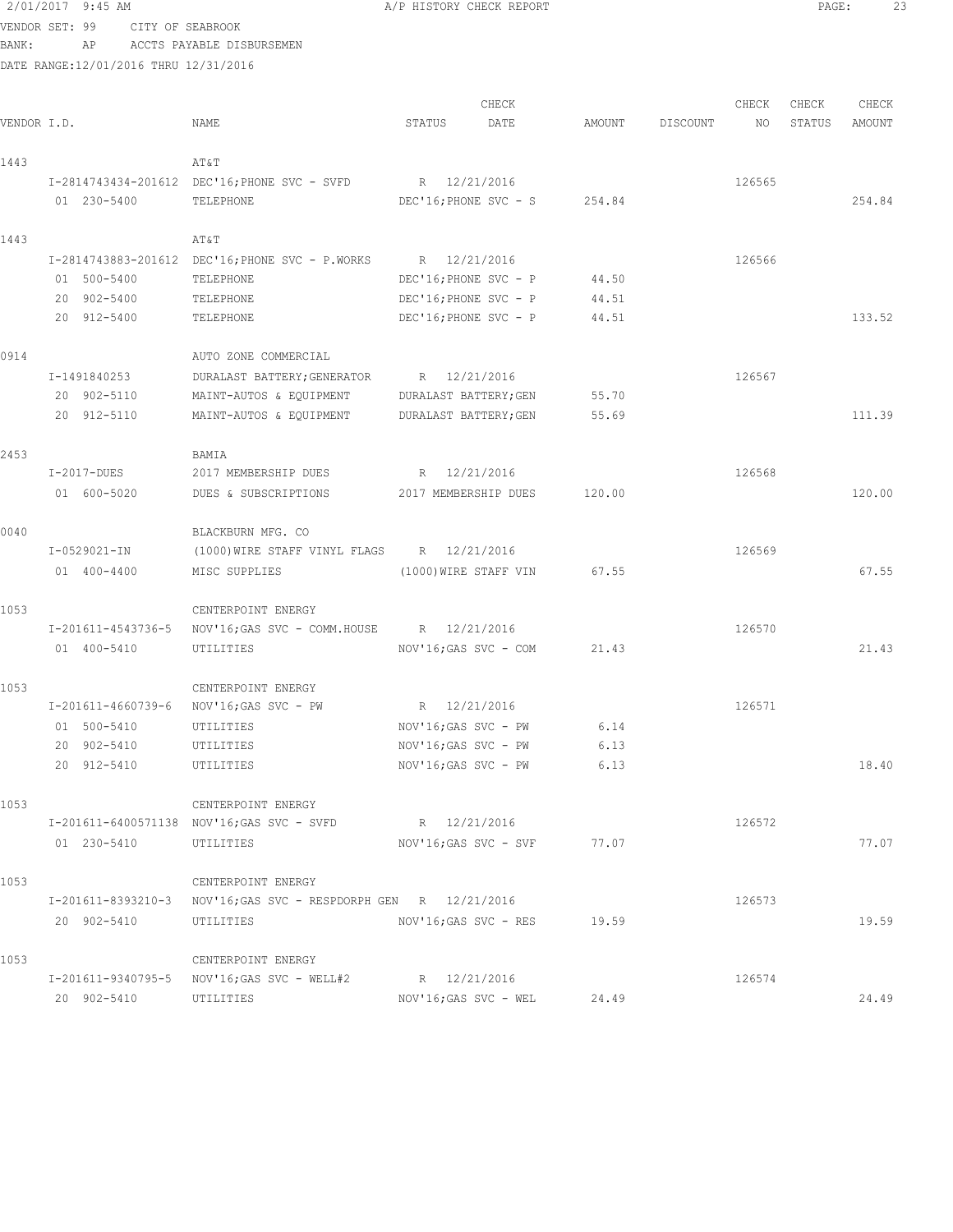# 2/01/2017 9:45 AM A/P HISTORY CHECK REPORT PAGE: 24 VENDOR SET: 99 CITY OF SEABROOK

BANK: AP ACCTS PAYABLE DISBURSEMEN

| VENDOR I.D. |                            | NAME                                                                                                    | STATUS | CHECK<br>DATE                   |                  | AMOUNT DISCOUNT NO | CHECK  | CHECK<br>STATUS | CHECK<br>AMOUNT |
|-------------|----------------------------|---------------------------------------------------------------------------------------------------------|--------|---------------------------------|------------------|--------------------|--------|-----------------|-----------------|
| 1053        |                            | CENTERPOINT ENERGY                                                                                      |        |                                 |                  |                    |        |                 |                 |
|             |                            | I-201611-9340800-3 NOV'16; GAS SVC - WELL#3 R 12/21/2016                                                |        |                                 |                  |                    | 126575 |                 |                 |
|             | 20 902-5410                | UTILITIES                                                                                               |        | $NOV'16; GAS$ $SVC - WEL$ 34.36 |                  |                    |        |                 | 34.36           |
| 1053        |                            | CENTERPOINT ENERGY                                                                                      |        |                                 |                  |                    |        |                 |                 |
|             |                            | I-201611-9361931-0 NOV'16; GAS SVC - WELL#1 R 12/21/2016                                                |        |                                 |                  |                    | 126576 |                 |                 |
|             | 20 902-5410                | UTILITIES                                                                                               |        | NOV'16:GAS SVC - WEL            | 50.18            |                    |        |                 | 50.18           |
| 1293        |                            | COBB FENDLEY & ASSOC INC.                                                                               |        |                                 |                  |                    |        |                 |                 |
|             | I-257171                   | $PE:12/11/16 - CONST.$ INSPECTION R $12/21/2016$                                                        |        |                                 |                  |                    | 126577 |                 |                 |
|             | 19 929-5215                | PROF FEES-ENGINEERING 12/09/16 CONSULT SVC                                                              |        |                                 | 360.00           |                    |        |                 | 360.00          |
| 1588        |                            | COMCAST                                                                                                 |        |                                 |                  |                    |        |                 |                 |
|             | I-201612-0003552           | DEC'16; INTERNET SVC-CAROTHERS R 12/21/2016                                                             |        |                                 |                  |                    | 126578 |                 |                 |
|             | 01 400-5030                | RENTALS & SERVICE AGRMTS DEC'16; INTERNET SVC-                                                          |        |                                 | 150.98           |                    |        |                 | 150.98          |
| 1090        |                            | CROWN TROPHY                                                                                            |        |                                 |                  |                    |        |                 |                 |
|             | I-16-27919                 | ACRYLIC SAILBOAT - P.LAB R $12/21/2016$                                                                 |        |                                 |                  |                    | 126579 |                 |                 |
|             | 01 107-3900                | MERIT AWARDS                                                                                            |        | ACRYLIC SAILBOAT - P            | 55.00            |                    |        |                 | 55.00           |
| 1867        |                            | DENTON NAVARRO                                                                                          |        |                                 |                  |                    |        |                 |                 |
|             | I-22022A                   | OCT'16; LEGAL COUNSEL SVCS R 12/21/2016                                                                 |        |                                 |                  |                    | 126580 |                 |                 |
|             | 01 200-5210                | CIVIL SERVICE EXP                                                                                       |        | OCT'16;LEGAL COUNSEL 148.50     |                  |                    |        |                 | 148.50          |
| 0068        |                            | DXI INDUSTRIES, INC                                                                                     |        |                                 |                  |                    |        |                 |                 |
|             | I-DE05008511-16            | (6)150# CYL CHLORINE                                                                                    |        | R 12/21/2016                    |                  |                    | 126581 |                 |                 |
|             | 20 902-5280                | CHEMICAL SUPPLIES                                                                                       |        | (6)150# CYL CHLORINE 60.00      |                  |                    |        |                 | 60.00           |
| 0070        |                            | EASTEX ENVIRONMENTAL LABORATOR                                                                          |        |                                 |                  |                    |        |                 |                 |
|             | $I-C16L416$                | NOV'16; LAB ANALYSIS FEES R 12/21/2016                                                                  |        |                                 |                  |                    | 126582 |                 |                 |
|             | 20 912-5285                | NOV'16; LAB ANALYSIS<br>LABORATORY FEES                                                                 |        |                                 | 776.00           |                    |        |                 | 776.00          |
|             |                            | ELAINE GUYOTE                                                                                           |        |                                 |                  |                    |        |                 |                 |
|             | I-122016-REIMB-EG          | BRKFST W/SANTA                                                                                          |        | R 12/21/2016                    |                  |                    | 126583 |                 |                 |
|             | 01 400-5464                | EVENTS                                                                                                  |        | ELAINE GUYOTE: BRKFST 107.76    |                  |                    |        |                 | 107.76          |
| 2389        |                            | EMERGENCY COMMUNICATION SERVIC                                                                          |        |                                 |                  |                    |        |                 |                 |
|             | $I - 1844$                 | $(2)$ MOTOROLA SPKRS W/REMOTE R $12/21/2016$                                                            |        |                                 |                  |                    | 126584 |                 |                 |
|             | 01 220-6020                | EQUIPMENT                                                                                               |        | (2) MOTOROLA SPKRS W/           | 110.00           |                    |        |                 | 110.00          |
| 2522        |                            | FOOD & VINE TIME PRODUCTIONS                                                                            |        |                                 |                  |                    |        |                 |                 |
|             | I-2016-1889                | CS2016; MARKERS & POSTER BOARD R 12/21/2016                                                             |        |                                 |                  |                    | 126585 |                 |                 |
|             | 15 150-5467                | SEABROOK FESTIVAL EXP - HOT FABRIC MARKERS & POS                                                        |        |                                 | 188.82           |                    |        |                 |                 |
|             | $I-2016-1921$              | CS2016; TABC PERMIT, ICE, RADIOS R 12/21/2016                                                           |        |                                 |                  |                    | 126585 |                 |                 |
|             | 15 150-5468<br>15 150-5468 | SEABROOK FESTIVAL EXP - CITY CS2016; TABC PERMIT<br>SEABROOK FESTIVAL EXP - CITY CS2016; (220) 20# BAGS |        |                                 | 241.00<br>770.00 |                    |        |                 |                 |
|             | 15 150-5468                | SEABROOK FESTIVAL EXP - CITY CS2016; (10) RADIO REN                                                     |        |                                 | 300.00           |                    |        |                 | 1,499.82        |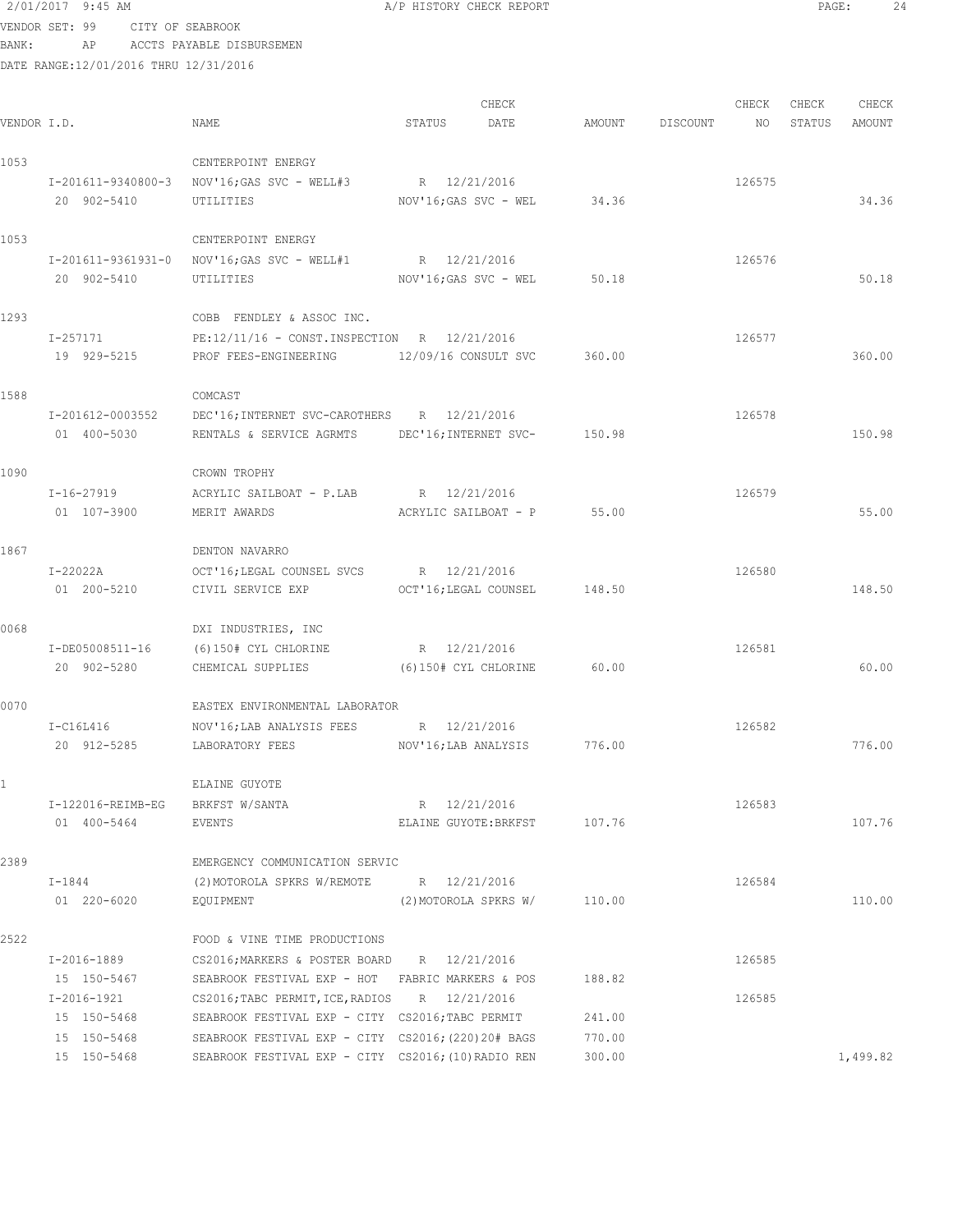VENDOR SET: 99 CITY OF SEABROOK BANK: AP ACCTS PAYABLE DISBURSEMEN

| VENDOR I.D. |                                      | NAME                                                                                                                     | STATUS                | CHECK<br>DATE                |           | AMOUNT DISCOUNT | CHECK<br>NO | CHECK<br>STATUS | CHECK<br>AMOUNT |
|-------------|--------------------------------------|--------------------------------------------------------------------------------------------------------------------------|-----------------------|------------------------------|-----------|-----------------|-------------|-----------------|-----------------|
| 0081        |                                      | GALLS LLC                                                                                                                |                       |                              |           |                 |             |                 |                 |
|             | I-006537586<br>01 200-5310           | BLAUER TROUSER, CARGO TROUSER R 12/21/2016<br>UNIFORMS & LAUNDRY                                                         |                       | BLAUER TROUSER, CARGO        | 98.00     |                 | 126586      |                 |                 |
|             | I-006537587<br>01 200-5310           | $(2)$ RADIO HOLDERS & SPRAY CASE R $12/21/2016$<br>UNIFORMS & LAUNDRY                                                    | (2) RADIO HOLDERS & S |                              | 125.99    |                 | 126586      |                 |                 |
|             | I-006544642<br>01 200-5310           | BIANCHI DUTY BELT, TROUSER BELT R 12/21/2016<br>UNIFORMS & LAUNDRY BIANCHI DUTY BELT, TR                                 |                       |                              | 57.95     |                 | 126586      |                 | 281.94          |
| 2084        |                                      | GATES IN MOTION INC                                                                                                      |                       |                              |           |                 |             |                 |                 |
|             | I-45483<br>20 912-5030               | OTRLY PM GATE SVC; 12/13/16 R 12/21/2016<br>RENTALS & SERVICE AGRMTS QTRLY PM GATE SVC;12                                |                       |                              | 135.00    |                 | 126587      |                 | 135.00          |
| 1811        | I-121516REIMB-MG<br>01 102-5300      | MICHAEL GIBBS<br>MILEAGE; GFOA LUNCHEON-11/17/16 R 12/21/2016<br>TRAINING & CONFERENCE MILEAGE; GFOA LUNCHEO             |                       |                              | 55.84     |                 | 126588      |                 | 55.84           |
| 2566        | $I - 89083$<br>01 107-4050           | GOLD STAR PETROLEUM INC<br>1991 GAL UNLEADED GAS; 12/12/16 R 12/21/2016<br>BULK PETROLEUM PURCHASES 1991 GAL UNLEADED GA |                       |                              | 3,644.85  |                 | 126589      |                 | 3,644.85        |
| 0864        |                                      | HOUSTON COMMUNITY NEWSPAPERS                                                                                             |                       |                              |           |                 |             |                 |                 |
|             | I-181252-0816-2<br>01 107-5010       | AUG'16; PUBLICATION NOTICES R 12/21/2016<br>ADVERTISING                                                                  |                       | AUG'16; PUBLICATION N 792.50 |           |                 | 126590      |                 | 792.50          |
| 0864        |                                      | HOUSTON COMMUNITY NEWSPAPERS                                                                                             |                       |                              |           |                 |             |                 |                 |
|             | I-181252-1016<br>01 107-5010         | OCT'16; PUBLICATION NOTICES R 12/21/2016<br>ADVERTISING                                                                  |                       | OCT'16; PUBLICATION N 592.00 |           |                 | 126591      |                 | 592.00          |
| 2062        | I-1285310<br>01 107-4150             | ID ZONE<br>(100) HID ICLASS CARDS R 12/21/2016<br>SMALL EQUIPMENT<br>(100) HID ICLASS CARD                               |                       |                              | 463.00    |                 | 126592      |                 | 463.00          |
| 1251        | I-414396                             | INSITUFORM TECHNOLOGIES INC<br>NOV'16; CONTRACT SVCS-SEWER                                                               | R 12/21/2016          |                              |           |                 | 126593      |                 |                 |
|             | 20 912-6100                          | SEWER SYSTEM-REPAIR/MAINT                                                                                                | NOV'16; CONTRACT SVCS |                              | 63,654.40 |                 |             |                 | 63,654.40       |
|             | $I-122016 - REIMB-JT$<br>01 400-5464 | JACKIE TINGLE<br>BRKFST W/SANTA<br>EVENTS                                                                                | R 12/21/2016          | JACKIE TINGLE: BRKFST        | 204.26    |                 | 126594      |                 | 204.26          |
| 2513        | I-3961742                            | LANGUAGE LINE SERVICES INC<br>NOV'16; PHONE INTERPRETATIONS                                                              | R 12/21/2016          |                              |           |                 | 126595      |                 |                 |
|             | 01 200-5465                          | MISC EXPENSE                                                                                                             | NOV'16; PHONE INTERPR |                              | 3.97      |                 |             |                 | 3.97            |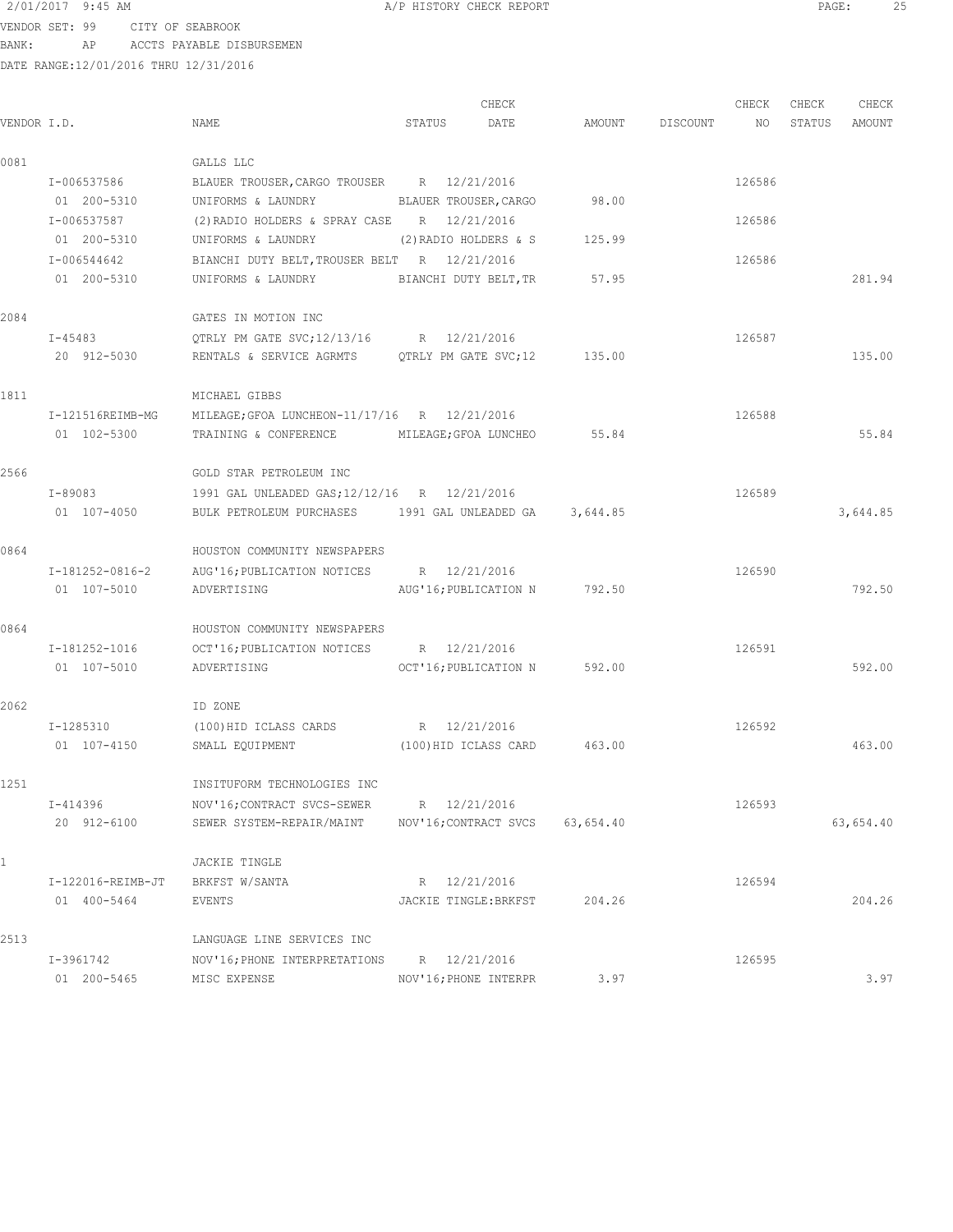VENDOR SET: 99 CITY OF SEABROOK BANK: AP ACCTS PAYABLE DISBURSEMEN

| VENDOR I.D. |                | NAME                                                      | STATUS                  | CHECK<br>DATE | AMOUNT   | DISCOUNT | CHECK<br>NO | CHECK<br>STATUS | CHECK<br>AMOUNT |
|-------------|----------------|-----------------------------------------------------------|-------------------------|---------------|----------|----------|-------------|-----------------|-----------------|
| 2014        |                | LEADS ONLINE                                              |                         |               |          |          |             |                 |                 |
|             | I-238863       | CY2017; LEADS ONLINE PKG RENEW R 12/21/2016               |                         |               |          |          | 126596      |                 |                 |
|             | 50 501-5030    | RENTALS & SERVICE AGMTS CY2017; LEADS ONLINE              |                         |               | 2,578.00 |          |             |                 | 2,578.00        |
| 2584        |                | MATTHEW LITTLETON                                         |                         |               |          |          |             |                 |                 |
|             | I-PPE121616-ML | PPE:12/16/16; BLDG INSP SVCS R 12/21/2016                 |                         |               |          |          | 126597      |                 |                 |
|             | 01 600-3015    | CONTRACT LABOR                                            | PPE:12/16/16;BLDG IN    |               | 400.00   |          |             |                 | 400.00          |
| 0234        |                | MUNICIPAL CODE CORPORATION                                |                         |               |          |          |             |                 |                 |
|             | I-00279373     | ANNUAL WEB HOSTING; 12/16-11/17 R 12/21/2016              |                         |               |          |          | 126598      |                 |                 |
|             | 01 107-5190    | CODIFICATION                                              | ANNUAL WEB HOSTING;1    |               | 950.00   |          |             |                 | 950.00          |
| 1209        |                | NAPIER WIPERS AND RAGS                                    |                         |               |          |          |             |                 |                 |
|             | I-2484         | (6) WYPALL WIPERS                                         | R 12/21/2016            |               |          |          | 126599      |                 |                 |
|             | 20 902-5130    | MAINT-WATER SYSTEM MINOR                                  | (6) WYPALL WIPERS       |               | 210.00   |          |             |                 |                 |
|             | 20 912-5120    | MAINT-SEWER SYSTEM MINOR                                  | (6) WYPALL WIPERS       |               | 210.00   |          |             |                 | 420.00          |
| 0425        |                | NATIONAL FIRE                                             |                         |               |          |          |             |                 |                 |
|             | I-6806711Y     | 2017 DUES; N. KONDEJEWSKI-NFPA R 12/21/2016               |                         |               |          |          | 126600      |                 |                 |
|             | 01 600-5020    | DUES & SUBSCRIPTIONS                                      | 2017 DUES; N.KONDEJEW   |               | 133.75   |          |             |                 | 133.75          |
| 0147        |                | OFFICE DEPOT CARD PLAN                                    |                         |               |          |          |             |                 |                 |
|             | I-880913674001 | PD; OFFICE SUPPLIES                                       | R 12/21/2016            |               |          |          | 126601      |                 |                 |
|             | 01 200-4010    | OFFICE SUPPLIES                                           | PAPER, LABELS, PENS, WI |               | 237.93   |          |             |                 |                 |
|             | I-880913867001 | PAPER PLATES, 6PK SALT/PEPPER R 12/21/2016                |                         |               |          |          | 126601      |                 |                 |
|             | 01 200-4010    | OFFICE SUPPLIES PAPER PLATES, 6PK SAL                     |                         |               | 20.61    |          |             |                 | 258.54          |
| 2210        |                | PIERCE GOODWIN ALEXANDER & LIN                            |                         |               |          |          |             |                 |                 |
|             | I-10041848     | OCT'16; PROF.SVCS-PW/AC COMPLEX R 12/21/2016              |                         |               |          |          | 126602      |                 |                 |
|             | 32 321-5212    | PROF FEES-ARCHITECTURAL OCT'16; PROF. SVCS-PW/ 29, 199.52 |                         |               |          |          |             |                 | 29,199.52       |
| 0526        |                | POWER FIELD SERVICES                                      |                         |               |          |          |             |                 |                 |
|             | I-037724       | EMER.GENERATOR INSPECTIONS R 12/21/2016                   |                         |               |          |          | 126603      |                 |                 |
|             | 01 107-5030    | RENTALS & SERVICE AGRMTS                                  | GENERATOR INSP - CH     |               | 171.00   |          |             |                 |                 |
|             | 01 107-5030    | RENTALS & SERVICE AGRMTS                                  | GENERATOR INSP - WAT    |               | 171.00   |          |             |                 |                 |
|             | 01 230-5180    | MAINT BLDGS & GROUNDS                                     | GENERATOR INSP - SVF    |               | 201.50   |          |             |                 |                 |
|             | 20 902-5030    | RENTALS & SERVICE AGRMTS                                  | GENERATOR INSP - WEL    |               | 171.00   |          |             |                 |                 |
|             | 20 902-5030    | RENTALS & SERVICE AGRMTS                                  | GENERATOR INSP - WEL    |               | 171.00   |          |             |                 |                 |
|             | 20 902-5030    | RENTALS & SERVICE AGRMTS                                  | GENERATOR INSP - WEL    |               | 171.00   |          |             |                 | 1,056.50        |
| 2445        |                | PS LIGHT WAVE INC                                         |                         |               |          |          |             |                 |                 |
|             | I-RC00035118   | JAN'17; LEAGUE CITY OSSI CONN                             | R 12/21/2016            |               |          |          | 126604      |                 |                 |
|             | 01 200-5030    | RENTALS & SERVICE AGRMTS                                  | JAN'17; LEAGUE CITY O   |               | 657.55   |          |             |                 | 657.55          |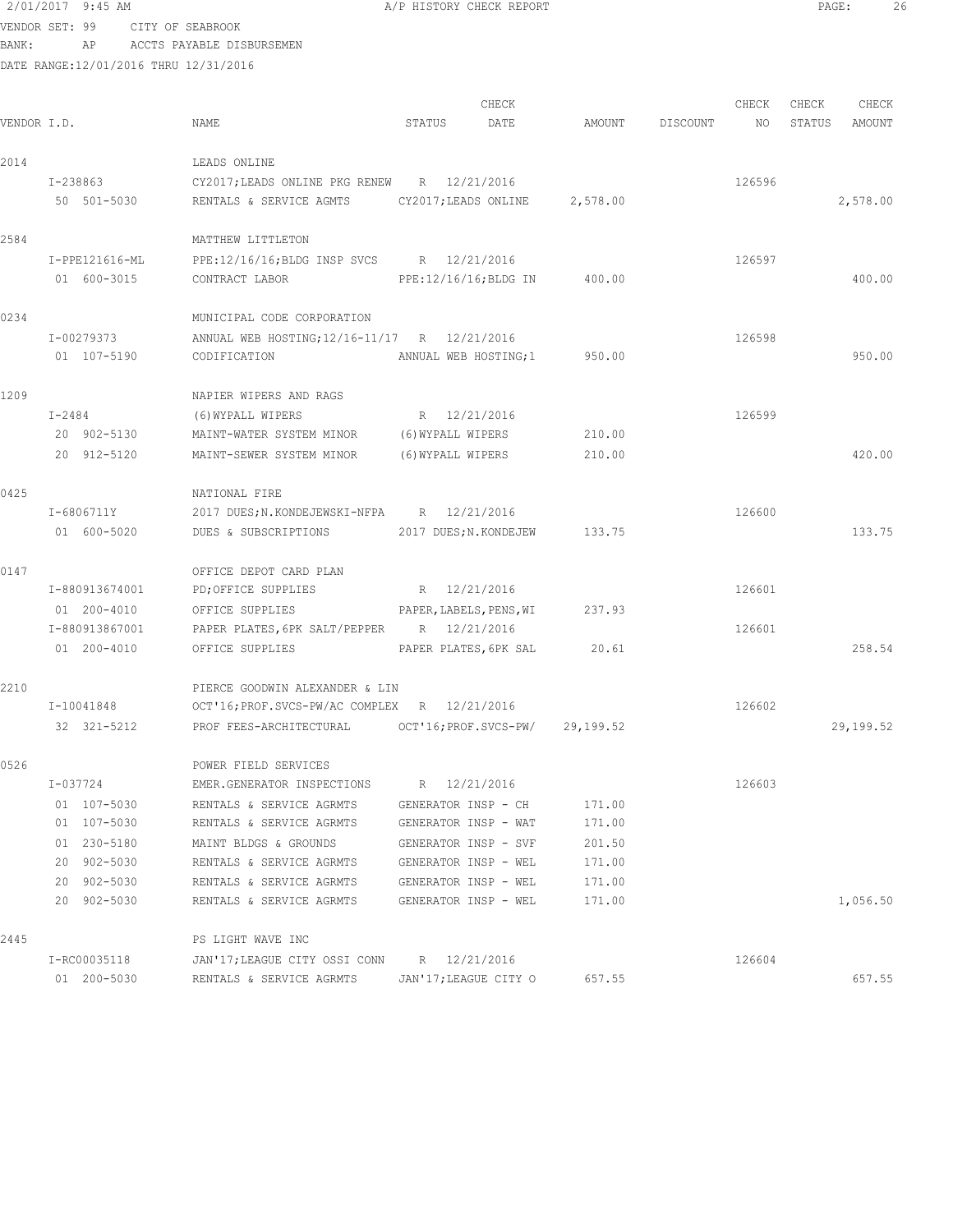VENDOR SET: 99 CITY OF SEABROOK BANK: AP ACCTS PAYABLE DISBURSEMEN

| VENDOR I.D.  |                               | NAME                                                           | CHECK<br>DATE<br>STATUS                        | AMOUNT        | CHECK<br>DISCOUNT<br>NO | CHECK<br>CHECK<br>STATUS<br>AMOUNT |
|--------------|-------------------------------|----------------------------------------------------------------|------------------------------------------------|---------------|-------------------------|------------------------------------|
| 1537         |                               | PURIFY                                                         |                                                |               |                         |                                    |
|              | I-141295556556<br>20 912-5280 | (1000) GALS SODIUM BISULFITE R 12/21/2016<br>CHEMICAL SUPPLIES | (1000) GALS SODIUM BI 1,640.00                 |               | 126605                  |                                    |
|              | I-141295556571                | (2865)GALS BLEACH                                              | R 12/21/2016                                   |               | 126605                  |                                    |
|              | 20 912-5280                   | CHEMICAL SUPPLIES                                              | (2865)GALS BLEACH                              | 2,635.80      |                         | 4,275.80                           |
| $\mathbf{1}$ |                               | RONICA HALL                                                    |                                                |               |                         |                                    |
|              | I-122016-REIMB-RH             | RMB BRKFST W/SANTA                                             | R 12/21/2016                                   |               | 126606                  |                                    |
|              | 01 400-5464                   | EVENTS                                                         | RONICA HALL:RMB BRKF                           | 677.15        |                         | 677.15                             |
| 0636         |                               | SHARE YOUR CHRISTMAS                                           |                                                |               |                         |                                    |
|              | I-201612212329                | DONATION REIMB; PAMELA KAGEY R 12/21/2016                      |                                                |               | 126607                  |                                    |
|              | 01 001-1000                   | CASH RECEIPT SUSPENSE                                          | DONATION REIMB; PAMEL                          | 300.00        |                         | 300.00                             |
| 2700         |                               | SOLUTIONS PEST & LAWN - KEMAH                                  |                                                |               |                         |                                    |
|              | I-2-21557                     | 1GL POLY SPRAYER & RECLAIM IT R 12/21/2016                     |                                                |               | 126608                  |                                    |
|              | 01 400-4400                   | MISC SUPPLIES                                                  | 1GL POLY SPRAYER & R                           | 33.78         |                         | 33.78                              |
| 1839         |                               | TEXAS DEPT OF PUBLIC SAFETY                                    |                                                |               |                         |                                    |
|              | I-1753                        | $(384)$ CVSA DECALS - YEARLY OPT R $12/21/2016$                |                                                |               | 126609                  |                                    |
|              | 01 220-4005                   | SUPPLIES-POLICE OPER (384) CVSA DECALS - Y 107.52              |                                                |               |                         | 107.52                             |
| 0919         |                               | VERIZON WIRELESS                                               |                                                |               |                         |                                    |
|              | I-9776254686                  | NOV'16; CELL PHONE SVCS                                        | R 12/21/2016                                   |               | 126610                  |                                    |
|              | 01 001-0507                   | DUE FROM EDC                                                   | NOV'16; CELL PHONE SV                          | 50.80         |                         |                                    |
|              | 01 100-5400                   | TELEPHONE                                                      | NOV'16; CELL PHONE SV                          | 102.92        |                         |                                    |
|              | 01 102-5400                   | TELEPHONE                                                      | NOV'16; CELL PHONE SV                          | 164.38        |                         |                                    |
|              | 01 103-5400                   | TELEPHONE                                                      | NOV'16; CELL PHONE SV                          | 160.91        |                         |                                    |
|              | 01 107-5400                   | TELEPHONE                                                      | NOV'16; CELL PHONE SV                          | 37.99         |                         |                                    |
|              | 15 150-5400<br>01 400-5400    | TELEPHONE                                                      | NOV'16; CELL PHONE SV                          | 89.45<br>2.92 |                         |                                    |
|              | 01 500-5400                   | TELEPHONE                                                      | NOV'16; CELL PHONE SV<br>NOV'16; CELL PHONE SV | 115.84        |                         |                                    |
|              | 01 600-5400                   | TELEPHONE<br>TELEPHONE                                         | NOV'16; CELL PHONE SV                          | 89.45         |                         |                                    |
|              | 01 700-5400                   | TELEPHONE                                                      | NOV'16; CELL PHONE SV                          | 99.45         |                         |                                    |
|              | 20 902-5400                   | TELEPHONE                                                      | NOV'16; CELL PHONE SV                          | 193.16        |                         |                                    |
|              | 20 912-5400                   | TELEPHONE                                                      | NOV'16; CELL PHONE SV                          | 125.45        |                         | 1,232.72                           |
| 0035         |                               | WASTE MANAGEMENT OF TEXAS INC                                  |                                                |               |                         |                                    |
|              | I-1757450-1791-3              | NOV'16;40YD ROLLOFF SVC - PW R 12/21/2016                      |                                                |               | 126612                  |                                    |
|              | 20 922-5466                   | STORM CLEANUP EXPENSE NOV'16;40YD ROLLOFF 1,931.76             |                                                |               |                         | 1,931.76                           |
| 2701         |                               | BAY AREA COASTAL PROTECTION AL                                 |                                                |               |                         |                                    |
|              | I-122216-BACPA                | IKE DIKE 2ND VIDEO; STORM SURGE R 12/22/2016                   |                                                |               | 126613                  |                                    |
|              | 01 107-5227                   | PROF FEES-CONSULTING                                           | IKE DIKE 2ND VIDEO; S                          | 10,000.00     |                         | 10,000.00                          |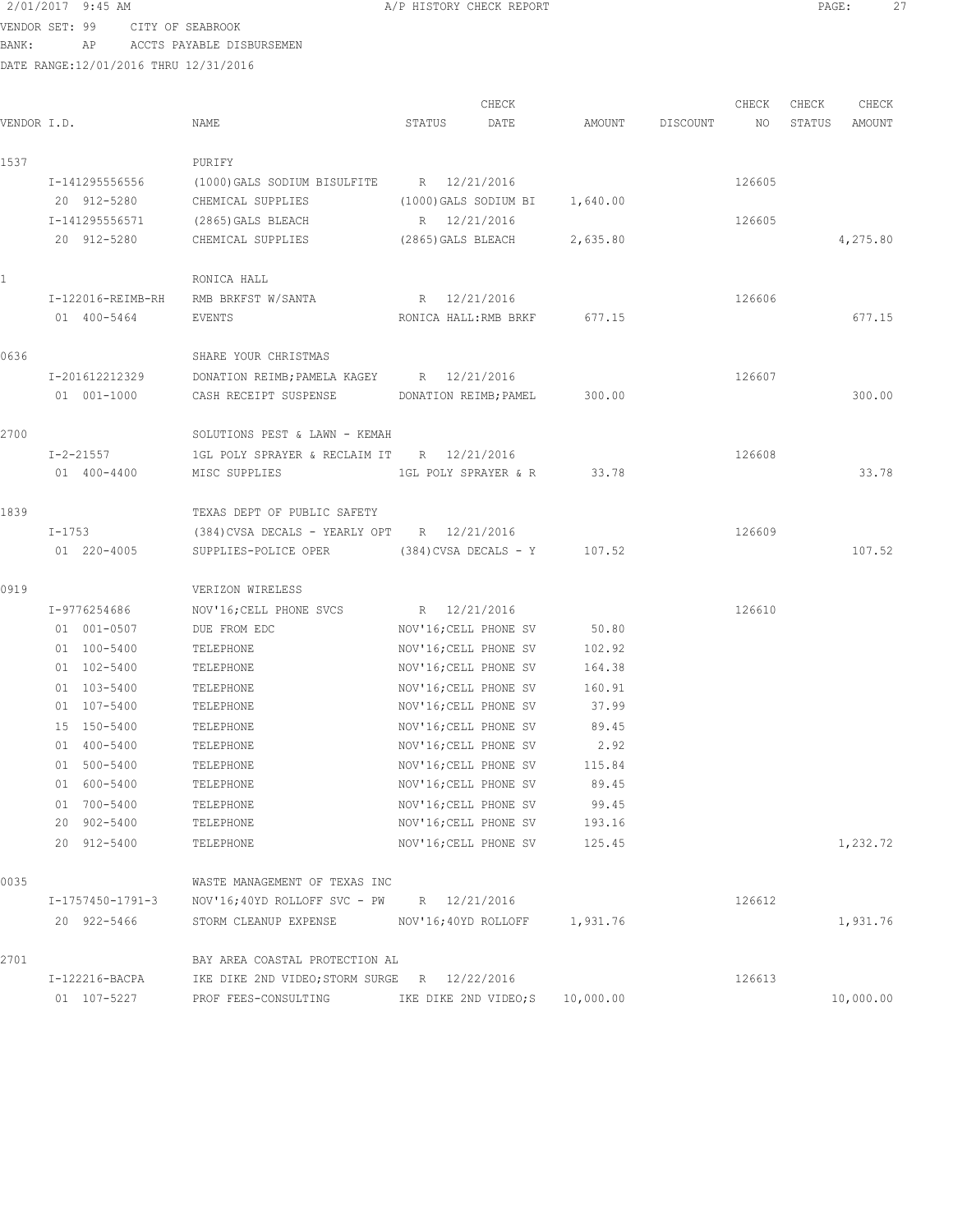VENDOR SET: 99 CITY OF SEABROOK BANK: AP ACCTS PAYABLE DISBURSEMEN

| VENDOR I.D. |                             | NAME                                                           | STATUS | CHECK<br>DATE                |        | AMOUNT DISCOUNT | CHECK<br>NO | CHECK<br>STATUS | CHECK<br>AMOUNT |
|-------------|-----------------------------|----------------------------------------------------------------|--------|------------------------------|--------|-----------------|-------------|-----------------|-----------------|
|             |                             |                                                                |        |                              |        |                 |             |                 |                 |
| 0003        |                             | AAA FLEXIBLE PIPE CLEANING CO                                  |        |                              |        |                 |             |                 |                 |
|             | I-201612079                 | CLEAN 6260.3' SEWERS; TODVILLE R 12/29/2016                    |        |                              |        |                 | 126638      |                 |                 |
|             | 20 912-5459                 | CLEAN TV/SEWER SYSTEM CLEAN 6260.3' SEWERS 12,520.60           |        |                              |        |                 |             |                 | 12,520.60       |
| 0005        |                             | ADMIRAL LINEN & UNIFORM                                        |        |                              |        |                 |             |                 |                 |
|             | I-DOLI125864                | JAIL LINEN SVCS - 12/20/16 R 12/29/2016                        |        |                              |        |                 | 126639      |                 |                 |
|             | 50 501-5340                 | DETENTION SUPPLIES                                             |        | JAIL LINEN SVCS - 12 130.11  |        |                 |             |                 | 130.11          |
| 0392        |                             | AMERICAN FENCE & SUPPLY                                        |        |                              |        |                 |             |                 |                 |
|             | I-0001-1082                 | NYLON 3" CANTLV ROLLER                                         |        | R 12/29/2016                 |        |                 | 126640      |                 |                 |
|             | 20 912-5180                 | MAINT-BLDGS & GROUNDS MYLON 3" CANTLV ROLL                     |        |                              | 80.00  |                 |             |                 | 80.00           |
| 1443        |                             | AT&T                                                           |        |                              |        |                 |             |                 |                 |
|             |                             | I-201612-151789802 DEC'16; INTERNET SVC-CAROTHERS R 12/29/2016 |        |                              |        |                 | 126641      |                 |                 |
|             | 41 410-5400                 | TELEPHONE                                                      |        | DEC'16; INTERNET SVC-        | 73.92  |                 |             |                 | 73.92           |
|             |                             |                                                                |        |                              |        |                 |             |                 |                 |
| 0914        |                             | AUTO ZONE COMMERCIAL                                           |        |                              |        |                 |             |                 |                 |
|             | I-1491845882                | DETAILER WIPES, TUB-O-TOWELS R 12/29/2016                      |        |                              |        |                 | 126642      |                 |                 |
|             | 01 200-5110                 | MAINT-AUTOS & EQUIPMENT                                        |        | DETAILER WIPES, TUB-O        | 19.71  |                 |             |                 |                 |
|             | I-1491848420<br>01 200-5110 | PD; MOUNT STRIPS, RAZOR SCRAPERS R 12/29/2016                  |        | MOUNT STRIPS, RAZOR S        | 6.72   |                 | 126642      |                 | 26.43           |
|             |                             | MAINT-AUTOS & EQUIPMENT                                        |        |                              |        |                 |             |                 |                 |
| 0428        |                             | BROOKSIDE EQUIPMENT SALES                                      |        |                              |        |                 |             |                 |                 |
|             | I-IL94034                   | UNIT#50087; SC5D FILTER, SCREEN R 12/29/2016                   |        |                              |        |                 | 126643      |                 |                 |
|             | 01 500-5110                 |                                                                |        |                              | 62.76  |                 |             |                 | 62.76           |
| 1293        |                             | COBB FENDLEY & ASSOC INC.                                      |        |                              |        |                 |             |                 |                 |
|             | I-257012                    | CONSULTING SVCS; PE: 12/04/16 R 12/29/2016                     |        |                              |        |                 | 126644      |                 |                 |
|             | 01 107-5215                 | PROF FEES-ENGINEERING                                          |        | CONSULTING SVCS; PE:1 974.65 |        |                 |             |                 | 974.65          |
| 1293        |                             | COBB FENDLEY & ASSOC INC.                                      |        |                              |        |                 |             |                 |                 |
|             | I-257040                    | CONST.SVCS PE:12/04/16-W.PLANT R 12/29/2016                    |        |                              |        |                 | 126645      |                 |                 |
|             | 30 300-5215                 | PROF FEES-ENGINEERING CONST.SVCS PE:12/04/ 1,995.90            |        |                              |        |                 |             |                 | 1,995.90        |
| 1588        |                             | COMCAST                                                        |        |                              |        |                 |             |                 |                 |
|             | I-201612-0223945            | DEC'16; INTERNET SVC - PD                                      |        | R 12/29/2016                 |        |                 | 126646      |                 |                 |
|             | 01 200-5030                 | RENTALS & SERVICE AGRMTS DEC'16; INTERNET SVC                  |        |                              | 256.76 |                 |             |                 | 256.76          |
|             |                             |                                                                |        |                              |        |                 |             |                 |                 |
|             | I-MUH559                    | CTRMA PROCESSING<br>TOLL CHARGES                               |        | R 12/29/2016                 |        |                 | 126647      |                 |                 |
|             | 01 200-5465                 | MISC EXPENSE                                                   |        | UNIT#P-9; TOLL CHARGE        | 5.38   |                 |             |                 | 5.38            |
|             |                             |                                                                |        |                              |        |                 |             |                 |                 |
| 2116        |                             | DEPT OF INFORMATION RESOURCES                                  |        |                              |        |                 |             |                 |                 |
|             | I-17110953N<br>01 200-5400  | NOV'16;TEX-AN NG CHARGES                                       |        | R 12/29/2016                 | 296.54 |                 | 126648      |                 | 296.54          |
|             |                             | TELEPHONE                                                      |        | NOV'16; TEX-AN NG CHA        |        |                 |             |                 |                 |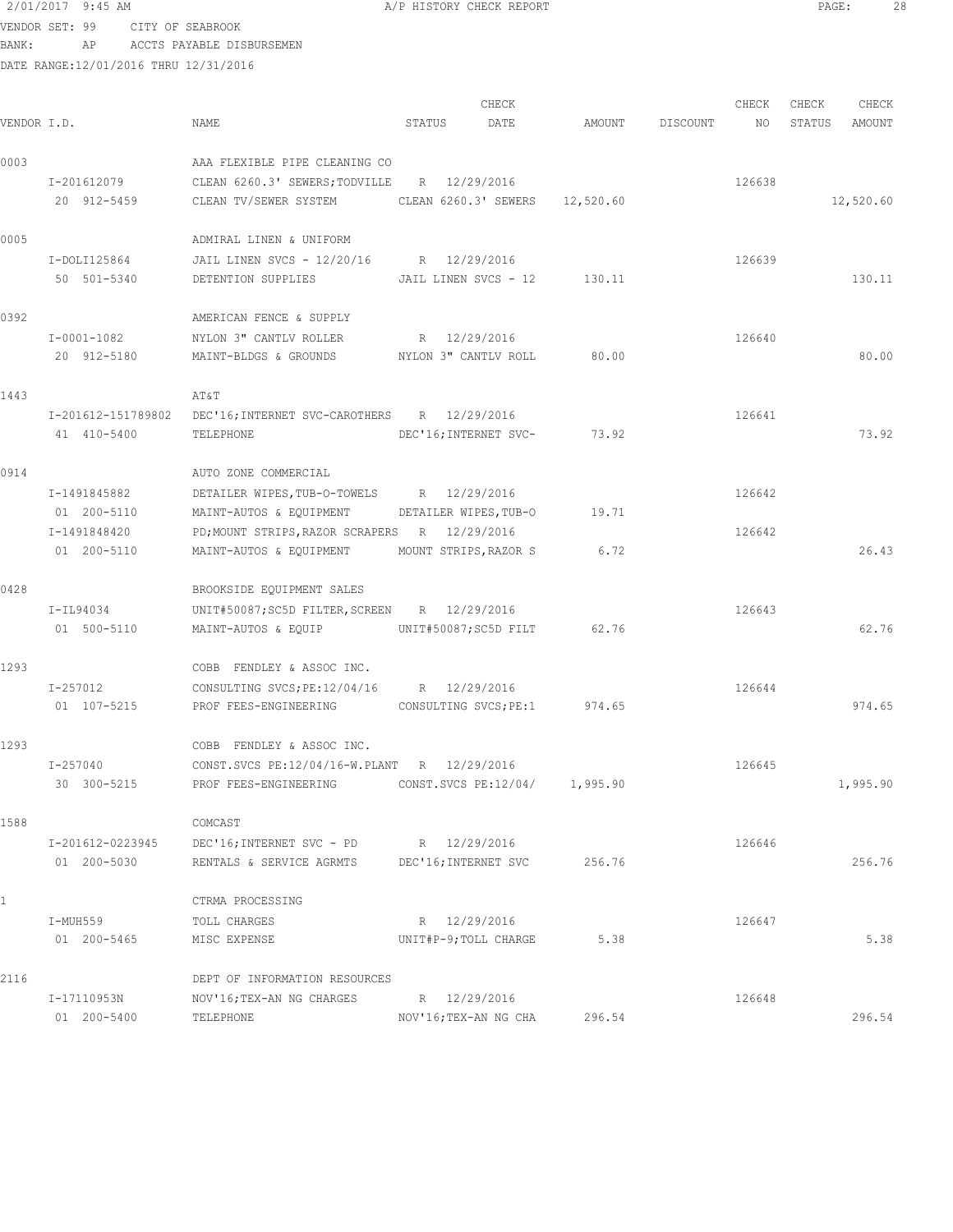VENDOR SET: 99 CITY OF SEABROOK BANK: AP ACCTS PAYABLE DISBURSEMEN

| VENDOR I.D. |                        | NAME                                                         | STATUS                 | CHECK<br>DATE | AMOUNT | DISCOUNT | CHECK<br>NO | CHECK<br>STATUS | CHECK<br>AMOUNT |
|-------------|------------------------|--------------------------------------------------------------|------------------------|---------------|--------|----------|-------------|-----------------|-----------------|
| 2631        |                        | DPS GENERAL SERVICES BUREAU                                  |                        |               |        |          |             |                 |                 |
|             | I-121916-DPS           | PD; (25) ALCOHOL BLOOD TEST KITS R 12/29/2016                |                        |               |        |          | 126649      |                 |                 |
|             | 01 200-4005            | SUPPLIES-POLICE OPERATION                                    | (25) ALCOHOL BLOOD TE  |               | 162.50 |          |             |                 | 162.50          |
| 2644        |                        | DUI INC.                                                     |                        |               |        |          |             |                 |                 |
|             | I-0084382              | RODRIGUEZ; UNIFORM BELT ITEMS R 12/29/2016                   |                        |               |        |          | 126650      |                 |                 |
|             | 01 200-5310            | UNIFORMS & LAUNDRY                                           | RODRIGUEZ; UNIFORM BE  |               | 394.84 |          |             |                 |                 |
|             | I-0132492              | SHIRT, PANT, NAMEPLATE; RODRIGUEZ R 12/29/2016               |                        |               |        |          | 126650      |                 |                 |
|             | 01 200-5310            | UNIFORMS & LAUNDRY                                           | SHIRT, PANT, NAMEPLATE |               | 81.96  |          |             |                 | 476.80          |
| 2084        |                        | GATES IN MOTION INC                                          |                        |               |        |          |             |                 |                 |
|             | I-45481                | QTRLY PM MAINT; PW BLDG                                      | R 12/29/2016           |               |        |          | 126651      |                 |                 |
|             | 01 400-5030            | RENTALS & SERVICE AGRMTS                                     | QTRLY PM MAINT;PW BL   |               | 33.75  |          |             |                 |                 |
|             | 01 500-5030            | RENTALS & SERVICE AGRMTS                                     | QTRLY PM MAINT; PW BL  |               | 33.75  |          |             |                 |                 |
|             | 20 902-5030            | RENTALS & SERVICE AGRMTS                                     | QTRLY PM MAINT;PW BL   |               | 33.75  |          |             |                 |                 |
|             | 20 912-5030            | RENTALS & SERVICE AGRMTS                                     | QTRLY PM MAINT; PW BL  |               | 33.75  |          |             |                 |                 |
|             | I-45482                | QTRLY PM MAINT; CAROTHERS GATE                               | R 12/29/2016           |               |        |          | 126651      |                 |                 |
|             | 01 400-5030            | RENTALS & SERVICE AGRMTS                                     | OTRLY PM MAINT; CAROT  |               | 135.00 |          |             |                 |                 |
|             | I-45492<br>01 200-5180 | QTRLY PM MAINT; PD                                           | R 12/29/2016           |               | 135.00 |          | 126651      |                 | 405.00          |
|             |                        | MAINT-BLDGS & GROUNDS                                        | QTRLY PM MAINT; PD     |               |        |          |             |                 |                 |
| 1277        |                        | HODGE PRODUCTS, INC.                                         |                        |               |        |          |             |                 |                 |
|             | I-0372783-IN           | (12) STEEL PIN TUMBLER PADLOCKS R 12/29/2016                 |                        |               |        |          | 126652      |                 |                 |
|             | 20 912-4400            | MISC SUPPLIES                                                | (12) STEEL PIN TUMBLE  |               | 121.92 |          |             |                 | 121.92          |
| 0455        |                        | HOUSTON BUSINESS JOURNAL                                     |                        |               |        |          |             |                 |                 |
|             | I-199152-2017          | 2017 1YR SUBSCRIPTION; 199152 R 12/29/2016                   |                        |               |        |          | 126653      |                 |                 |
|             | 01 107-5020            | DUES & SUBSCRIPTIONS                                         | 2017 1YR SUBSCRIPTIO   |               | 110.00 |          |             |                 | 110.00          |
| 2520        |                        | HSA BANK                                                     |                        |               |        |          |             |                 |                 |
|             | I-HS 201612272330      | EMPLOYEE DEDUCTIONS TO HSA                                   | R 12/29/2016           |               |        |          | 126654      |                 |                 |
|             | 01 001-1023            | HSA PAYABLE                                                  | EMPLOYEE DEDUCTIONS    |               | 75.00  |          |             |                 | 75.00           |
| 0105        |                        | ICMA RETIREMENT TRUST-457                                    |                        |               |        |          |             |                 |                 |
|             |                        | I-ICM201612272330 EMPLOYEE DEDUCTS- PLAN 303302 R 12/29/2016 |                        |               |        |          | 126655      |                 |                 |
|             | 01 001-1031            | ICMA INSURANCE DEDUCTS EMPLOYEE DEDUCTS- PL 1,995.00         |                        |               |        |          |             |                 | 1,995.00        |
| 2702        |                        | JEREMIAH D. DUGGAN                                           |                        |               |        |          |             |                 |                 |
|             | I-2016-965/966-2       | (2) PD PRE-EMPLOYMENT EXAMS R 12/29/2016                     |                        |               |        |          | 126656      |                 |                 |
|             | 01 200-3140            | PSYCHOLOGICAL SERVICES (2) PD PRE-EMPLOYMENT                 |                        |               | 500.00 |          |             |                 | 500.00          |
| 2000        |                        | LEAGUE CITY OUTDOOR POWER EQUI                               |                        |               |        |          |             |                 |                 |
|             | I-61121                | STIHL BR 350 BACK PACK MOWER R 12/29/2016                    |                        |               |        |          | 126657      |                 |                 |
|             | 01 500-4150            | SMALL TOOLS & EQUIP                                          | STIHL BR 350 BACK PA   |               | 338.59 |          |             |                 | 338.59          |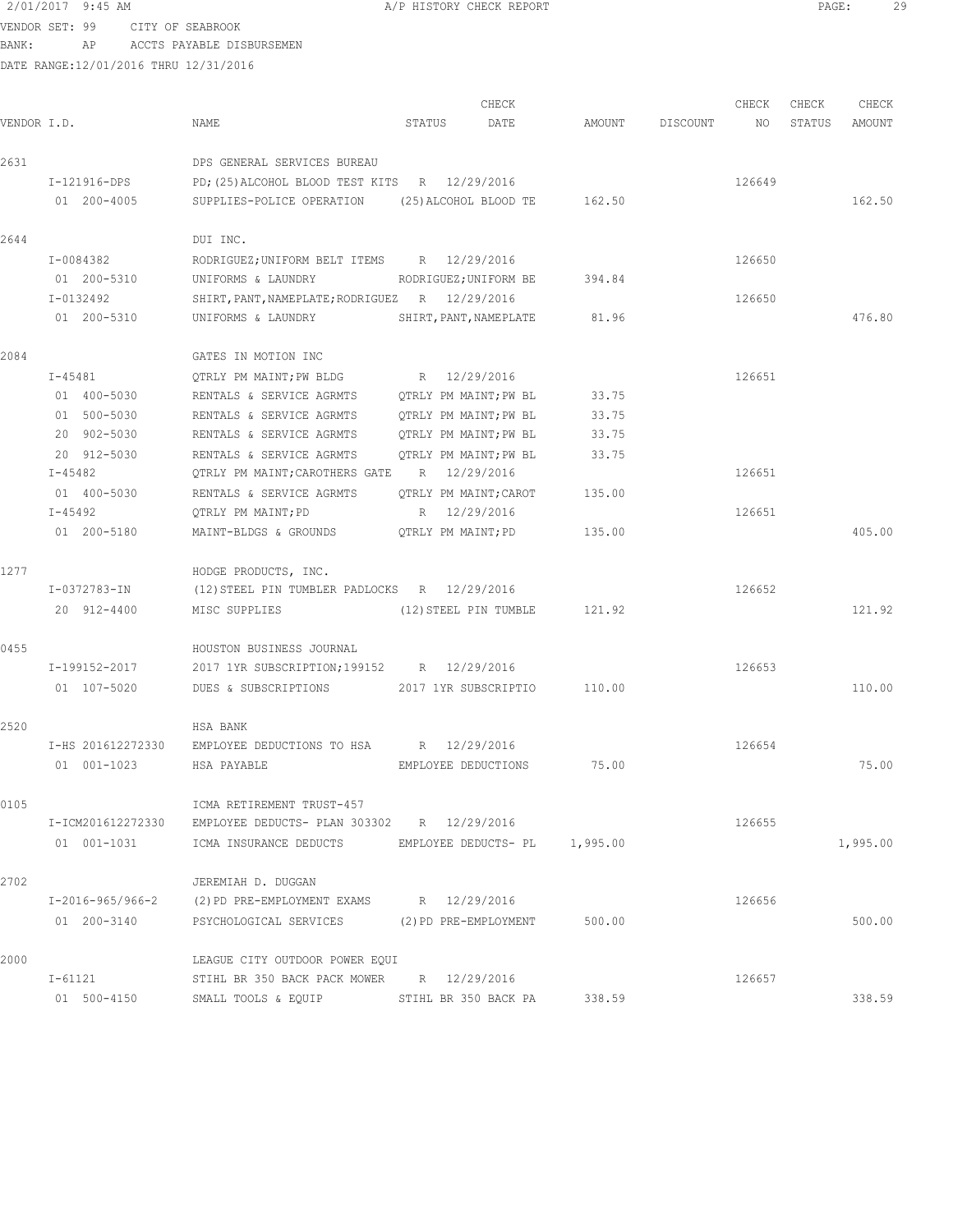VENDOR SET: 99 CITY OF SEABROOK BANK: AP ACCTS PAYABLE DISBURSEMEN

| VENDOR I.D.  |                                  | NAME                                                                                        | STATUS | CHECK<br>DATE                         | AMOUNT                         | DISCOUNT | CHECK<br>NO | CHECK<br>STATUS | CHECK<br>AMOUNT |
|--------------|----------------------------------|---------------------------------------------------------------------------------------------|--------|---------------------------------------|--------------------------------|----------|-------------|-----------------|-----------------|
| 0880         |                                  | LESLIE'S POOL SUPPLIES                                                                      |        |                                       |                                |          |             |                 |                 |
|              | I-433-373290<br>20 912-4150      | (2)18" PRO QK RLSE LEAF RAKES R 12/29/2016<br>SMALL EQUIPMENT OR TOLLS (2)18" PRO QK RLSE L |        |                                       | 68.38                          |          | 126658      |                 | 68.38           |
| 0783         |                                  | LOGIX COMMUNICATIONS                                                                        |        |                                       |                                |          |             |                 |                 |
|              | I-201611-43794865<br>01 107-5400 | NOV'16; PRI & LONG DISTANCE SVC R 12/29/2016<br>TELEPHONE                                   |        | NOV'16;PRI & LONG DI                  | 564.38                         |          | 126659      |                 | 564.38          |
| 2423         |                                  | NATIONWIDE CHEMICAL PRODUCTS                                                                |        |                                       |                                |          |             |                 |                 |
|              | $I-819$<br>01 500-5110           | PW; (6) SUPER SOLVE #1, S&H R 12/29/2016<br>MAINT-AUTOS & EQUIP                             |        |                                       | (6) SUPER SOLVE #1, S 543.25   |          | 126660      |                 | 543.25          |
| $\mathbf{1}$ |                                  | NOVUS WOOD GROUP                                                                            |        |                                       |                                |          |             |                 |                 |
|              | I-201612292332<br>01 400-5180    | PINE SURFACE<br>MAINT-BLDGS & GROUNDS                                                       |        | R 12/29/2016                          | NOVUS WOOD GROUP:PIN 1,240.00  |          | 126661      |                 | 1,240.00        |
| 2703         |                                  | PIRATES & POETS, LLC                                                                        |        |                                       |                                |          |             |                 |                 |
|              | $I - 17 - 001$<br>15 150-5466    | GALV BAY SONGWRITERS FEST R 12/29/2016<br>EVENTS                                            |        |                                       | "BAY AREA" SPONSORSH 10,000.00 |          | 126662      |                 | 10,000.00       |
| 0155         |                                  | PITNEY BOWES                                                                                |        |                                       |                                |          |             |                 |                 |
|              | I-121116-PB<br>01 200-4011       | LATE FEE & FINANCE CHARGE R 12/29/2016<br>POSTAGE                                           |        | LATE FEE & FINANCE C                  | 34.39                          |          | 126663      |                 | 34.39           |
| 0156         |                                  | POSTMASTER SEABROOK                                                                         |        |                                       |                                |          |             |                 |                 |
|              | I-122816-POSTAGE<br>20 905-4011  | POSTAGE - WATER BILLS<br>POSTAGE                                                            |        | R 12/29/2016                          | POSTAGE - WATER BILL 1,200.00  |          | 126664      |                 | 1,200.00        |
| 0159         |                                  | PROJECT SURVEILLANCE INC                                                                    |        |                                       |                                |          |             |                 |                 |
|              | I-889484<br>01 107-5211          | INSP SVCS; ELMAR VILLAGE WS&D R 12/29/2016<br>PROF FEES - INSPECTIONS                       |        | INSP SVCS; ELMAR VILL                 | 59.00                          |          | 126665      |                 |                 |
|              | I-889485<br>01 107-5211          | INSP SVCS; ESTATES OF LAKE MIJA R 12/29/2016<br>PROF FEES - INSPECTIONS                     |        | INSP SVCS; ESTATES OF                 | 59.00                          |          | 126665      |                 | 118.00          |
| 2445         |                                  | PS LIGHT WAVE INC                                                                           |        |                                       |                                |          |             |                 |                 |
|              | I-RC00035253<br>01 107-5030      | JAN'17; INTERNET SVC - CH R 12/29/2016<br>RENTALS & SERVICE AGRMTS JAN'17; INTERNET SVC     |        |                                       | 520.00                         |          | 126666      |                 | 520.00          |
| 1537         |                                  | PURIFY                                                                                      |        |                                       |                                |          |             |                 |                 |
|              | I-141295557276<br>20 912-5280    | (2700) GAL BULK BLEACH-12/09/16 R 12/29/2016<br>CHEMICAL SUPPLIES                           |        | (2700)GAL BULK BLEAC                  | 2,484.00                       |          | 126667      |                 | 2,484.00        |
| 0170         |                                  | RION N HART PHD                                                                             |        |                                       |                                |          |             |                 |                 |
|              | I-110216-RNH<br>01 200-3140      | PRE-EMPL TESTING; STERLING<br>PSYCHOLOGICAL SERVICES                                        |        | R 12/29/2016<br>PRE-EMPL TESTING; STE | 200.00                         |          | 126668      |                 | 200.00          |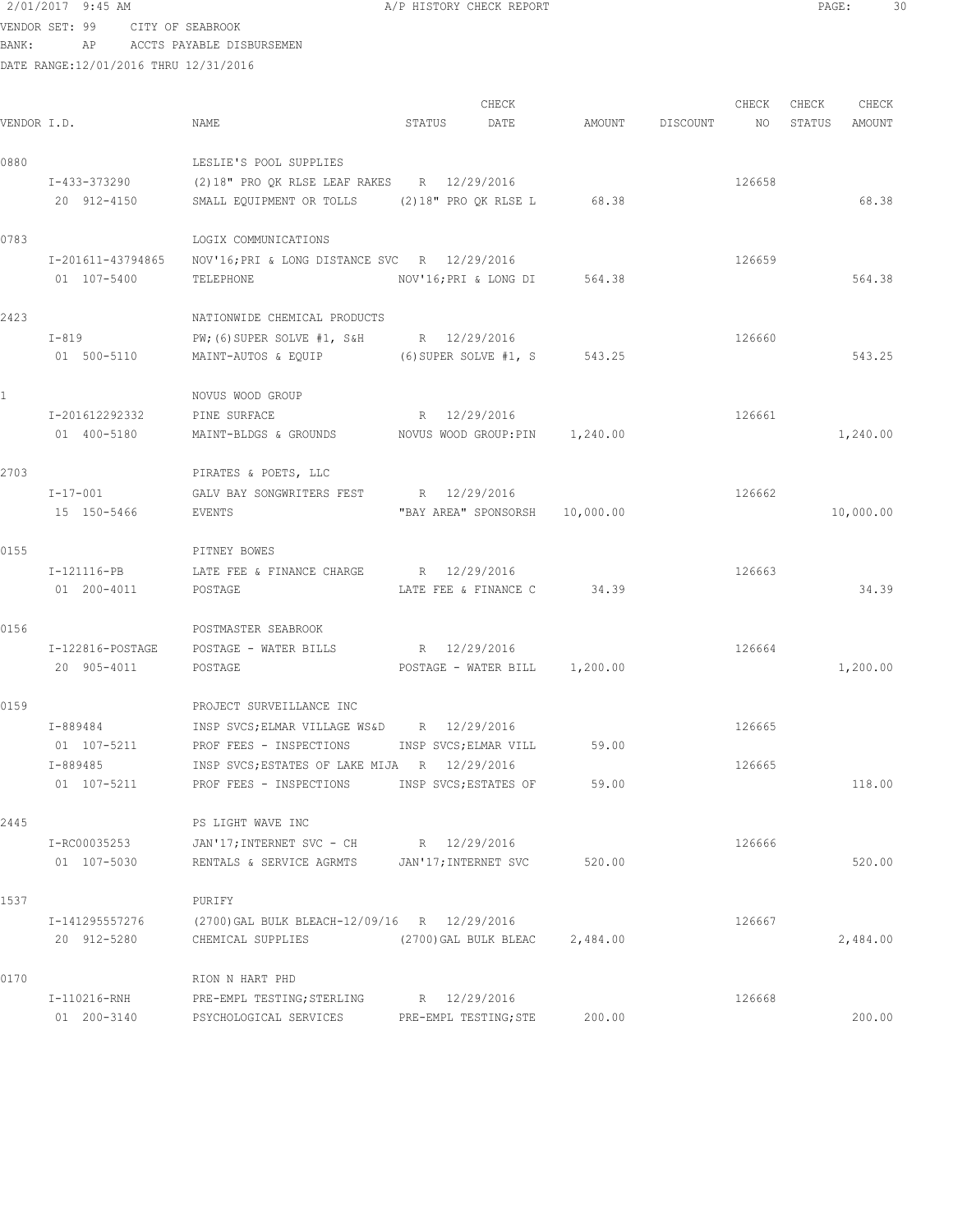# 2/01/2017 9:45 AM **PAGE:** 31

VENDOR SET: 99 CITY OF SEABROOK BANK: AP ACCTS PAYABLE DISBURSEMEN

|             |                   |                                                         |                                | CHECK                            |           |                    | CHECK  | CHECK  | CHECK  |
|-------------|-------------------|---------------------------------------------------------|--------------------------------|----------------------------------|-----------|--------------------|--------|--------|--------|
| VENDOR I.D. |                   | NAME                                                    | STATUS                         | DATE                             |           | AMOUNT DISCOUNT NO |        | STATUS | AMOUNT |
| 0200        |                   | TEXAS MUNICIPAL                                         |                                |                                  |           |                    |        |        |        |
|             |                   | I-TMR201612062281 CITY & EMPLOYEE PORTIONS R 12/29/2016 |                                |                                  |           |                    | 126669 |        |        |
|             | 01 001-1028       | RETIREMENT PAYABLE                                      | CITY & EMPLOYEE PORT 3,841.25  |                                  |           |                    |        |        |        |
|             | 01 100-3110       | RETIREMENT                                              | CITY & EMPLOYEE PORT           |                                  | 151.40    |                    |        |        |        |
|             | 01 102-3110       | RETIREMENT                                              | CITY & EMPLOYEE PORT           |                                  | 561.50    |                    |        |        |        |
|             | 01 103-3110       | RETIREMENT                                              | CITY & EMPLOYEE PORT           |                                  | 83.34     |                    |        |        |        |
|             | 01 106-3110       | RETIREMENT                                              |                                | CITY & EMPLOYEE PORT 194.46      |           |                    |        |        |        |
|             | 01 200-3110       | RETIREMENT                                              |                                | CITY & EMPLOYEE PORT             | 2,211.29  |                    |        |        |        |
|             | 01 210-3110       | RETIREMENT                                              | CITY & EMPLOYEE PORT           |                                  | 22.22     |                    |        |        |        |
|             | 01 220-3110       | RETIREMENT                                              | CITY & EMPLOYEE PORT           |                                  | 363.22    |                    |        |        |        |
|             | 01 400-3110       | RETIREMENT                                              | CITY & EMPLOYEE PORT           |                                  | 437.18    |                    |        |        |        |
|             | 01 500-3110       | RETIREMENT                                              | CITY & EMPLOYEE PORT           |                                  | 928.32    |                    |        |        |        |
|             | 01 600-3110       | RETIREMENT                                              | CITY & EMPLOYEE PORT           |                                  | 240.30    |                    |        |        |        |
|             | 01 700-3110       | RETIREMENT                                              | CITY & EMPLOYEE PORT           |                                  | 177.80    |                    |        |        |        |
|             | 15 150-3110       | RETIREMENT                                              | CITY & EMPLOYEE PORT           |                                  | 20.49     |                    |        |        |        |
|             | 20 902-3110       | RETIREMENT                                              | CITY & EMPLOYEE PORT           |                                  | 632.27    |                    |        |        |        |
|             | 20 905-3110       | RETIREMENT                                              | CITY & EMPLOYEE PORT           |                                  | 276.41    |                    |        |        |        |
|             | 20 912-3110       | RETIREMENT                                              | CITY & EMPLOYEE PORT           |                                  | 667.69    |                    |        |        |        |
|             | 50 501-3110       | RETIREMENT                                              | CITY & EMPLOYEE PORT           |                                  | 654.22    |                    |        |        |        |
|             | I-TMR201612132320 | CITY & EMPLOYEE PORTIONS                                | R 12/29/2016                   |                                  |           |                    | 126669 |        |        |
|             | 01 001-1028       | RETIREMENT PAYABLE                                      | CITY & EMPLOYEE PORT 18,908.22 |                                  |           |                    |        |        |        |
|             | 01 100-3110       | RETIREMENT                                              |                                | CITY & EMPLOYEE PORT             | 792.39    |                    |        |        |        |
|             | 01 102-3110       | RETIREMENT                                              |                                | CITY & EMPLOYEE PORT             | 5,875.49  |                    |        |        |        |
|             | 01 103-3110       | RETIREMENT                                              | CITY & EMPLOYEE PORT           |                                  | 910.61    |                    |        |        |        |
|             | 01 106-3110       | RETIREMENT                                              | CITY & EMPLOYEE PORT           |                                  | 443.93    |                    |        |        |        |
|             | 01 200-3110       | RETIREMENT                                              | CITY & EMPLOYEE PORT           |                                  | 14,065.94 |                    |        |        |        |
|             | 01 210-3110       | RETIREMENT                                              | CITY & EMPLOYEE PORT           |                                  | 461.91    |                    |        |        |        |
|             | 01 220-3110       | RETIREMENT                                              | CITY & EMPLOYEE PORT 1,232.32  |                                  |           |                    |        |        |        |
|             | 01 400-3110       | RETIREMENT                                              | CITY & EMPLOYEE PORT 1,526.25  |                                  |           |                    |        |        |        |
|             | 01 500-3110       | RETIREMENT                                              | CITY & EMPLOYEE PORT           |                                  | 2,320.71  |                    |        |        |        |
|             | 01 600-3110       | RETIREMENT                                              | CITY & EMPLOYEE PORT 1,683.36  |                                  |           |                    |        |        |        |
|             | 01 700-3110       | RETIREMENT                                              |                                | CITY & EMPLOYEE PORT             | 995.17    |                    |        |        |        |
|             | 12 120-3110       | RETIREMENT                                              |                                | CITY & EMPLOYEE PORT             | 42.90     |                    |        |        |        |
|             | 15 150-3110       | RETIREMENT                                              |                                | CITY & EMPLOYEE PORT             | 416.91    |                    |        |        |        |
|             | 20 902-3110       | RETIREMENT                                              |                                | CITY & EMPLOYEE PORT             | 2,189.41  |                    |        |        |        |
|             | 20 905-3110       | RETIREMENT                                              | CITY & EMPLOYEE PORT           |                                  | 726.14    |                    |        |        |        |
|             | 20 912-3110       | RETIREMENT                                              | CITY & EMPLOYEE PORT 1,612.64  |                                  |           |                    |        |        |        |
|             | 50 501-3110       | RETIREMENT                                              | CITY & EMPLOYEE PORT           |                                  | 2,223.12  |                    |        |        |        |
|             | I-TMR201612272330 | CITY & EMPLOYEE PORTIONS R 12/29/2016                   |                                |                                  |           |                    | 126669 |        |        |
|             | 01 001-1028       | RETIREMENT PAYABLE                                      | CITY & EMPLOYEE PORT           |                                  | 15,747.01 |                    |        |        |        |
|             | 01 100-3110       | RETIREMENT                                              | CITY & EMPLOYEE PORT           |                                  | 792.39    |                    |        |        |        |
|             | 01 102-3110       | RETIREMENT                                              |                                | CITY & EMPLOYEE PORT 3,591.39    |           |                    |        |        |        |
|             | 01 103-3110       | RETIREMENT                                              |                                | CITY & EMPLOYEE PORT             | 921.46    |                    |        |        |        |
|             | 01 106-3110       | RETIREMENT                                              |                                | CITY & EMPLOYEE PORT 443.93      |           |                    |        |        |        |
|             | 01 200-3110       | RETIREMENT                                              |                                | CITY & EMPLOYEE PORT $10,239.94$ |           |                    |        |        |        |
|             | 01 210-3110       | RETIREMENT                                              |                                | CITY & EMPLOYEE PORT             | 447.29    |                    |        |        |        |
|             | 01 220-3110       | RETIREMENT                                              |                                | CITY & EMPLOYEE PORT             | 1,671.61  |                    |        |        |        |
|             | 01 400-3110       | RETIREMENT                                              |                                | CITY & EMPLOYEE PORT             | 1,407.28  |                    |        |        |        |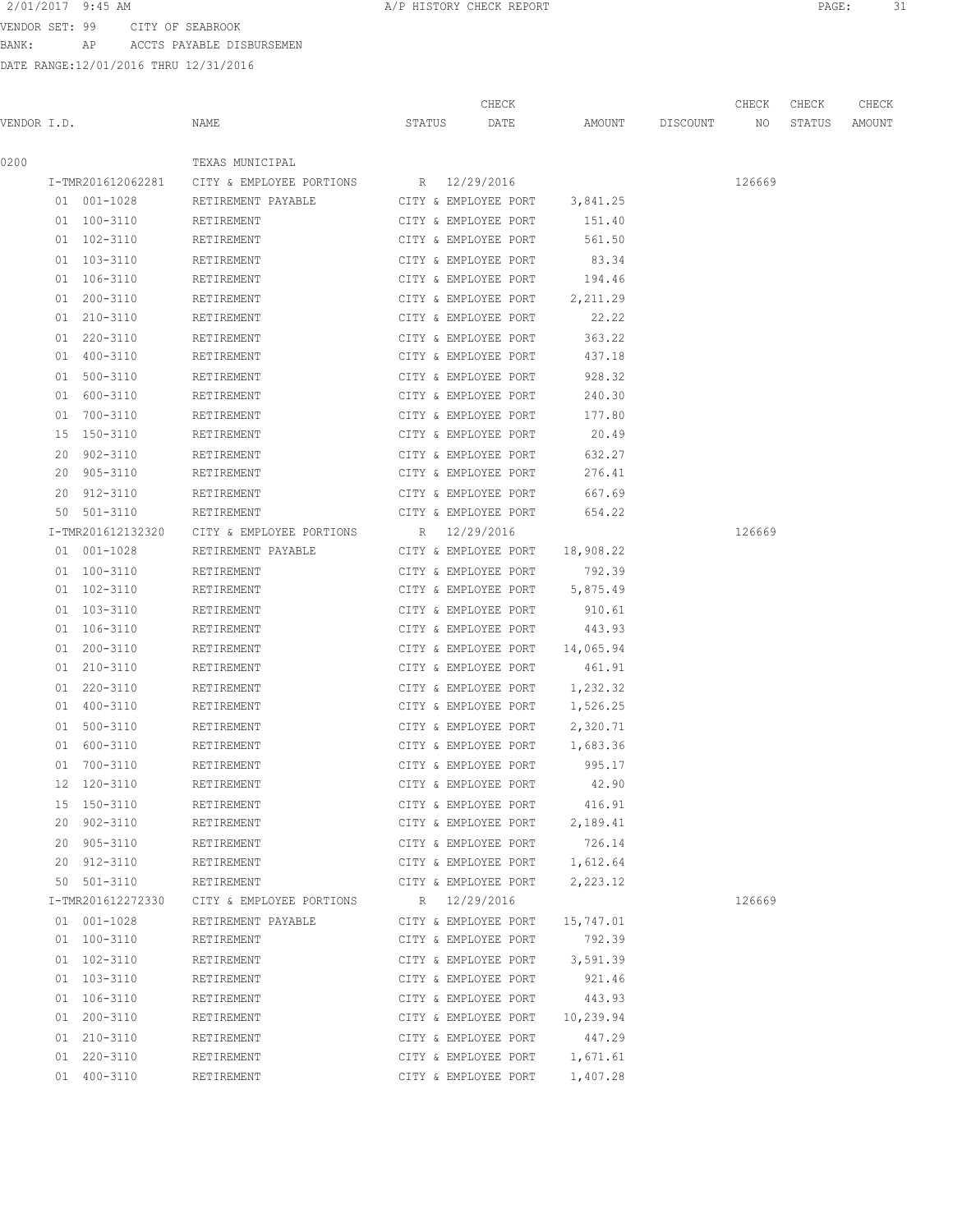VENDOR SET: 99 CITY OF SEABROOK BANK: AP ACCTS PAYABLE DISBURSEMEN

DATE RANGE:12/01/2016 THRU 12/31/2016

|             |              |                   |                          |        | CHECK                |          |          | CHECK  | CHECK  | CHECK      |
|-------------|--------------|-------------------|--------------------------|--------|----------------------|----------|----------|--------|--------|------------|
| VENDOR I.D. |              |                   | NAME                     | STATUS | DATE                 | AMOUNT   | DISCOUNT | ΝO     | STATUS | AMOUNT     |
| 0200        |              |                   | TEXAS MUNICIPAL<br>CONT  |        |                      |          |          |        |        |            |
|             |              | I-TMR201612272330 | CITY & EMPLOYEE PORTIONS |        | R 12/29/2016         |          |          | 126669 |        |            |
|             |              | 01 500-3110       | RETIREMENT               |        | CITY & EMPLOYEE PORT | 2,289.82 |          |        |        |            |
|             | 01           | 600-3110          | RETIREMENT               |        | CITY & EMPLOYEE PORT | 1,683.36 |          |        |        |            |
|             | 01           | 700-3110          | RETIREMENT               |        | CITY & EMPLOYEE PORT | 993.88   |          |        |        |            |
|             | 12           | 120-3110          | RETIREMENT               |        | CITY & EMPLOYEE PORT | 59.91    |          |        |        |            |
|             | 15           | 150-3110          | RETIREMENT               |        | CITY & EMPLOYEE PORT | 416.92   |          |        |        |            |
|             | 20           | 902-3110          | RETIREMENT               |        | CITY & EMPLOYEE PORT | 2,039.83 |          |        |        |            |
|             | 20           | 905-3110          | RETIREMENT               |        | CITY & EMPLOYEE PORT | 728.05   |          |        |        |            |
|             | $20^{\circ}$ | 912-3110          | RETIREMENT               |        | CITY & EMPLOYEE PORT | 1,701.73 |          |        |        |            |
|             |              | 50 501-3110       | RETIREMENT               |        | CITY & EMPLOYEE PORT | 1,817.66 |          |        |        | 114,884.24 |
| 0217        |              |                   | TX MUNICIPAL POLICE ASSN |        |                      |          |          |        |        |            |
|             |              | I-TPA201612272330 | EMPLOYEE DEDUCTIONS      | R      | 12/29/2016           |          |          | 126674 |        |            |
|             |              | 01 001-1032       | OTHER PAYROLL DEDUCTIONS |        | EMPLOYEE DEDUCTIONS  | 271.32   |          |        |        | 271.32     |
|             |              |                   |                          |        |                      |          |          |        |        |            |
|             |              |                   |                          |        |                      |          |          |        |        |            |
|             |              |                   |                          |        |                      |          |          |        |        |            |
|             |              |                   |                          |        |                      |          |          |        |        |            |
|             |              |                   |                          |        |                      |          |          |        |        |            |

| CHECK AMOUNT | DISCOUNTS | INVOICE AMOUNT |          | NO.                | $*$ * TOTALS * * |
|--------------|-----------|----------------|----------|--------------------|------------------|
| 563,546.24   | 0.00      | 564, 111.74    |          | 195                | REGULAR CHECKS:  |
| 0.00         | 0.00      | 0.00           |          | 0                  | HAND CHECKS:     |
| 152,045.58   | 0.00      | 152,045.58     |          | 14                 | DRAFTS:          |
| 82,788.63    | 0.00      | 82,788.63      |          | 19                 | EFT:             |
| 0.00         | 0.00      | 0.00           |          | $\mathcal{L}$<br>∠ | NON CHECKS:      |
|              |           |                | 0.00     | 2 VOID DEBITS      | VOID CHECKS:     |
|              | 0.00      | 565.50CR       | 565.50CR | VOID CREDITS       |                  |

TOTAL ERRORS: 0

|    | G/L ACCOUNT  | NAME                     | AMOUNT    |
|----|--------------|--------------------------|-----------|
|    |              |                          |           |
| 01 | 001-0500     | DUE FROM ENTERPRISE FUND | 56.00     |
| 01 | 001-0507     | DUE FROM EDC             | 50.80     |
| 01 | $001 - 0710$ | PREPAID EXPENSE          | 1,713.48  |
| 01 | $001 - 1000$ | CASH RECEIPT SUSPENSE    | 300.00    |
| 01 | $001 - 1011$ | BAIL BONDS PAYABLE       | 3,507.25  |
| 01 | $001 - 1020$ | WITHHOLDING PAYABLE      | 70,768.58 |
| 01 | $001 - 1023$ | HSA PAYABLE              | 150.00    |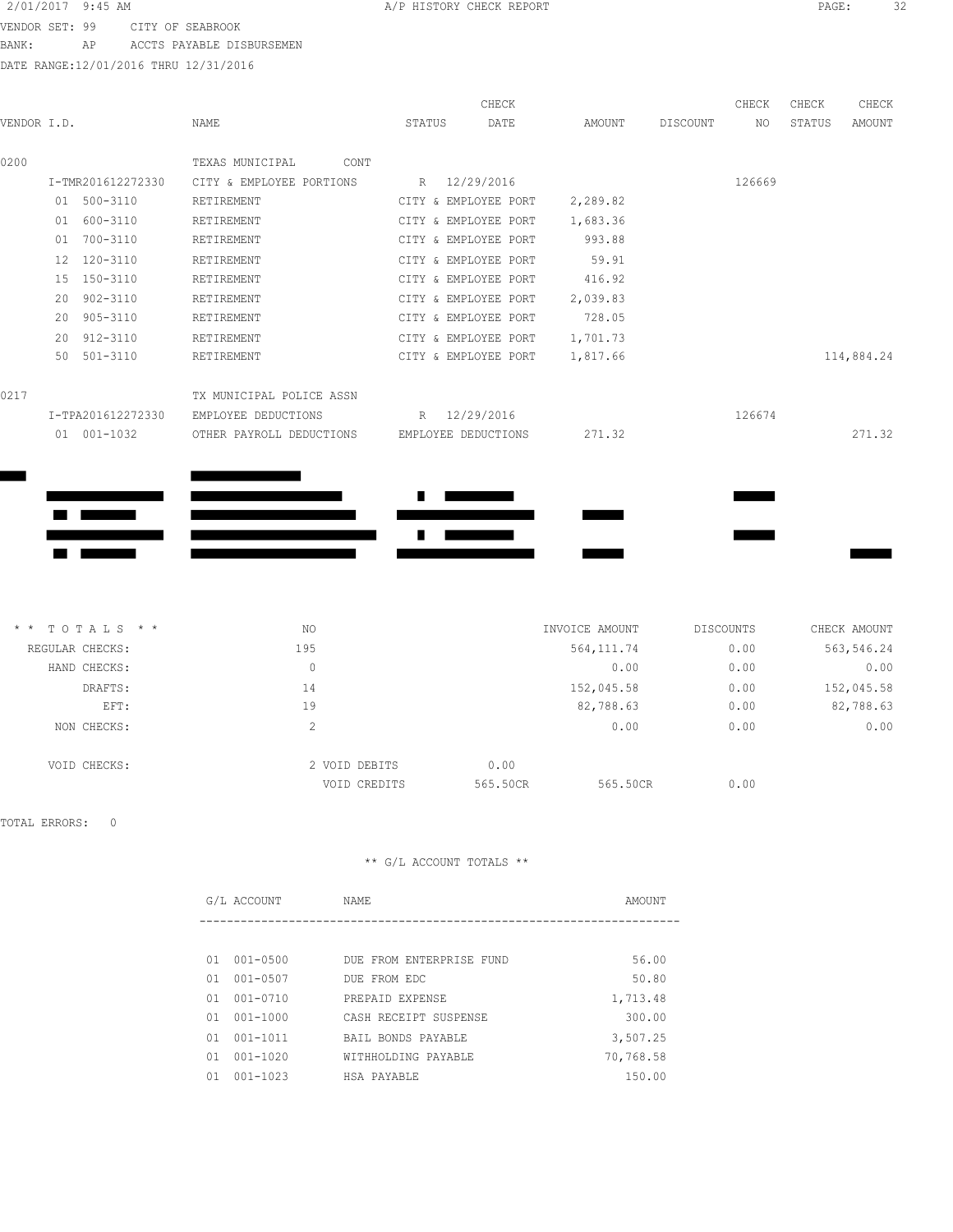DATE RANGE:12/01/2016 THRU 12/31/2016

|  | G/L ACCOUNT    | NAME                           | AMOUNT      |
|--|----------------|--------------------------------|-------------|
|  |                |                                |             |
|  | 01 001-1025    | FICA TAX PAYABLE               | 39,810.06   |
|  | 01 001-1028    | RETIREMENT PAYABLE             | 38,496.48   |
|  | 01 001-1031    | ICMA INSURANCE DEDUCTS         | 3,990.00    |
|  | 01 001-1032    | OTHER PAYROLL DEDUCTIONS       | 4,426.82    |
|  | 01 001-1202    | DUE TO COLLECTION              | 7,628.49    |
|  | $01001 - 1525$ | COMMUNITY HOUSE DEPOSITS       | 200.00      |
|  | 01 100-3100    | FICA TAXES                     | 943.65      |
|  | 01 100-3110    | RETIREMENT                     | 1,736.18    |
|  | 01 100-3120    | HOSPITALIZATION                | 7.00        |
|  | 01 100-3300    | MAYOR & COUNCIL FEES           | 120.00      |
|  | 01 100-5400    | TELEPHONE                      | 102.92      |
|  | 01 100-8605    | DISPATCH & ANIMAL CONTROL      | 1,416.68CR  |
|  | 01 100-8606    | LEASE OF FIRE STATION          | 27,558.75CR |
|  | 01 100-8620    | PARK FEES                      | 50.00       |
|  | 01 102-3100    | FICA TAXES                     | 4,630.27    |
|  | 01 102-3110    | RETIREMENT                     | 10,028.38   |
|  | 01 102-3120    | HOSPITALIZATION                | 35.00       |
|  | 01 102-5020    | DUES & SUBSCRIPTIONS           | 75.00       |
|  | 01 102-5300    | TRAINING & CONFERENCE          | 245.84      |
|  | 01 102-5400    | TELEPHONE                      | 164.38      |
|  | 01 103-3100    | FICA TAXES                     | 961.37      |
|  | 01 103-3110    | RETIREMENT                     | 1,915.41    |
|  | 01 103-3120    | HOSPITALIZATION                | 7.00        |
|  | 01 103-4150    | SMALL TOOLS & EQUIPMENT        | 797.36      |
|  | 01 103-5400    | TELEPHONE                      | 160.91      |
|  | 01 106-3100    | FICA TAXES                     | 588.14      |
|  | 01 106-3110    | RETIREMENT                     | 1,082.32    |
|  | 01 106-3120    | HOSPITALIZATION                | 3.50        |
|  | 01 106-5170    | MAINTENANCE - RADIOS           | 1,014.00    |
|  | 01 106-5400    | TELEPHONE                      | 604.06      |
|  | 01 106-5405    | PHONE NETWORK NOTIFICATION SYS | 58.84       |
|  | 01 106-5465    | MISC EXPENSE                   | 112.32      |
|  | 01 107-3145    | DRUG TESTING                   | 581.50      |
|  | 01 107-3900    | MERIT AWARDS                   | 289.98      |
|  | 01 107-4010    | OFFICE SUPPLIES                | 1,930.76    |
|  | 01 107-4050    | BULK PETROLEUM PURCHASES       | 7,023.97    |
|  | 01 107-4150    | SMALL EQUIPMENT                | 1,886.97    |
|  | 01 107-5010    | ADVERTISING                    | 2,631.28    |
|  | 01 107-5020    | DUES & SUBSCRIPTIONS           | 110.00      |
|  | 01 107-5025    | BANK FEES                      | 484.37      |
|  | 01 107-5030    | RENTALS & SERVICE AGRMTS       | 4,071.43    |
|  | 01 107-5042    | IT SOFTWARE                    | 662.75      |
|  | 01 107-5110    | EQUIP MAINT                    | 424.12      |
|  | 01 107-5180    | MAINT-BLDGS & GROUNDS          | 42.00       |
|  | 01 107-5190    | CODIFICATION                   | 950.00      |
|  | 01 107-5211    | PROF FEES - INSPECTIONS        | 118.00      |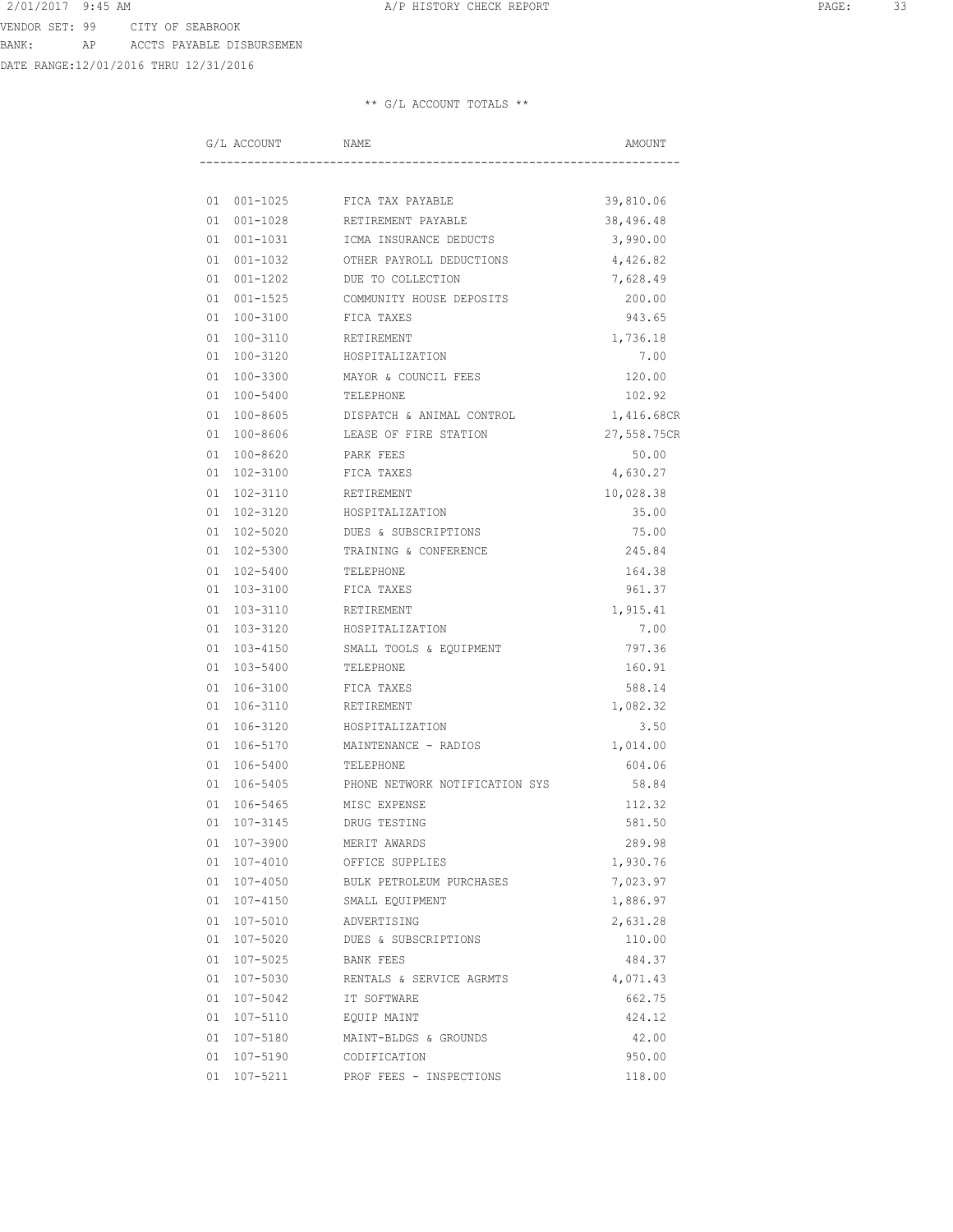DATE RANGE:12/01/2016 THRU 12/31/2016

| G/L ACCOUNT    | NAME                              | AMOUNT    |
|----------------|-----------------------------------|-----------|
|                |                                   |           |
|                | 01 107-5215 PROF FEES-ENGINEERING | 3,796.21  |
| 01 107-5220    | PROF FEES-LEGAL                   | 14,222.50 |
| 01 107-5227    | PROF FEES-CONSULTING              | 10,000.00 |
| 01 107-5230    | CONTRACT-AMBULANCE SERV           | 71,382.32 |
| 01 107-5295    | SAFETY COMMITTEE                  | 499.40    |
| 01 107-5400    | TELEPHONE                         | 621.31    |
| 01 107-5410    | UTILITIES                         | 427.01    |
| 01 107-5465    | MISC EXPENSE                      | 108.18    |
| 01 200-3100    | FICA TAXES                        | 13,987.90 |
| 01 200-3110    | RETIREMENT                        | 26,517.17 |
| 01 200-3120    | HOSPITALIZATION                   | 119.00    |
| 01 200-3140    | PSYCHOLOGICAL SERVICES            | 700.00    |
| 01 200-4005    | SUPPLIES-POLICE OPERATION         | 312.50    |
| $01200 - 4010$ | OFFICE SUPPLIES                   | 541.64    |
| 01 200-4011    | POSTAGE                           | 34.39     |
| 01 200-4030    | GAS & OIL/OUTSIDE SUPPLY          | 30.70     |
| 01 200-5030    | RENTALS & SERVICE AGRMTS          | 1,352.28  |
| 01 200-5110    | MAINT-AUTOS & EQUIPMENT           | 99.38     |
| 01 200-5180    | MAINT-BLDGS & GROUNDS             | 419.00    |
| 01 200-5210    | CIVIL SERVICE EXP                 | 328.97    |
| 01 200-5310    | UNIFORMS & LAUNDRY                | 1,275.71  |
| 01 200-5311    | HANDGUN TRAINING EXPENSE          | 21.99     |
| 01 200-5400    | TELEPHONE                         | 3,771.76  |
| 01 200-5465    | MISC EXPENSE                      | 161.50    |
| 01 210-3100    | PAYROLL TAX                       | 477.69    |
| 01 210-3110    | RETIREMENT                        | 931.42    |
| 01 210-3120    | HOSPITALIZATION                   | 7.00      |
| 01 210-4160    | ANIMAL FOOD & SUPPLIES            | 24.89     |
| 01 210-5180    | MAINT-BLDGS & GROUNDS             | 60.00     |
| 01 210-5400    | TELEPHONE                         | 66.57     |
| 01 220-3100    | FICA TAXES                        | 1,722.25  |
| 01 220-3110    | RETIREMENT                        | 3,267.15  |
| 01 220-4005    | SUPPLIES-POLICE OPER              | 107.52    |
| 01 220-4150    | SMALL TOOLS & EQUIPMENT           | 253.49    |
| 01 220-6020    | EQUIPMENT                         | 311.39    |
| 01 230-5030    | RENTALS & SERVICE AGRMTS          | 193.57    |
| 01 230-5180    | MAINT BLDGS & GROUNDS             | 201.50    |
| 01 230-5235    | PROF FEES-SVFD CONTRACT           | 58,544.56 |
| 01 230-5400    | TELEPHONE                         | 318.34    |
| 01 230-5410    | UTILITIES                         | 237.88    |
| 01 400-3100    | FICA TAXES                        | 1,836.36  |
| 01 400-3110    | RETIREMENT                        | 3,370.71  |
| 01 400-3120    | HOSPITALIZATION                   | 24.50     |
| 01 400-4400    | MISC SUPPLIES                     | 1,129.96  |
| 01 400-5030    | RENTALS & SERVICE AGRMTS          | 405.90    |
| 01 400-5110    | MAINT-AUTOS & EQUIPMENT           | 506.25    |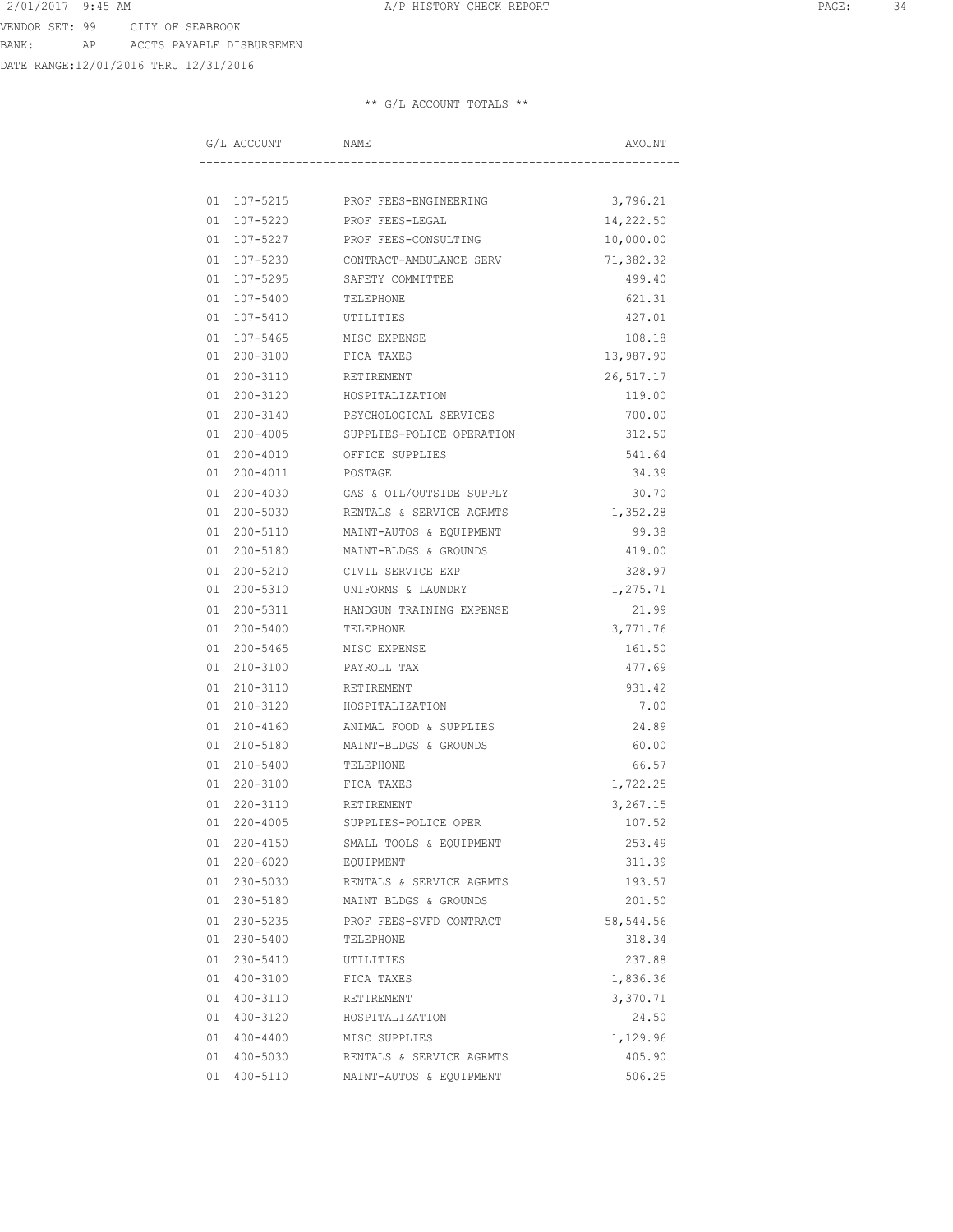DATE RANGE:12/01/2016 THRU 12/31/2016

| G/L ACCOUNT | NAME                                                         | AMOUNT     |
|-------------|--------------------------------------------------------------|------------|
|             |                                                              |            |
| 01 400-5180 | MAINT-BLDGS & GROUNDS                                        | 1,673.30   |
| 01 400-5310 | UNIFORMS & LAUNDRY                                           | 128.07     |
| 01 400-5400 | TELEPHONE                                                    | 169.30     |
| 01 400-5410 | UTILITIES                                                    | 1,450.62   |
| 01 400-5464 | EVENTS                                                       | 3,232.99   |
| 01 500-3100 | PAYROLL TAX                                                  | 2,723.24   |
| 01 500-3110 | RETIREMENT                                                   | 5,538.85   |
| 01 500-3120 | HOSPITALIZATION                                              | 24.50      |
| 01 500-4150 | SMALL TOOLS & EQUIP                                          | 380.06     |
| 01 500-4400 | MISC SUPPLIES                                                | 98.52      |
| 01 500-5030 | RENTALS & SERVICE AGRMTS                                     | 65.54      |
| 01 500-5110 | MAINT-AUTOS & EQUIP                                          | 1,523.45   |
| 01 500-5140 | MAINT STREETS                                                | 858.46     |
| 01 500-5310 | UNIFORMS & LAUNDRY                                           | 85.90      |
| 01 500-5400 | TELEPHONE                                                    | 211.91     |
| 01 500-5410 | UTILITIES                                                    | 54.99      |
| 01 500-5465 | MISC EXPENDITURES                                            | 61.00      |
| 01 600-3015 | CONTRACT LABOR                                               | 1,912.50   |
| 01 600-3100 | PAYROLL TAX                                                  | 1,916.98   |
| 01 600-3110 | RETIREMENT                                                   | 3,607.02   |
| 01 600-3120 | HOSPITALIZATION                                              | 17.50      |
| 01 600-5020 | DUES & SUBSCRIPTIONS                                         | 253.75     |
| 01 600-5400 | TELEPHONE                                                    | 89.45      |
| 01 600-5465 | MISC EXPENDITURES                                            | 68.42      |
| 01 700-3015 | CONTRACT LABOR                                               | 450.00     |
| 01 700-3100 | FICA TAXES                                                   | 1,962.79   |
| 01 700-3110 | RETIREMENT                                                   | 2,166.85   |
| 01 700-3120 | HOSPITALIZATION                                              | 14.00      |
| 01 700-5030 | RENTALS & SERVICE AGRMTS                                     | 230.60     |
| 01 700-5300 | TRAINING & CONFERENCE                                        | 144.80     |
| 01 700-5400 | TELEPHONE                                                    | 99.45      |
| 01 700-5431 | WARRANT INFORMATION SERV                                     | 1.80       |
| 01 700-5465 | MISC EXPENSE                                                 | 165.27     |
|             | *** FUND TOTAL ***                                           | 444,885.11 |
| 12 120-3100 | FICA                                                         | 53.94      |
| 12 120-3110 | RETIREMENT                                                   | 102.81     |
|             | *** FUND TOTAL ***                                           | 156.75     |
| 14 140-5465 | MISC EXPENSE                                                 | 11.39      |
| 14 140-6020 | EQUIPMENT                                                    | 6,725.00   |
|             | $^{\star\;\star\;\star}$ FUND TOTAL $^{\star\;\star\;\star}$ | 6,736.39   |
| 15 150-3100 | FICA                                                         | 452.96     |
| 15 150-3110 | RETIREMENT                                                   | 854.32     |
| 15 150-4010 | OFFICE SUPPLIES                                              | 31.05      |
|             |                                                              |            |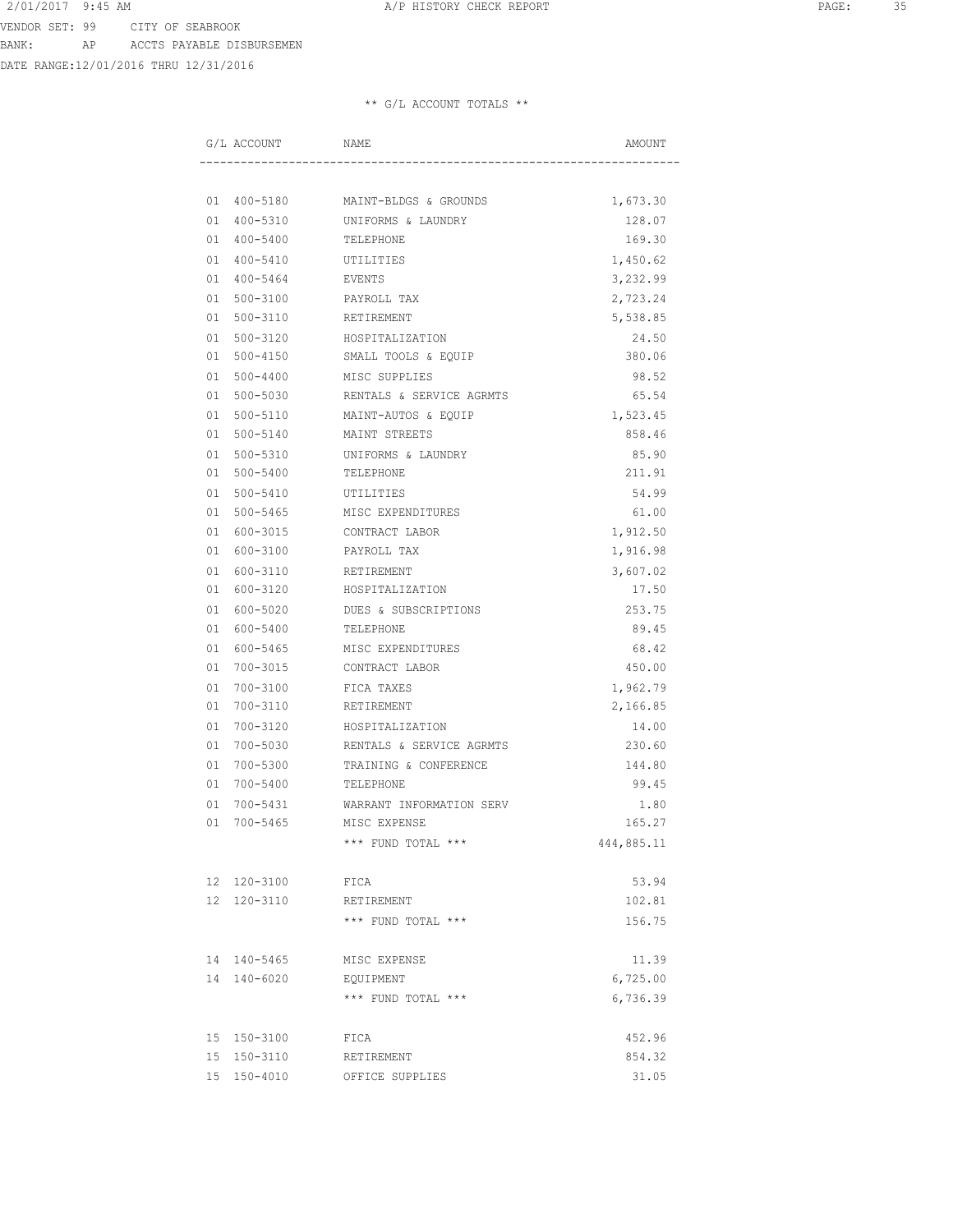DATE RANGE:12/01/2016 THRU 12/31/2016

| G/L ACCOUNT        | NAME                                    | AMOUNT     |
|--------------------|-----------------------------------------|------------|
|                    |                                         |            |
| 15 150-5010        | ADVERTISING                             | 45.00      |
| 15 150-5020        | DUES & SUBSCRIPTIONS                    | 475.81     |
| 15 150-5293        | ARTS & HISTORICAL                       | 937.30     |
| 15 150-5400        | TELEPHONE                               | 89.45      |
| 15 150-5465        | MISCELLANEOUS                           | 31.59      |
| 15 150-5466        | EVENTS                                  | 10,000.00  |
|                    | 15 150-5467 SEABROOK FESTIVAL EXP - HOT | 630.77     |
| 15 150-5468        | SEABROOK FESTIVAL EXP - CITY            | 1,938.39   |
|                    | *** FUND TOTAL ***                      | 15,486.64  |
| 19 929-5215        | PROF FEES-ENGINEERING                   | 360.00     |
|                    | *** FUND TOTAL ***                      | 360.00     |
|                    |                                         |            |
| 20 902-3100        | FICA TAXES                              | 2,319.73   |
| 20 902-3110        | RETIREMENT                              | 4,861.51   |
| 20 902-4400        | MISC SUPPLIES                           | 137.67     |
| 20 902-5020        | DUES & SUBSCRIPTIONS                    | 222.00     |
| 20 902-5030        | RENTALS & SERVICE AGRMTS                | 578.53     |
| 20 902-5110        | MAINT-AUTOS & EQUIPMENT                 | 985.15     |
| 20 902-5130        | MAINT-WATER SYSTEM MINOR                | 1,382.92   |
| 20 902-5280        | CHEMICAL SUPPLIES                       | 60.00      |
| 20 902-5285        | LABORATORY FEES                         | 125.00     |
| 20 902-5310        | UNIFORMS & LAUNDRY                      | 85.90      |
| 20<br>902-5400     | TELEPHONE                               | 312.47     |
| 902-5410<br>20     | UTILITIES                               | 183.60     |
| $902 - 6021$<br>20 | METER REPLACEMENT PROGRAM               | 4,389.00   |
| 905-3100<br>20     | FICA TAXES                              | 877.73     |
| 20<br>905-3110     | RETIREMENT                              | 1,730.60   |
| 20<br>905-4011     | POSTAGE                                 | 1,200.00   |
| 905-5030<br>20     | RENTALS & SERVICE AGRMTS                | 190.00     |
| 20<br>912-3100     | FICA TAXES                              | 1,919.17   |
| 912-3110<br>20     | RETIREMENT                              | 3,982.06   |
| 20 912-4150        | SMALL EQUIPMENT OR TOLLS                | 93.36      |
| 20 912-4400        | MISC SUPPLIES                           | 282.06     |
| 20 912-5030        | RENTALS & SERVICE AGRMTS                | 200.53     |
| 20 912-5110        | MAINT-AUTOS & EQUIPMENT                 | 1,005.67   |
| 20 912-5120        | MAINT-SEWER SYSTEM MINOR                | 210.00     |
| 20 912-5180        | MAINT-BLDGS & GROUNDS                   | 80.00      |
| 20 912-5280        | CHEMICAL SUPPLIES                       | 6,759.80   |
| 20 912-5285        | LABORATORY FEES                         | 1,284.64   |
| 20 912-5310        | UNIFORMS & LAUNDRY                      | 85.90      |
| 20 912-5400        | TELEPHONE                               | 291.20     |
| 20 912-5410        | UTILITIES                               | 178.82     |
| 20 912-5459        | CLEAN TV/SEWER SYSTEM                   | 12,520.60  |
| 20 912-6100        | SEWER SYSTEM-REPAIR/MAINT               | 101,630.40 |
| 20 922-5466        | STORM CLEANUP EXPENSE                   | 1,931.76   |
|                    |                                         |            |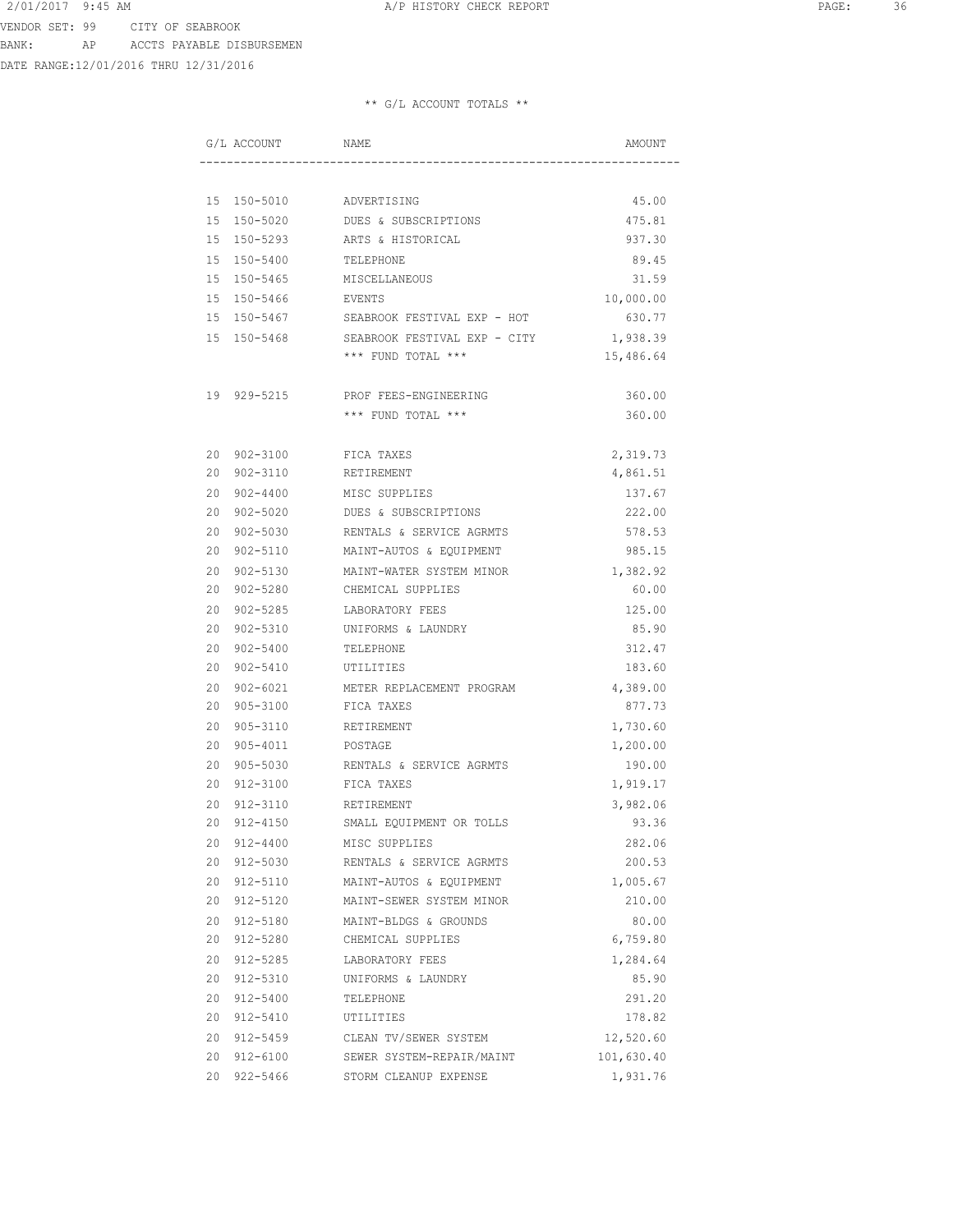DATE RANGE:12/01/2016 THRU 12/31/2016

| G/L ACCOUNT NAME |                                                 | AMOUNT         |           |              |
|------------------|-------------------------------------------------|----------------|-----------|--------------|
|                  |                                                 |                |           |              |
|                  | 20 922-5467 RECYCLING CHARGES                   | 6,816.14       |           |              |
|                  | 20 922-5469 RESIDENTIAL SANIT SERVICE 79,067.24 |                |           |              |
|                  | 20 922-5479 COMMERCIAL SANIT SERVICE 69,654.52  |                |           |              |
|                  | 20 922-7210 FRANCHISE FEES                      | 23,330.69CR    |           |              |
| 20 922-9535      | SANITATION BILLING FEES                         | 12,443.03CR    |           |              |
|                  | *** FUND TOTAL ***                              | 271,861.96     |           |              |
|                  | 30 300-5215 PROF FEES-ENGINEERING               | 13,640.28      |           |              |
|                  | *** FUND TOTAL ***                              | 13,640.28      |           |              |
| 32 321-5212      | PROF FEES-ARCHITECTURAL                         | 29,199.52      |           |              |
|                  | *** FUND TOTAL ***                              | 29,199.52      |           |              |
| 39 390-5215      | PROF FEES-ENGINEERING                           | 3,462.82       |           |              |
|                  | *** FUND TOTAL ***                              | 3,462.82       |           |              |
|                  | 41 041-1525 DEPOSITS - CAROTHER'S               | 500.00         |           |              |
|                  | 41 410-5030 RENTALS & SERVICE AGREEMENTS        | 428.70         |           |              |
| 41 410-5300      | TRAINING & CONFERENCE                           | 85.15          |           |              |
| 41 410-5400      | TELEPHONE                                       | 73.92          |           |              |
| 41 410-5465      | MISC EXPENDITURES                               | 807.59         |           |              |
|                  | *** FUND TOTAL ***                              | 1,895.36       |           |              |
| 50 501-3100      | FICA TAXES                                      | 2,435.89       |           |              |
| 50 501-3110      | RETIREMENT                                      | 4,695.00       |           |              |
|                  | 50 501-5030 RENTALS & SERVICE AGMTS 2,578.00    |                |           |              |
|                  | 50 501-5340 DETENTION SUPPLIES                  | 876.73         |           |              |
| 50 501-5497      | C.I.D.                                          | 110.00         |           |              |
|                  | *** FUND TOTAL ***                              | 10,695.62      |           |              |
| NO.              |                                                 | INVOICE AMOUNT | DISCOUNTS | CHECK AMOUNT |

|                         |         |         | IVU. | INVUILLE APPUUL | DISCOUNTS. | UNDUN AMUUNI |
|-------------------------|---------|---------|------|-----------------|------------|--------------|
| VENDOR SET: 99 BANK: AP |         | TOTALS: | 232  | 798,380.45      | 0.00       | 798,380.45   |
| BANK: AP                | TOTALS: |         | 232  | 798,380.45      | 0.00       | 798,380.45   |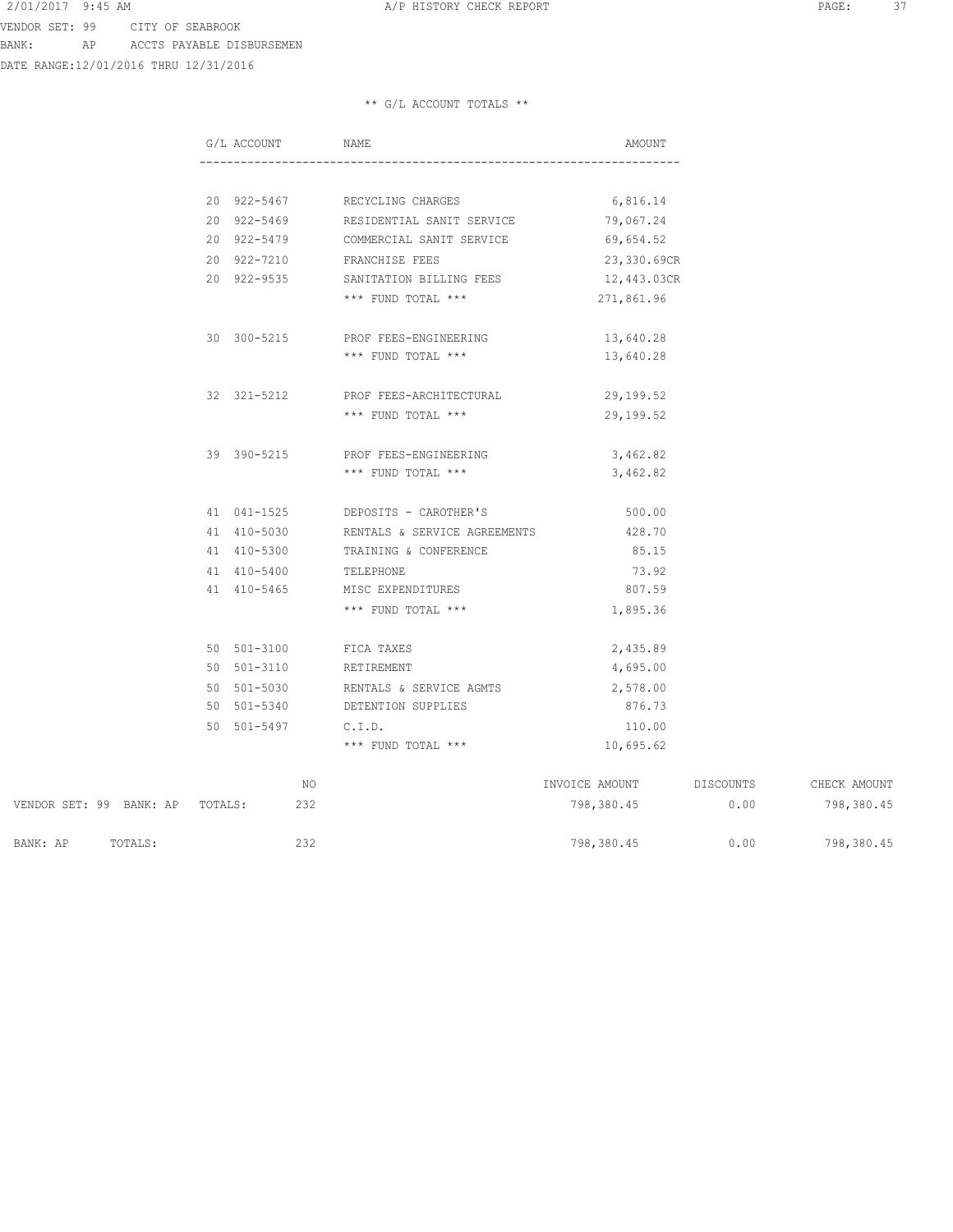VENDOR SET: 01 CITY OF SEABROOK

BANK: IP INSURANCE-EMPLOYEE TRUST

| 2/01/2017 9:45 AM<br>the contract of the contract of the contract of the contract of the contract of the contract of the contract of | A/P HISTORY CHECK REPORT | PAGE. |  |
|--------------------------------------------------------------------------------------------------------------------------------------|--------------------------|-------|--|
|                                                                                                                                      |                          |       |  |

|             |                    |                                             |                       | CHECK      |           |          | CHECK  | CHECK  | CHECK     |
|-------------|--------------------|---------------------------------------------|-----------------------|------------|-----------|----------|--------|--------|-----------|
| VENDOR I.D. |                    | NAME                                        | STATUS                | DATE       | AMOUNT    | DISCOUNT | ΝO     | STATUS | AMOUNT    |
| 0001        |                    | SUPERIOR VISION OF TEXAS                    |                       |            |           |          |        |        |           |
|             | I-IA569903         | DEC16 PREMIUM                               | Е                     | 12/07/2016 |           |          | 000032 |        |           |
|             | 01 001-0710        | PREPAID EXPENSE                             | DEC16 PREMIUM         |            | 670.59    |          |        |        | 670.59    |
| 0003        |                    | LINA                                        |                       |            |           |          |        |        |           |
|             | I- 201612-CIGNA    | DEC'16; PREMIUMS                            | E                     | 12/14/2016 |           |          | 000043 |        |           |
|             | 01 100-3120        | HOSPITALIZATION                             | DEC'16; PREMIUMS      |            | 47.91     |          |        |        |           |
|             | 01 102-3120        | HOSPITALIZATION                             | DEC'16; PREMIUMS      |            | 237.32    |          |        |        |           |
|             | 01 106-3120        | HOSPITALIZATION                             | DEC'16; PREMIUMS      |            | 27.56     |          |        |        |           |
|             | 103-3120<br>01     | HOSPITALIZATION                             | DEC'16; PREMIUMS      |            | 53.43     |          |        |        |           |
|             | 200-3120<br>01     | HOSPITALIZATION                             | DEC'16; PREMIUMS      |            | 730.17    |          |        |        |           |
|             | $001 - 0501$<br>01 | DUE FROM CRIME DISTRICT                     | DEC'16; PREMIUMS      |            | 7.00      |          |        |        |           |
|             | 01 210-3120        | HOSPITALIZATION                             | DEC'16; PREMIUMS      |            | 23.74     |          |        |        |           |
|             | 01 400-3120        | HOSPITALIZATION                             | DEC'16; PREMIUMS      |            | 89.19     |          |        |        |           |
|             | 500-3120<br>01     | HOSPITALIZATION                             | DEC'16; PREMIUMS      |            | 108.89    |          |        |        |           |
|             | 600-3120<br>01     | HOSPITALIZATION                             | DEC'16; PREMIUMS      |            | 100.81    |          |        |        |           |
|             | 700-3120<br>01     | HOSPITALIZATION                             | DEC'16; PREMIUMS      |            | 61.50     |          |        |        |           |
|             | 001-0500<br>01     | DUE FROM ENTERPRISE FUND                    | DEC'16; PREMIUMS      |            | 172.62    |          |        |        |           |
|             | 001-0500<br>01     | DUE FROM ENTERPRISE FUND                    | DEC'16; PREMIUMS      |            | 44.77     |          |        |        |           |
|             | 001-0500<br>01     | DUE FROM ENTERPRISE FUND                    | DEC'16; PREMIUMS      |            | 67.76     |          |        |        |           |
|             | 01 001-1038        | CIGNA INSURANCE PAYABLE                     | DEC'16; PREMIUMS      |            |           |          |        |        |           |
|             | 001-1038<br>01     | CIGNA INSURANCE PAYABLE                     | DEC'16; PREMIUMS      |            | 1,399.56  |          |        |        | 3,172.23  |
| 0000        |                    | AETNA                                       |                       |            |           |          |        |        |           |
|             | I-H3886551         | DEC16 PREMIUM                               | R                     | 12/07/2016 |           |          | 100574 |        |           |
|             | 01 001-0710        | PREPAID EXPENSE                             | DEC16 PREMIUM         |            | 5,338.70  |          |        |        | 5,338.70  |
| 0020        |                    | HEALTH CARE SERVICE CORPORATIO              |                       |            |           |          |        |        |           |
|             | I-201612062282     | DEC16 COBRA PREMIUM                         | R                     | 12/07/2016 |           |          | 100575 |        |           |
|             | 01 001-0710        | PREPAID EXPENSE                             | DEC16 COBRA PREMIUM   |            | 1,292.04  |          |        |        |           |
|             | I-201612062283     | DEC16 PREMIUM                               | R                     | 12/07/2016 |           |          | 100575 |        |           |
|             | 01 001-0710        | PREPAID EXPENSE                             | DEC16 PREMIUM         |            | 77,990.53 |          |        |        | 79,282.57 |
| 0013        |                    | UNUM LIFE INSURANCE CO OF AMER              |                       |            |           |          |        |        |           |
|             | I-201611-E0266932  | UNUM LIFE INSURANCE CO OF AMER R 12/14/2016 |                       |            |           |          | 100576 |        |           |
|             | 01 001-1033        | UNUM INSURANCE DEDUCTS                      | NOV'16; PREMIUMS      |            | 455.98    |          |        |        | 455.98    |
| 0002        |                    | UNUM LIFE INSURANCE CO OF AMER              |                       |            |           |          |        |        |           |
|             |                    | I-201612-0095885-001 DEC'16; PREMIUMS - LTC | R 12/16/2016          |            |           |          | 100577 |        |           |
|             | 01 001-1033        | UNUM INSURANCE DEDUCTS                      | DEC'16; PREMIUMS - LT |            | 123.20    |          |        |        |           |
|             | 01 100-3120        | HOSPITALIZATION                             | DEC'16; PREMIUMS - LT |            | 12.30     |          |        |        |           |
|             | 01 102-3120        | HOSPITALIZATION                             | DEC'16; PREMIUMS - LT |            | 42.05     |          |        |        |           |
|             | 01 103-3120        | HOSPITALIZATION                             | DEC'16; PREMIUMS - LT |            | 6.60      |          |        |        |           |
|             | 01 106-3120        | HOSPITALIZATION                             | DEC'16; PREMIUMS - LT |            | 3.50      |          |        |        |           |
|             | 01 200-3120        | HOSPITALIZATION                             | DEC'16; PREMIUMS - LT |            | 96.81     |          |        |        |           |
|             | 01 001-0501        | DUE FROM CRIME DISTRICT                     | DEC'16; PREMIUMS - LT |            | 26.30     |          |        |        |           |
|             | 01 210-3120        | HOSPITALIZATION                             | DEC'16; PREMIUMS - LT |            | 12.82     |          |        |        |           |
|             | 01 400-3120        | HOSPITALIZATION                             | DEC'16; PREMIUMS - LT |            | 28.37     |          |        |        |           |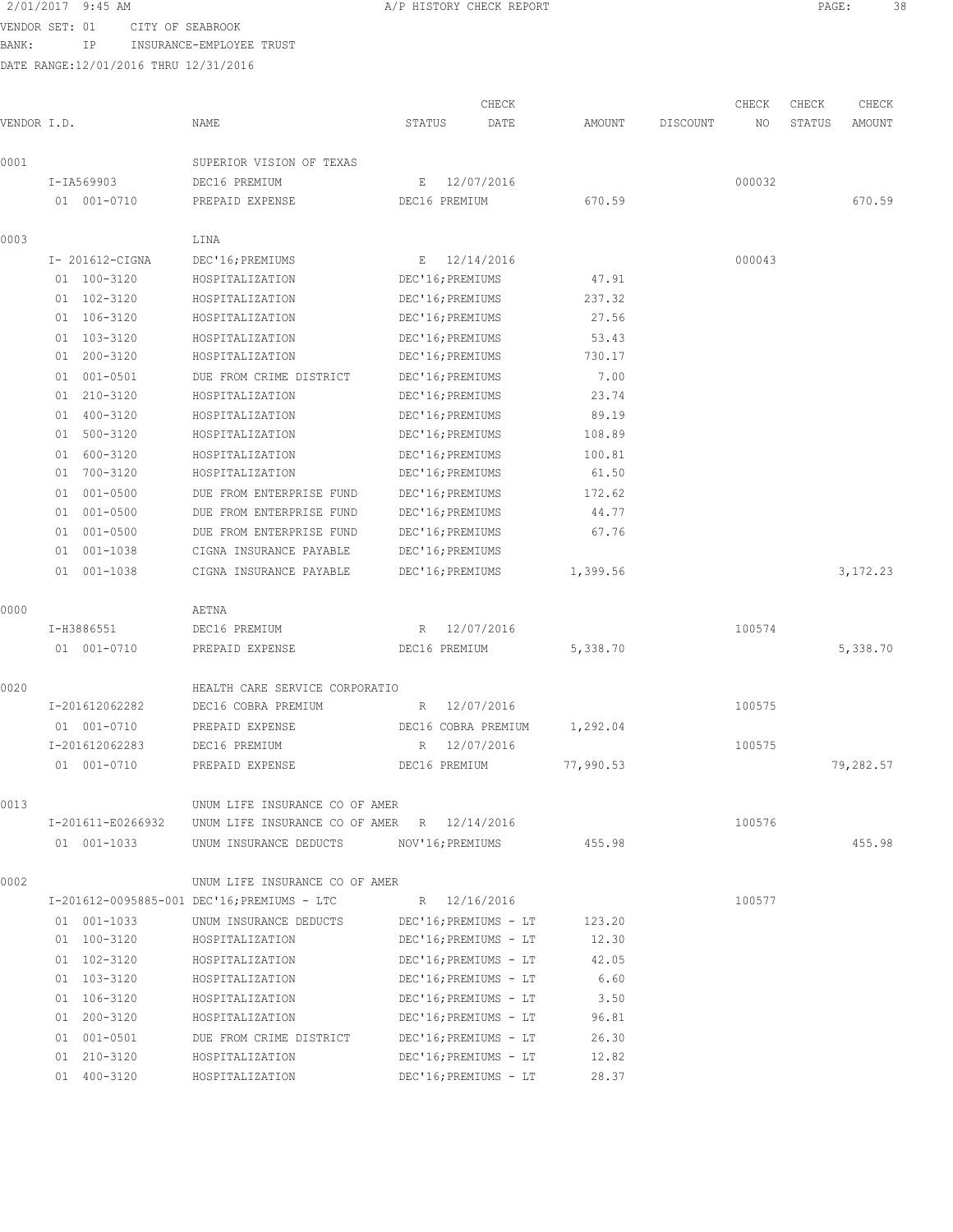VENDOR SET: 01 CITY OF SEABROOK BANK: IP INSURANCE-EMPLOYEE TRUST

DATE RANGE:12/01/2016 THRU 12/31/2016

|             |    |              |                                             |        | CHECK                 |        |          | CHECK  | CHECK  | CHECK  |
|-------------|----|--------------|---------------------------------------------|--------|-----------------------|--------|----------|--------|--------|--------|
| VENDOR I.D. |    |              | NAME                                        | STATUS | DATE                  | AMOUNT | DISCOUNT | NO.    | STATUS | AMOUNT |
|             |    |              |                                             |        |                       |        |          |        |        |        |
| 0002        |    |              | UNUM LIFE INSURANCE COCONT                  |        |                       |        |          |        |        |        |
|             |    |              | I-201612-0095885-001 DEC'16; PREMIUMS - LTC |        | R 12/16/2016          |        |          | 100577 |        |        |
|             | 01 | $500 - 3120$ | HOSPITALIZATION                             |        | DEC'16; PREMIUMS - LT | 42.30  |          |        |        |        |
|             |    | 01 600-3120  | HOSPITALIZATION                             |        | DEC'16; PREMIUMS - LT | 21.60  |          |        |        |        |
|             |    | 15 150-3120  | INSURANCE                                   |        | DEC'16; PREMIUMS - LT | 2.55   |          |        |        |        |
|             | 01 | $001 - 0500$ | DUE FROM ENTERPRISE FUND                    |        | DEC'16; PREMIUMS - LT | 21.15  |          |        |        |        |
|             | 01 | 001-0500     | DUE FROM ENTERPRISE FUND                    |        | DEC'16; PREMIUMS - LT | 12.60  |          |        |        |        |
|             | 01 | $001 - 0500$ | DUE FROM ENTERPRISE FUND                    |        | DEC'16; PREMIUMS - LT | 26.05  |          |        |        |        |
|             | 01 | 700-3120     | HOSPITALIZATION                             |        | DEC'16; PREMIUMS - LT | 13.90  |          |        |        | 492.10 |
|             |    |              |                                             |        |                       |        |          |        |        |        |

| $*$ * TOTALS * * | NO            | INVOICE AMOUNT | <b>DISCOUNTS</b> | CHECK AMOUNT |
|------------------|---------------|----------------|------------------|--------------|
| REGULAR CHECKS:  | 4             | 85,569.35      | 0.00             | 85,569.35    |
| HAND CHECKS:     | 0             | 0.00           | 0.00             | 0.00         |
| DRAFTS:          | 0             | 0.00           | 0.00             | 0.00         |
| EFT:             | $\sim$<br>∠   | 3,842.82       | 0.00             | 3,842.82     |
| NON CHECKS:      | 0             | 0.00           | 0.00             | 0.00         |
| VOID CHECKS:     | 0 VOID DEBITS | 0.00           |                  |              |
|                  | VOID CREDITS  | 0.00<br>0.00   | 0.00             |              |

# TOTAL ERRORS: 0

|    | G/L ACCOUNT NAME      |                                             | AMOUNT    |
|----|-----------------------|---------------------------------------------|-----------|
|    |                       |                                             |           |
|    |                       | 01 001-0500 DUE FROM ENTERPRISE FUND 344.95 |           |
| 01 |                       | 001-0501 DUE FROM CRIME DISTRICT            | 33.30     |
| 01 |                       | 001-0710 PREPAID EXPENSE                    | 85,291.86 |
| 01 | $001 - 1033$          | UNUM INSURANCE DEDUCTS                      | 579.18    |
| 01 | $001 - 1038$          | CIGNA INSURANCE PAYABLE                     | 1,399.56  |
| 01 | 100-3120              | HOSPITALIZATION                             | 60.21     |
| 01 | 102-3120              | HOSPITALIZATION                             | 279.37    |
| 01 | 103-3120              | HOSPITALIZATION                             | 60.03     |
| 01 | $106 - 3120$          | HOSPITALIZATION                             | 31.06     |
| 01 |                       | 200-3120 HOSPITALIZATION                    | 826.98    |
| 01 | $210 - 3120$          | HOSPITALIZATION                             | 36.56     |
| 01 | 400-3120              | HOSPITALIZATION                             | 117.56    |
| 01 | $500 - 3120$          | HOSPITALIZATION                             | 151.19    |
| 01 |                       | 600-3120 HOSPITALIZATION                    | 122.41    |
| 01 | 700-3120              | HOSPITALIZATION                             | 75.40     |
|    |                       | $***$ FUND TOTAL $***$                      | 89,409.62 |
|    |                       |                                             |           |
|    | 15 150-3120 INSURANCE |                                             | 2.55      |
|    |                       | $***$ FUND TOTAL $***$                      | 2.55      |
|    |                       |                                             |           |
|    |                       | $***$ FUND TOTAL $***$                      | 0.00      |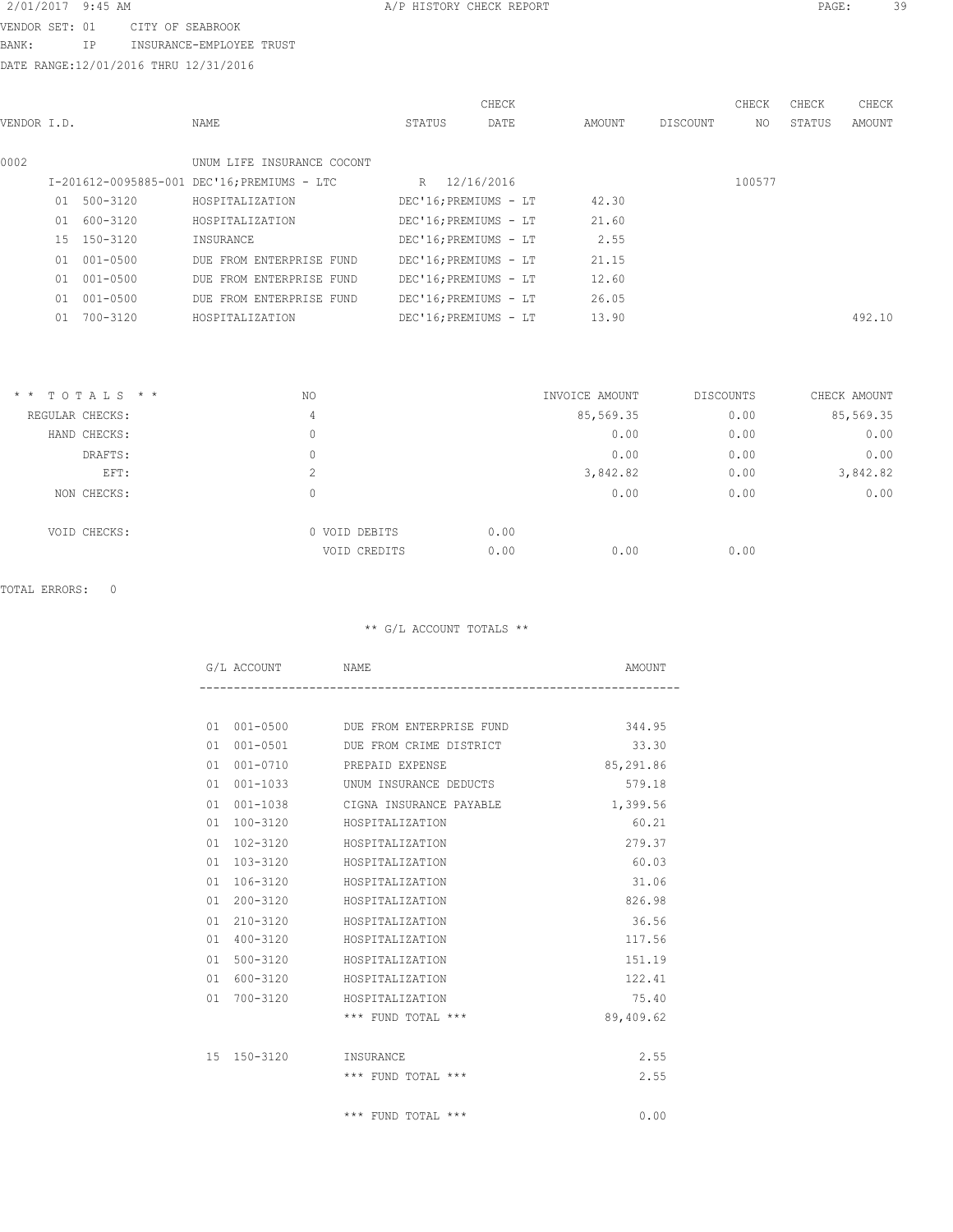| 2/01/2017      | 9:45 AM |                                       |     |        | A/P HISTORY CHECK REPORT |                |                  |       | PAGE:  |              | 40 |
|----------------|---------|---------------------------------------|-----|--------|--------------------------|----------------|------------------|-------|--------|--------------|----|
| VENDOR SET: 01 |         | CITY OF SEABROOK                      |     |        |                          |                |                  |       |        |              |    |
| BANK:          | ΙP      | INSURANCE-EMPLOYEE TRUST              |     |        |                          |                |                  |       |        |              |    |
|                |         | DATE RANGE:12/01/2016 THRU 12/31/2016 |     |        |                          |                |                  |       |        |              |    |
|                |         |                                       |     |        |                          |                |                  |       |        |              |    |
|                |         |                                       |     |        | CHECK                    |                |                  | CHECK | CHECK  | CHECK        |    |
| VENDOR I.D.    |         | NAME                                  |     | STATUS | DATE                     | AMOUNT         | DISCOUNT         | NO.   | STATUS | AMOUNT       |    |
|                |         |                                       |     |        |                          |                |                  |       |        |              |    |
|                |         |                                       |     |        |                          |                |                  |       |        |              |    |
|                |         |                                       | NO. |        |                          | INVOICE AMOUNT | <b>DISCOUNTS</b> |       |        | CHECK AMOUNT |    |
| VENDOR SET: 01 |         | BANK: IP<br>TOTALS:                   | 6   |        |                          | 89, 412.17     |                  | 0.00  |        | 89, 412.17   |    |
|                |         |                                       |     |        |                          |                |                  |       |        |              |    |
| BANK: IP       |         | TOTALS:                               | 6   |        |                          | 89, 412.17     |                  | 0.00  |        | 89, 412.17   |    |
|                |         |                                       |     |        |                          |                |                  |       |        |              |    |
| REPORT TOTALS: |         |                                       | 249 |        |                          | 893,290.65     |                  | 0.00  |        | 893,856.15   |    |
|                |         |                                       |     |        |                          |                |                  |       |        |              |    |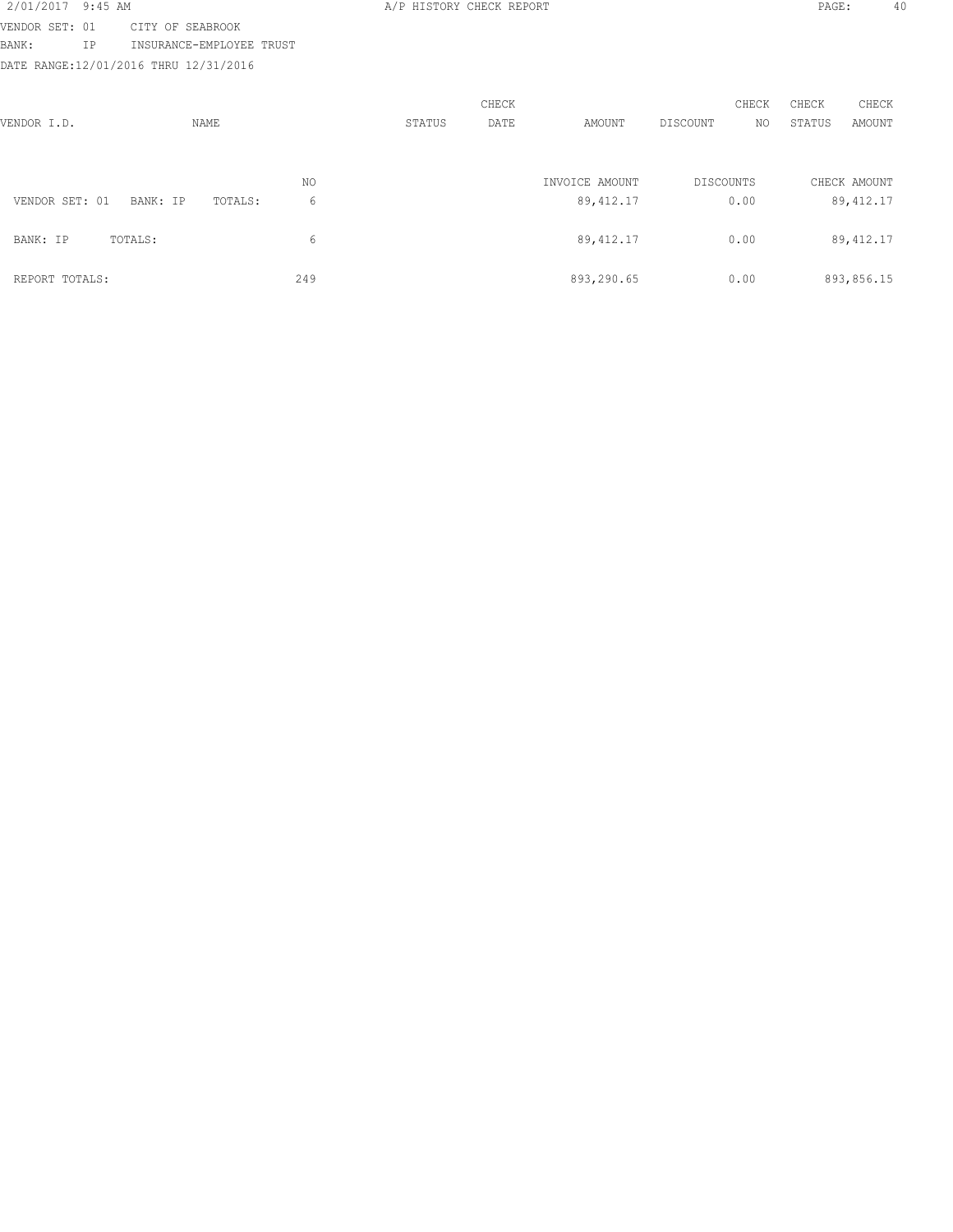# SELECTION CRITERIA

| VENDOR SET: * - All             |                                              |
|---------------------------------|----------------------------------------------|
| VENDOR: ALL                     |                                              |
| BANK CODES: All                 |                                              |
| FUNDS: All                      |                                              |
| CHECK SELECTION                 |                                              |
| CHECK RANGE: 000000 THRU 999999 |                                              |
|                                 | DATE RANGE: 12/01/2016 THRU 12/31/2016       |
|                                 | CHECK AMOUNT RANGE: 0.00 THRU 999,999,999.99 |
| INCLUDE ALL VOIDS: YES          |                                              |
| PRINT OPTIONS                   |                                              |
| SEQUENCE: CHECK NUMBER          |                                              |
| PRINT TRANSACTIONS: YES         |                                              |
| PRINT G/L:                      | <b>YES</b>                                   |
| UNPOSTED ONLY: NO               |                                              |
| EXCLUDE UNPOSTED: NO            |                                              |
| MANUAL ONLY:                    | NO                                           |
| STUB COMMENTS:                  | NO.                                          |
| REPORT FOOTER:                  | NO <sub>N</sub>                              |
| CHECK STATUS:                   | NO <sub>N</sub>                              |
| PRINT STATUS: * - All           |                                              |
|                                 |                                              |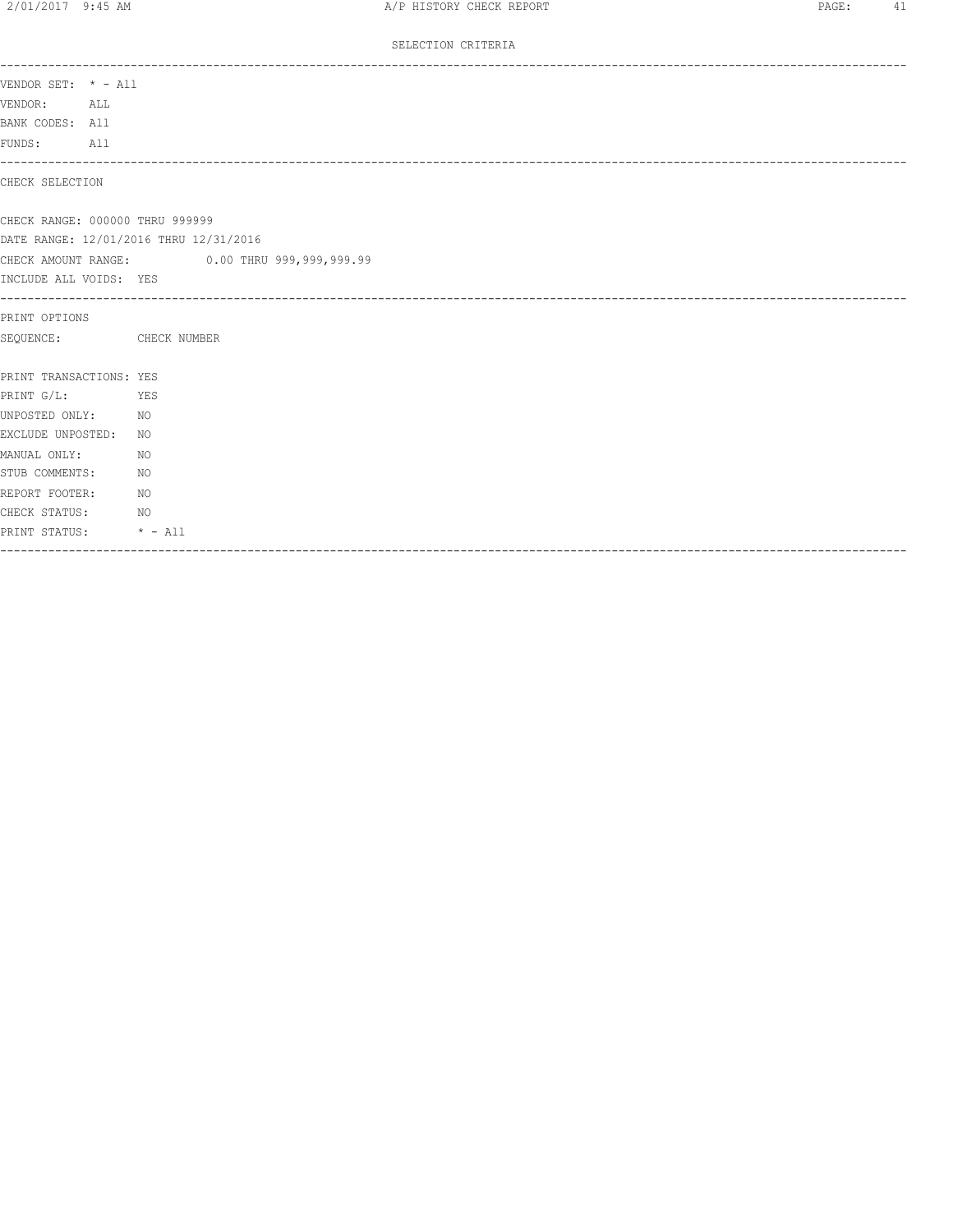| G/L ACCOUNT            | DATE SYS DT      |               | =======DESCRIPTION====            | AMOUNT       |            |
|------------------------|------------------|---------------|-----------------------------------|--------------|------------|
|                        |                  |               |                                   |              |            |
| TRANSACTION NO:        | B25673 PACKET NO | : 03440 JE    | NO: 016072                        |              |            |
| 20 020-0040            | 12/01/16 12/02   |               | <b>MONTHLY O&amp;M TRANSFER</b>   | 125,608.91CR |            |
| 20 902-6250            | 12/01/16 12/02   |               | <b>MONTHLY O&amp;M TRANSFER</b>   |              | 59,355.58  |
| 20 912-6250            | 12/01/16 12/02   |               | MONTHLY O&M TRANSFER              |              | 64,301.83  |
| 20 922-6250            | 12/01/16 12/02   |               | <b>MONTHLY O&amp;M TRANSFER</b>   |              | 1,951.50   |
| TRANSACTION NO:        | B25675 PACKET NO | : 03440 JE    | NO: 016074                        |              |            |
| 20 020-0075            | 12/01/16 12/02   |               | MONTHLY DEBT SERVICE T            | 51,538.32CR  |            |
| 20 902-6325            | 12/01/16 12/02   |               | <b>MONTHLY DEBT SERVICE T</b>     |              | 17,958.33  |
| 20 902-6350            | 12/01/16 12/02   |               | MONTHLY DEBT SERVICE T            |              | 7,810.83   |
| 20 912-6325            | 12/01/16 12/02   |               | MONTHLY DEBT SERVICE T            |              | 17,958.33  |
| 20 912-6350            | 12/01/16 12/02   |               | <b>MONTHLY DEBT SERVICE T</b>     |              | 7,810.83   |
|                        |                  |               |                                   |              |            |
| TRANSACTION NO:        | B25676 PACKET NO | : 03440 JE    | NO: 016075                        |              |            |
| 70 070-0040            | 12/01/16 12/02   |               | EDC ADMIN MONTHLY TRAN            | 16,666.67CR  |            |
| 70 707-6250            | 12/01/16 12/02   |               | EDC ADMIN MONTHLY TRAN            |              | 16,666.67  |
| TRANSACTION NO:        | B25678 PACKET NO | : 03440 JE    | NO: 016077                        |              |            |
| 20 020-0040            | 12/01/16 12/02   |               | STREET MAINT MONTHLY T            | 21,667.75CR  |            |
| 20 922-6251            | 12/01/16 12/02   |               | STREET MAINT MONTHLY T            |              | 21,667.75  |
| TRANSACTION NO:        | B25680 PACKET NO | : 03440 JE    | NO: 016079                        |              |            |
| 70 070-0040            | 12/01/16 12/02   |               | EDC WATER PLANT FUND T            | 16,520.84CR  |            |
| 70 707-6255            | 12/01/16 12/02   |               | EDC WATER PLANT FUND T            |              | 16,520.84  |
|                        |                  |               |                                   |              |            |
| TRANSACTION NO:        | B25682 PACKET NO | : 03440 JE    | NO: 016081                        |              |            |
| 01 001-0001            | 12/01/16 12/02   | E.F.T. 202901 | <b>CENTERPOINT FRANCHISE</b>      |              | 32,967.84  |
| 01 100-7210            | 12/01/16 12/02   | E.F.T. 202901 | <b>CENTERPOINT FRANCHISE</b>      | 32,967.84CR  |            |
| TRANSACTION NO:        | B25712 PACKET NO | : 03453 JE    | NO: 016102                        |              |            |
| 99 099-0001            | 12/01/16 12/08   | Misc 201898   | OS CARDS                          |              | 8,895.81   |
| 99 099-1099            | 12/01/16 12/08   | Misc 201898   | OS CARDS                          | 5,848.00CR   |            |
| 99 099-1099            | 12/01/16 12/08   | Misc 201898   | OS CARDS                          | 3,047.81CR   |            |
|                        |                  |               |                                   |              |            |
| TRANSACTION NO:        | B25713 PACKET NO | : 03453 JE    | NO: 016103                        |              |            |
| 01 001-0001            | 12/01/16 12/08   | Misc 201895   | <b>CASH VAULT</b>                 |              | 2.33       |
| 01 001-0510            | 12/01/16 12/08   | Misc 201895   | <b>CASH VAULT</b>                 | 2.33CR       |            |
| TRANSACTION NO:        | B25714 PACKET NO | : 03453 JE    | NO: 016104                        |              |            |
| 01 001-0001            | 12/01/16 12/08   | Misc 201900   | <b>CASH VAULT</b>                 |              | 22.01      |
| 01 001-0510            | 12/01/16 12/08   | Misc 201900   | <b>CASH VAULT</b>                 | 22.01CR      |            |
| <b>TRANSACTION NO:</b> | B25731 PACKET NO | : 03457 JE    | NO: 016109                        |              |            |
| 99 099-0001            | 12/05/16 12/14   | E.F.T. 202902 | <b>CURRENT &amp; DELINQUENT T</b> |              | 117,161.97 |
| 99 099-1099            | 12/05/16 12/14   | E.F.T. 202902 | <b>CURRENT &amp; DELINQUENT T</b> | 117,161.97CR |            |
|                        |                  |               |                                   |              |            |
| TRANSACTION NO:        | B25732 PACKET NO | : 03457 JE    | NO: 016110                        |              |            |
| 50 050-0001            | 12/12/16 12/14   | E.F.T. 202903 | CD SALES TAX                      |              | 68,946.61  |
| 50 501-7100            | 12/12/16 12/14   | E.F.T. 202903 | <b>CD SALES TAX</b>               | 68,946.61CR  |            |
| TRANSACTION NO:        | B25733 PACKET NO | : 03457 JE    | NO: 016111                        |              |            |
| 99 099-0001            | 12/12/16 12/14   | E.F.T. 202904 | SALES TAX                         |              | 217,537.32 |
| 99 099-1099            | 12/12/16 12/14   | E.F.T. 202904 | <b>SALES TAX</b>                  | 217,537.32CR |            |
|                        |                  |               |                                   |              |            |
|                        |                  |               |                                   |              |            |
| TRANSACTION NO:        | B25736 PACKET NO | : 03457 JE    | NO: 016114                        |              |            |
| 99 099-0001            | 12/06/16 12/14   | E.F.T. 202905 | <b>CURRENT &amp; DELINQUENT T</b> |              | 169.99     |
| 99 099-1099            | 12/06/16 12/14   | E.F.T. 202905 | <b>CURRENT &amp; DELINQUENT T</b> | 169.99CR     |            |
| TRANSACTION NO:        | B25737 PACKET NO | : 03457 JE    | NO: 016115                        |              |            |
| 99 099-0001            | 12/07/16 12/14   | E.F.T. 202907 | <b>CURRENT &amp; DELINQUENT T</b> |              | 52,456.73  |
|                        |                  |               |                                   |              |            |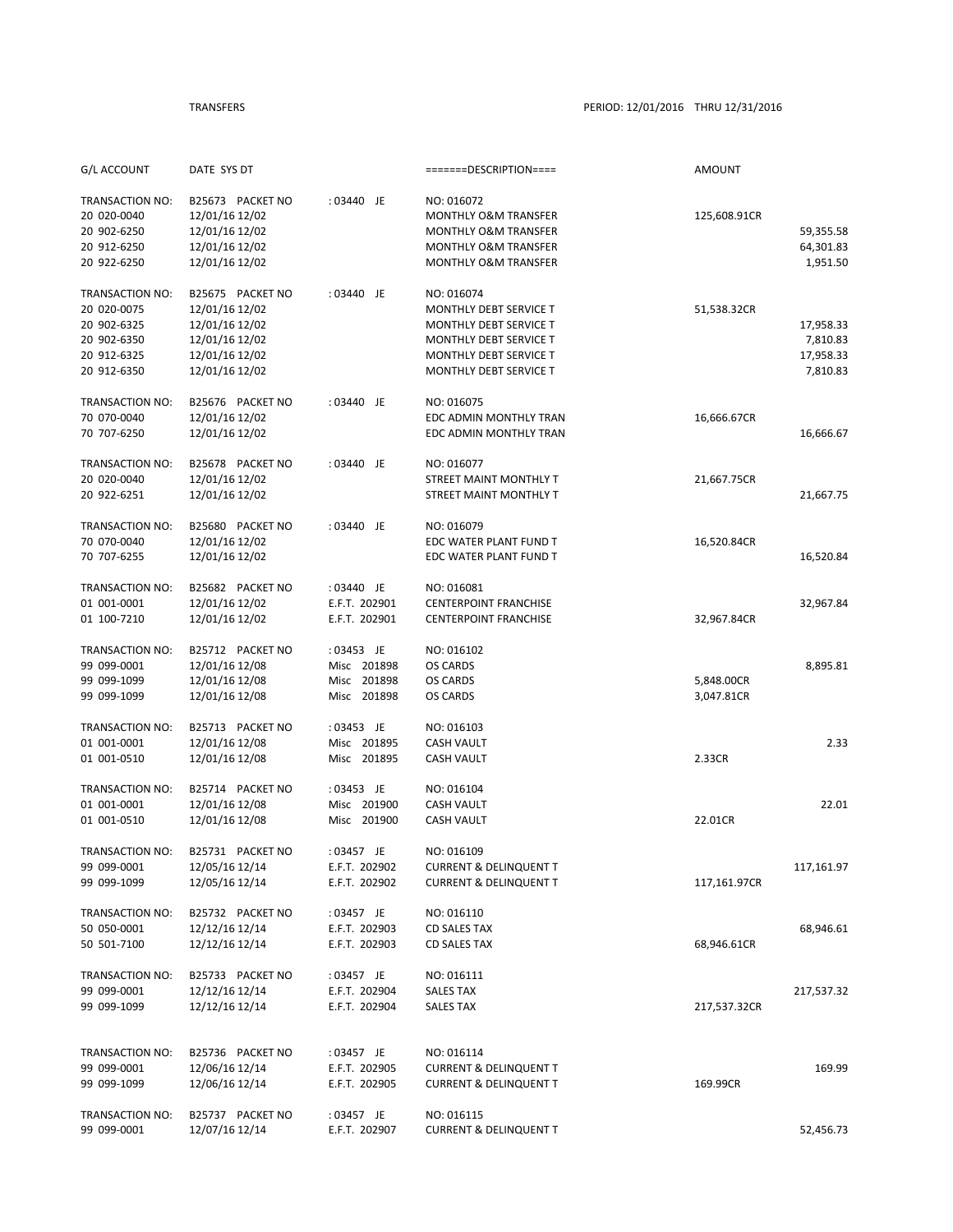|            | 52,456.73CR  | <b>CURRENT &amp; DELINQUENT T</b>                                                    | E.F.T. 202907                                | 12/07/16 12/14                                       | 99 099-1099                                   |
|------------|--------------|--------------------------------------------------------------------------------------|----------------------------------------------|------------------------------------------------------|-----------------------------------------------|
| 112,628.43 | 112,628.43CR | NO: 016116<br><b>CURRENT &amp; DELINQUENT T</b><br><b>CURRENT &amp; DELINQUENT T</b> | : 03457 JE<br>E.F.T. 202908<br>E.F.T. 202908 | B25738 PACKET NO<br>12/12/16 12/14<br>12/12/16 12/14 | TRANSACTION NO:<br>99 099-0001<br>99 099-1099 |
| 2,807.62   | 2,807.62CR   | NO: 016117<br><b>ETS ECOM MONTHLY FEES</b><br>ETS ECOM MONTHLY FEES                  | : 03457 JE<br>E.F.T. 202909                  | B25739 PACKET NO<br>12/02/16 12/14<br>12/02/16 12/14 | TRANSACTION NO:<br>99 099-0001<br>99 099-1099 |
| 485.29     | 485.29CR     | NO: 016118<br>ETS POS MONTHLY FEES<br>ETS POS MONTHLY FEES                           | : 03457 JE<br>E.F.T. 202910                  | B25740 PACKET NO<br>12/02/16 12/14<br>12/02/16 12/14 | TRANSACTION NO:<br>99 099-0001<br>99 099-1099 |
| 9,071.91   | 9,071.91CR   | NO: 016119<br>SALES TAX PAYMENT<br><b>SALES TAX PAYMENT</b>                          | : 03457 JE                                   | B25741 PACKET NO<br>12/14/16 12/14<br>12/14/16 12/14 | TRANSACTION NO:<br>20 020-0001<br>20 020-1001 |
| 1,039.49   | 1,039.49CR   | NO: 016120<br>CHILD SAFETY REVENUE<br><b>CHILD SAFETY REVENUE</b>                    | : 03457 JE<br>E.F.T. 202912<br>E.F.T. 202912 | B25742 PACKET NO<br>12/14/16 12/14<br>12/14/16 12/14 | TRANSACTION NO:<br>07 007-0001<br>07 701-9506 |
| 86,000.00  | 86,000.00CR  | NO: 016121<br><b>EBT CASH TRANSFER</b><br><b>EBT CASH TRANSFER</b>                   | : 03457 JE<br>E.F.T. 202913<br>E.F.T. 202913 | B25743 PACKET NO<br>12/14/16 12/14<br>12/14/16 12/14 | TRANSACTION NO:<br>01 001-0001<br>01 001-0016 |
| 42,472.58  | 42,472.58CR  | NO: 016122<br>LONGIVITY PR TRANSFER<br>LONGIVITY PR TRANSFER                         | : 03457 JE<br>E.F.T. 202914<br>E.F.T. 202914 | B25744 PACKET NO<br>12/06/16 12/14<br>12/06/16 12/14 | TRANSACTION NO:<br>01 001-0001<br>01 001-0030 |
| 183,859.57 | 183,859.57CR | NO: 016123<br>PAYROLL CASH TRANSFER<br>PAYROLL CASH TRANSFER                         | : 03457 JE<br>E.F.T. 202915<br>E.F.T. 202915 | B25745 PACKET NO<br>12/13/16 12/14<br>12/13/16 12/14 | TRANSACTION NO:<br>01 001-0001<br>01 001-0030 |
| 1,142.53   | 1,142.53CR   | NO: 016124<br><b>CLIENT ANALYSIS</b><br><b>CLIENT ANALYSIS</b>                       | : 03457 JE                                   | B25746 PACKET NO<br>12/12/16 12/14<br>12/12/16 12/14 | TRANSACTION NO:<br>01 001-0001<br>01 107-5025 |
| 11.44      | 11.44CR      | NO: 016125<br><b>CLIENT ANALYSIS</b><br><b>CLIENT ANALYSIS</b>                       | : 03457 JE<br>Srv Chg 121216                 | B25747 PACKET NO<br>12/12/16 12/14<br>12/12/16 12/14 | TRANSACTION NO:<br>70 070-0001<br>70 707-5465 |
| 3,628.21   | 3,628.21CR   | NO: 016138<br><b>EBT CASH TRANSFER</b><br><b>EBT CASH TRANSFER</b>                   | : 03460 JE<br>E.F.T. 202916<br>E.F.T. 202916 | B25764 PACKET NO<br>12/16/16 12/16<br>12/16/16 12/16 | TRANSACTION NO:<br>01 001-0001<br>01 001-0016 |
| 6          | 6.00CR       | NO: 016139<br>AG FEES<br>AG FEES                                                     | : 03460 JE                                   | B25765 PACKET NO<br>12/13/16 12/16<br>12/13/16 12/16 | TRANSACTION NO:<br>01 001-0001<br>01 107-5025 |
| 240.52     | 240.52CR     | NO: 016140<br>STORAGE LD BUSINESS CA<br>STORAGE LD BUSINESS CA                       | : 03460 JE                                   | B25766 PACKET NO<br>12/06/16 12/16<br>12/06/16 12/16 | TRANSACTION NO:<br>15 150-5465<br>15 150-5468 |
| 72,691.29  | 72,691.29CR  | NO: 016141<br><b>CURRENT &amp; DELINQUENT T</b><br><b>CURRENT &amp; DELINQUENT T</b> | : 03460 JE<br>E.F.T. 202918<br>E.F.T. 202918 | B25767 PACKET NO<br>12/16/16 12/16<br>12/16/16 12/16 | TRANSACTION NO:<br>99 099-0001<br>99 099-1099 |
| 80,297.54  | 80,297.54CR  | NO: 016215<br><b>CURRENT &amp; DELINQUENT T</b><br><b>CURRENT &amp; DELINQUENT T</b> | : 03478 JE<br>E.F.T. 202920<br>E.F.T. 202920 | B25857 PACKET NO<br>12/23/16 12/29<br>12/23/16 12/29 | TRANSACTION NO:<br>99 099-0001<br>99 099-1099 |
| 190,490.38 | 190,490.38CR | NO: 016216<br><b>CURRENT &amp; DELINQUENT T</b><br><b>CURRENT &amp; DELINQUENT T</b> | : 03478 JE<br>E.F.T. 202921<br>E.F.T. 202921 | B25858 PACKET NO<br>12/28/16 12/29<br>12/28/16 12/29 | TRANSACTION NO:<br>99 099-0001<br>99 099-1099 |
|            | 157,439.44CR | NO: 016217<br>PAYROLL CASH TRANSFER                                                  | : 03478 JE<br>E.F.T. 202922                  | B25859 PACKET NO<br>12/22/16 12/29                   | TRANSACTION NO:<br>99 099-0001                |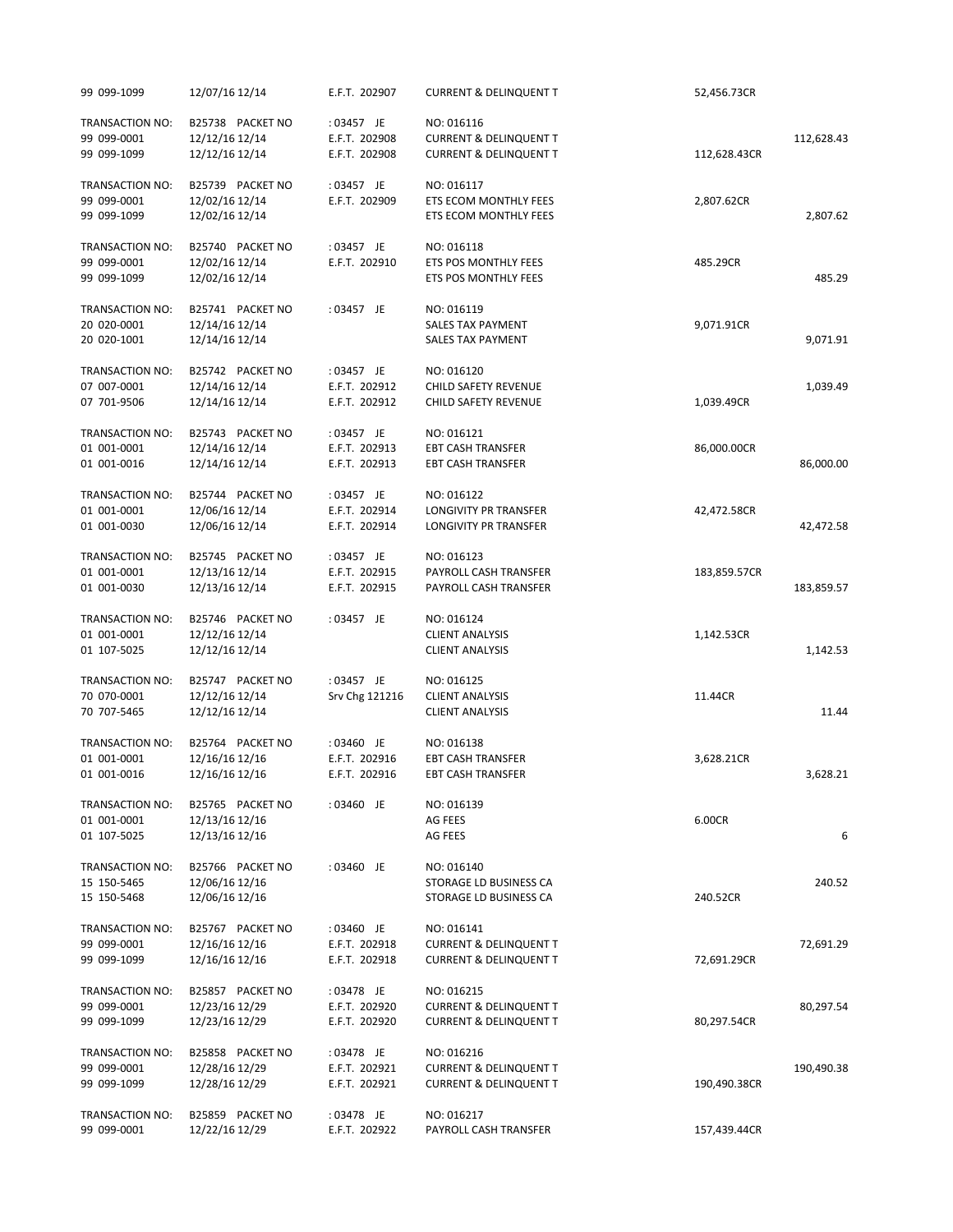| 99 099-1099                                   | 12/22/16 12/29                                       | E.F.T. 202922  | PAYROLL CASH TRANSFER                                          |              | 157,439.44 |
|-----------------------------------------------|------------------------------------------------------|----------------|----------------------------------------------------------------|--------------|------------|
| TRANSACTION NO:<br>01 001-0001                | B25860 PACKET NO<br>12/28/16 12/29                   | : 03478 JE     | NO: 016218<br>AG FEES                                          | 6.00CR       |            |
| 01 107-5025                                   | 12/28/16 12/29                                       |                | AG FEES                                                        |              | 6          |
| TRANSACTION NO:<br>32 032-0001<br>32 321-6020 | B25861 PACKET NO<br>12/29/16 12/29<br>12/29/16 12/29 | : 03478 JE     | NO: 016219<br>LOW VOLTAGE CABLE DATA<br>LOW VOLTAGE CABLE DATA | 7,550.00CR   | 7,550.00   |
| TRANSACTION NO:                               | B25866 PACKET NO                                     | : 03478 JE     | NO: 016224                                                     |              |            |
| 01 001-0001<br>01 107-5025                    | 12/29/16 12/29<br>12/29/16 12/29                     |                | <b>SUPERIOR PRINT DEP BAG</b><br>SUPERIOR PRINT DEP BAG        | 175.90CR     | 175.9      |
| TRANSACTION NO:                               | B25877 PACKET NO                                     | : 03480 JE     | NO: 016231                                                     |              |            |
| 99 099-0001                                   | 12/30/16 1/04                                        | E.F.T. 202926  | <b>CURRENT &amp; DELINQUENT T</b>                              |              | 177,594.39 |
| 99 099-1099                                   | 12/30/16 1/04                                        | E.F.T. 202926  | <b>CURRENT &amp; DELINQUENT T</b>                              | 177,594.39CR |            |
| TRANSACTION NO:                               | B25909 PACKET NO                                     | : 03489 JE     | NO: 016261                                                     |              |            |
| 99 099-0001                                   | 12/20/16 1/05                                        | E.F.T. 202919  | <b>CURRENT &amp; DELINQUENT T</b>                              |              | 111,096.35 |
| 99 099-1099                                   | 12/20/16 1/05                                        | E.F.T. 202919  | <b>CURRENT &amp; DELINQUENT T</b>                              | 111,096.35CR |            |
| TRANSACTION NO:                               | B25914 PACKET NO                                     | : 03491 JE     | NO: 016266                                                     |              |            |
| 70 070-0001                                   | 12/31/16 1/05                                        | Interest123116 | <b>BANK INTEREST</b>                                           |              | 15.01      |
| 70 707-9510                                   | 12/31/16 1/05                                        | Interest123116 | <b>BANK INTEREST</b>                                           | 15.01CR      |            |
| TRANSACTION NO:                               | B25915 PACKET NO                                     | : 03491 JE     | NO: 016267                                                     |              |            |
| 01 001-0016                                   | 12/28/16 1/05                                        | E.F.T. 122816  | <b>HSA BANK FEES</b>                                           | 32.00CR      |            |
| 01 107-5025                                   | 12/28/16 1/05                                        |                | <b>HSA BANK FEES</b>                                           |              | 32         |
| <b>TRANSACTION NO:</b>                        | B25916 PACKET NO                                     | : 03491 JE     | NO: 016268                                                     |              |            |
| 01 001-0001                                   | 12/30/16 1/05                                        | E.F.T. 202927  | <b>CENTERPOINT FRANCHISE</b>                                   |              | 32,967.84  |
| 01 100-7210                                   | 12/30/16 1/05                                        | E.F.T. 202927  | <b>CENTERPOINT FRANCHISE</b>                                   | 32,967.84CR  |            |
| TRANSACTION NO:                               | B25917 PACKET NO                                     | : 03491 JE     | NO: 016269                                                     |              |            |
| 99 099-0001                                   | 12/02/16 1/05                                        | E.F.T. 202928  | ETS ECOM MONTHLY FEES                                          | 63.00CR      |            |
| 99 099-1099                                   | 12/02/16 1/05                                        |                | ETS ECOM MONTHLY FEES                                          |              | 63         |
| <b>TRANSACTION NO:</b>                        | B25931 PACKET NO                                     | : 03495 JE     | NO: 016283                                                     |              |            |
| 20 020-0001                                   | 12/29/16 1/06                                        | Misc 202007    | AMERESCO AXIS REF AUTO                                         | 37.05CR      |            |
| 20 902-9520                                   | 12/29/16 1/06                                        | Misc 202007    | AMERESCO AXIS REF AUTO                                         |              | 37.05      |
| TRANSACTION NO:                               | B25932 PACKET NO                                     | : 03495 JE     | NO: 016284                                                     |              |            |
| 15 015-0001                                   | 12/31/16 1/06                                        | Misc 202008    | REALLOCATE FUNDS                                               |              | 20,000.00  |
| 15 015-0040                                   | 12/31/16 1/06                                        | Misc 202008    | REALLOCATE FUNDS                                               | 20,000.00CR  |            |
| TRANSACTION NO:                               | B25933 PACKET NO                                     | : 03495 JE     | NO: 016285                                                     |              |            |
| 30 030-0001                                   | 12/31/16 1/06                                        | Misc 202009    | REALLOCATE FUNDS                                               |              | 20,000.00  |
| 30 030-0040                                   | 12/31/16 1/06                                        | Misc 202009    | REALLOCATE FUNDS                                               | 20,000.00CR  |            |
| TRANSACTION NO:                               | B25934 PACKET NO                                     | : 03495 JE     | NO: 016286                                                     |              |            |
| 32 032-0001                                   | 12/31/16 1/06                                        | Misc 202010    | <b>REALLOCATE FUNDS</b>                                        |              | 40,000.00  |
| 32 032-0040                                   | 12/31/16 1/06                                        | Misc 202010    | REALLOCATE FUNDS                                               | 40,000.00CR  |            |
| TRANSACTION NO:                               | B25935 PACKET NO                                     | : 03495 JE     | NO: 016287                                                     |              |            |
| 01 001-0001                                   | 12/31/16 1/06                                        |                | REALLOCATE FUNDS                                               | 80,000.00CR  |            |
| 01 001-0040                                   | 12/31/16 1/06                                        |                | REALLOCATE FUNDS                                               |              | 80,000.00  |
| TRANSACTION NO:                               | B25945 PACKET NO                                     | : 03497 JE     | NO: 016297                                                     |              |            |
| 50 050-0001                                   | 12/31/16 1/06                                        | Misc 202020    | REALLOCATE FUNDS                                               |              | 690,000.00 |
| 50 050-0040                                   | 12/31/16 1/06                                        | Misc 202020    | REALLOCATE FUNDS                                               | 690,000.00CR |            |
| TRANSACTION NO:                               | B25946 PACKET NO                                     | : 03497 JE     | NO: 016298                                                     |              |            |
| 81 081-0001                                   | 12/31/16 1/06                                        |                | REALLOCATE FUNDS                                               | 690,000.00CR |            |
| 81 081-0040                                   | 12/31/16 1/06                                        |                | REALLOCATE FUNDS                                               |              | 690,000.00 |
|                                               |                                                      |                |                                                                |              |            |
| TRANSACTION NO:                               | B26004 PACKET NO                                     | : 03501 JE     | NO: 016336                                                     |              |            |